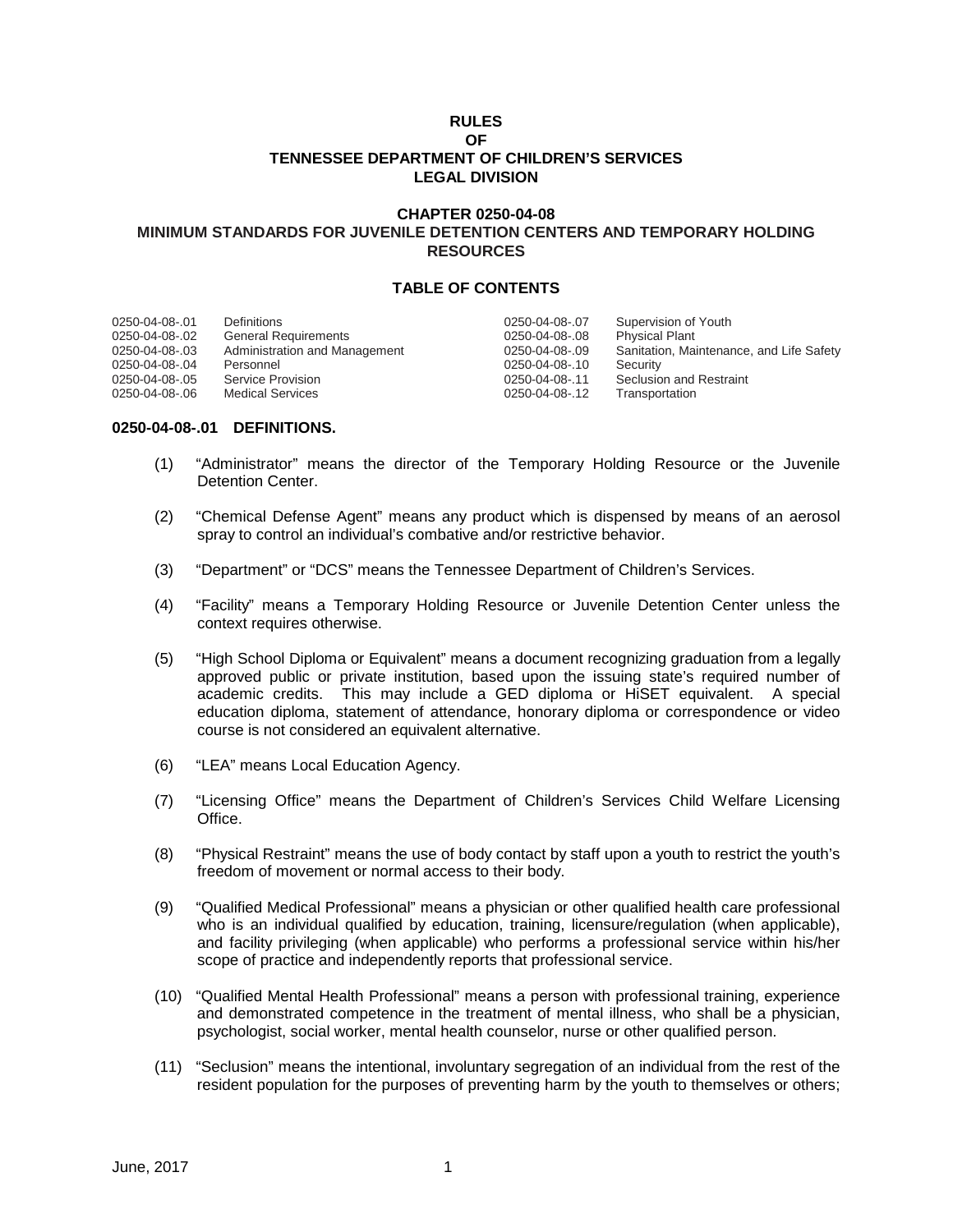preventing harm to the youth by others; aiding in de-escalation of violent behavior; or serving clinically defined reasons.

- (12) "Sentinel event" means any unanticipated event resulting in death or serious physical or psychological injury to a youth in the care of the facility.
- (13) "Sight contact" means clear visual contact between incarcerated adults and juveniles offenders within close proximity to each other.
- (14) "Sound contact" means direct oral communication between incarcerated adults and juvenile offenders.
- (15) "Staff" means full time and part time employees of a juvenile detention center or temporary holding resource.
- (16) "Volunteer" means any person providing assistance to the agency without pay, who may have direct and ongoing contact with youth equal to or greater than twenty (20) hours per week.
- (17) "Youth" means a person under eighteen (18) years of age or a person under nineteen (19) years of age in custody of the Department of Children's Services or remaining under the jurisdiction of the juvenile court.

*Authority: T.C.A. §§ 37-5-105; 37-5-106; and 37-5-501, et. seq. Administrative History:**New rules filed March 17, 2017; effective June 15, 2017.*

### **0250-04-08-.02 GENERAL REQUIREMENTS.**

- (1) The issuance and maintenance of a license to operate a juvenile detention center or temporary holding resource shall depend upon adherence to these standards.
- (2) All public or private agencies operating juvenile detention centers or temporary holding resources shall be specifically licensed by the Department.
- (3) The initial and continued licensing of a juvenile detention center or a temporary holding resource shall be based upon the following criteria:
	- (a) The safety, welfare and best interests of the youth in the care of the facility;
	- (b) The capability, training and character of the persons providing or supervising the care of youth;
	- (c) The quality of the methods of care and instruction provided to the youth;
	- (d) The suitability of the facilities provided for the care of the youth;
	- (e) The adequacy of the methods of administration and the management of the facility, the facility's personnel policies, and the financial integrity of the facility; and
	- (f) The present need for the juvenile detention center or temporary holding resource.
- (4) Juvenile detention centers and temporary holding resources shall be appropriately approved, licensed, permitted or credentialed by all appropriate agencies, including the Tennessee Department of Health and the state or local fire marshal's office, before residents may be admitted.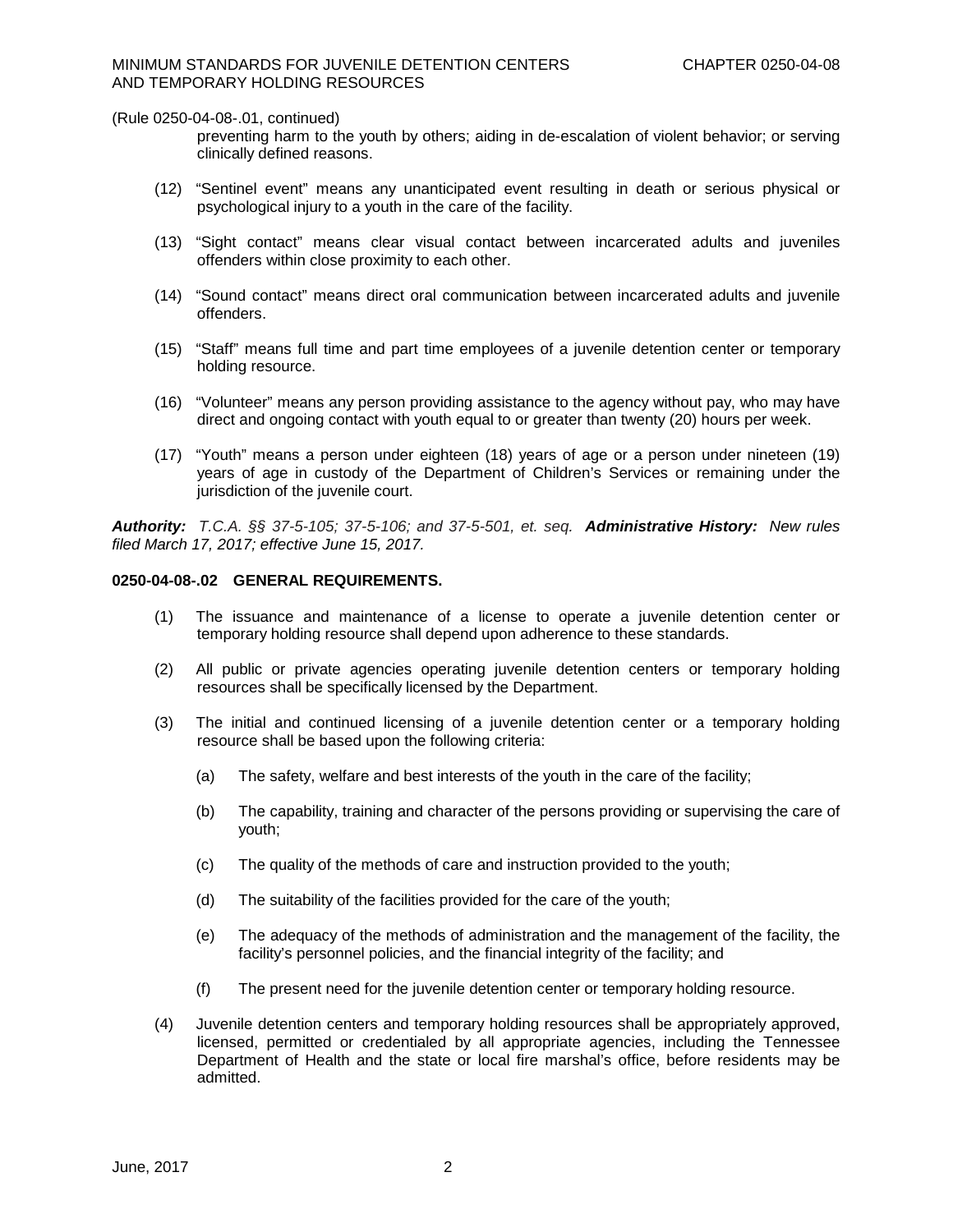- (5) Juvenile detention centers and temporary holding resources shall be classified according to the date operations commenced. Facilities which begin operation as a juvenile detention facility or temporary holding resource after July 1, 2017, shall be considered new, while facilities operating prior to that date shall be considered existing facilities.
- (6) Facilities shall provide their services in an ethical and professional manner at all times. This includes:
	- (a) Strict adherence to the practice of confidentiality; and
	- (b) Acting at all times in the best interest of the youth insofar as this does not violate the social responsibility of the facility for the protection of the community.
- (7) The facility shall consider and respect the ethnic, religious, racial, and cultural background of all youth and make reasonable accommodations to meet any related needs.
- (8) A facility shall not engage in practices which exploit the rights of youth in care. Youth shall not be individually identified in connection with fund raising activities or publicity for the facility without written permission from the youth and either the parent or the legal guardian.
- (9) Provisions Specific to Temporary Holding Resources:
	- (a) A temporary holding resource shall not house more than eight (8) children, and is designed to operate primarily as a staff secure facility with a maximum of two (2) hardware secure rooms. At least half of the rooms in the facility shall be non-secure.
	- (b) A temporary holding resource is designed to house children who are:
		- 1. In need of legal temporary placement;
		- 2. Awaiting a pending adjudication; or
		- 3. Awaiting judicial disposition.
	- (c) Youth shall be detained in a temporary holding resource in accordance with T.C.A. §§ 37-1-114 and 37-1-116 (2016 and as amended):
		- 1. A youth's placement in a temporary holding resource shall be less than seventytwo (72) hours;
		- 2. Youth who are alleged to be delinquent and meet the criteria for secure detention may be placed in secure custody in a temporary holding resource for up to a seventy-two (72) hour maximum length of stay; and
		- 3. Youth who are alleged to be status offenders shall not be placed in secure custody in a temporary holding resource for more than twenty-four (24) hours unless there is probable cause to believe the youth has violated a valid court order.
	- (d) Dependent and neglected youth shall not be detained in secure rooms unless those rooms are rendered "non-secure" for the duration of the placement.
- (10) A youth shall not be detained in any secure facility or secure portion of any facility unless the criteria established in T.C.A. §§ 37-1-114 and 37-1-116 (2016 and as amended) are met.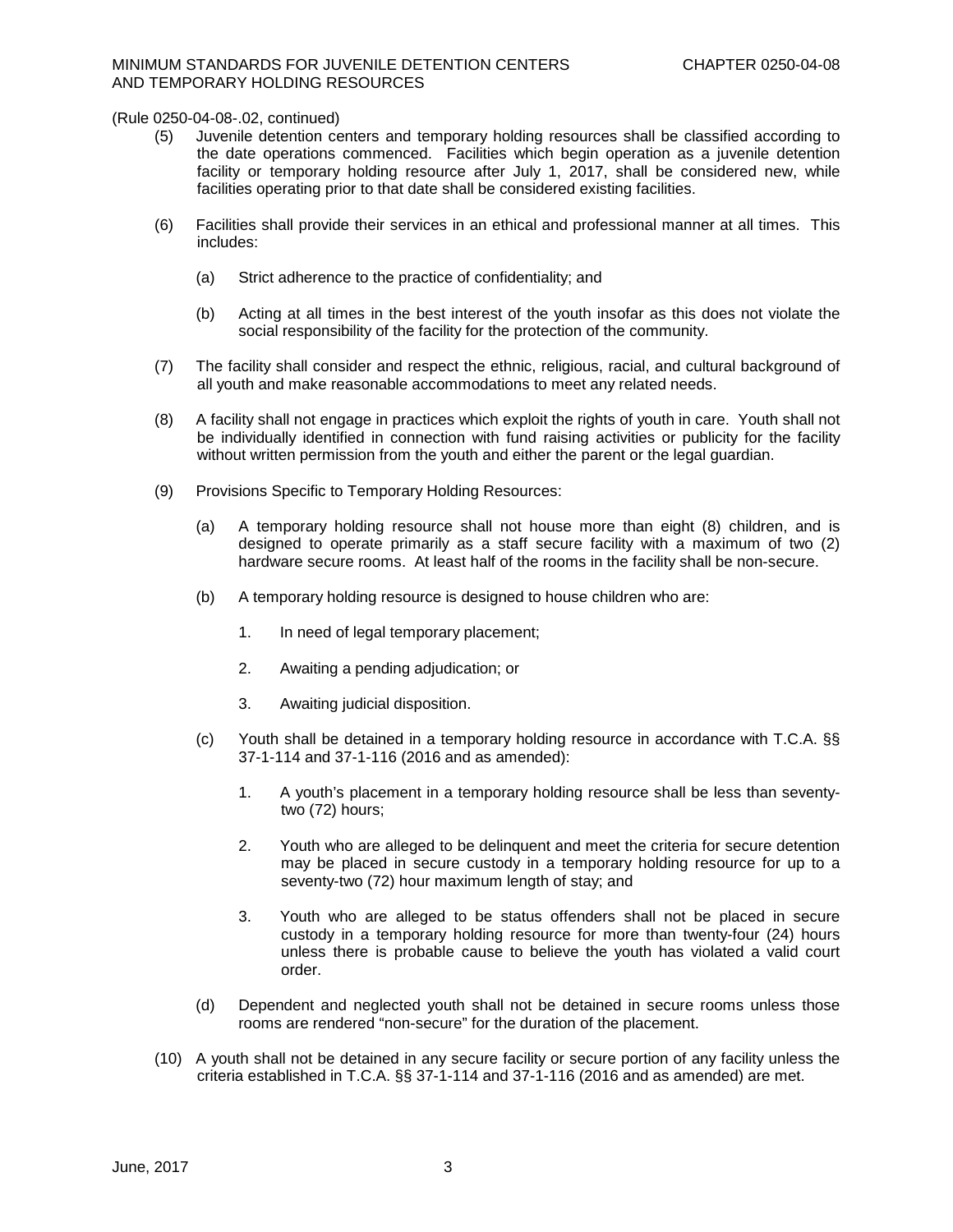- (11) For youth with special needs, provisions shall be made to address special needs for those youth who exhibit or who have documented physical or intellectual disabilities or impairments, limited English proficiency (LEP), and/or mental or emotional health issues.
- (12) Informed Consent
	- (a) Rules in subparagraphs (b)-(d) may not be applicable if family contact is determined to be contraindicated by the administrator due to safety concerns concerning the youth or the facility. Such determination shall be documented by the facility administrator or designee.
	- (b) At admission, staff shall request the name and contact information of an adult family member or guardian who can provide information about a youth's health and mental health history, Medicaid and health insurance information, and consent to medical treatment for the youth, if necessary.
	- (c) Any medical and/or mental health examinations and/or services provided to detained youth by medical or mental health professionals shall conform to state laws for informed consent and the right to refuse treatment.
	- (d) Facility staff shall obtain informed consent using a language that is understandable to the youth and his or her parent or legal guardian.
- (13) Family Engagement
	- (a) Rules in subparagraphs (b)-(e) may not be applicable if family contact is determined to be contraindicated by the administrator due to safety concerns concerning the youth or the facility. Such determination shall be documented by the facility administrator or designee.
	- (b) Facility administrators shall provide means for parents and legal guardians, including individuals who have limited English proficiency, to ask questions about the facility and its programs and ensure that those questions are answered.
	- (c) The facility shall provide parents and guardians contact information for a staff member who they can contact to obtain information about their youth and his or her adjustment to the facility. The facility shall make appropriate arrangements to communicate with parents or guardians who have limited English proficiency.
	- (d) Facility staff shall encourage contact between youth and family members through mail, telephone, visitation and other means.
	- (e) Parents, guardians and other family members shall be able to register complaints about the treatment of youth. Facility administrators shall promptly reply to such complaints in writing. The facility shall make appropriate arrangements to receive complaints from parents or guardians who have limited English proficiency.
- (14) All licensed agencies shall ensure freedom from discrimination or harassment on the basis of race, color, religion, sex, age, disability, marital status, citizenship, genetic information, or any other characteristic protected by law. This applies to youth, families, clients and employees.

*Authority: T.C.A. §§ 37-5-105; 37-5-106; and 37-5-501, et. seq. Administrative History:**New rules filed March 17, 2017; effective June 15, 2017.*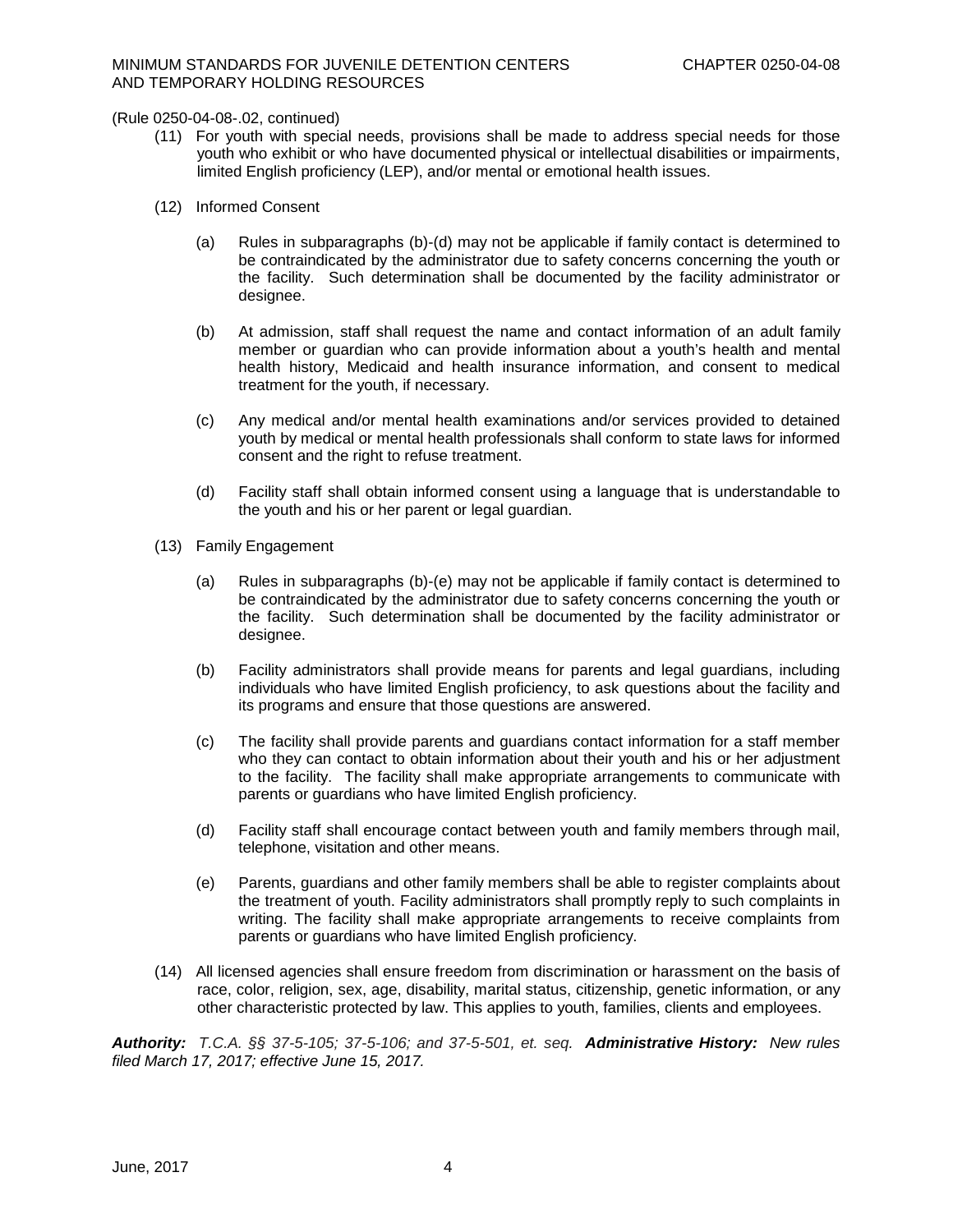## **0250-04-08-.03 ADMINISTRATION AND MANAGEMENT.**

- (1) Each facility shall develop a mission statement and written policies and procedures governing the facility's operations. These policies and procedures shall be reviewed and updated annually and shall be accessible to all staff at all times. Staff shall be trained on these policies during pre-service and during their annual in-service training.
- (2) There shall be written plans, developed in advance, for dealing with emergencies such as escape, medical emergencies, quarantine, disturbances, assaults on staff, hostage taking, and emergency evacuation. These written plans shall be incorporated into the facility's operations manual. Each staff member shall be trained on these plans; documentation shall be noted in individual employee training records.
- (3) The facility administrator shall approve a list of articles and materials that shall be allowed in the living area. This list shall be made available to all youth upon admission.
- (4) Facility administrators shall regularly review logbooks, special incident reports, records of use of physical force or restraints, grievances, and recreation records. Facility administrators shall provide positive feedback to staff on exemplary performance. Facility administrators shall advise staff of any areas of concern and take appropriate action with respect to particular staff members such as re-training, discipline, and termination, as appropriate.
- (5) An intake process shall be completed for every youth admitted to the facility and shall contain the following information, as available:
	- (a) Date and time of admission;
	- (b) Name and aliases of youth;
	- (c) Last known address;
	- (d) Specific charge(s);
	- (e) Gender;
	- (f) Age;
	- (g) Date of birth;
	- (h) Place of birth;
	- (i) Race;
	- (j) Employment information;
	- (k) Educational information, including name of originating school system (LEA);
	- (l) Name, relationship and contact information for next of kin;
	- (m) Other key contact person(s) and addresses to notify in case of emergency, including legal representation and/or assigned juvenile case manager;
	- (n) Name of legal guardian;
	- (o) Driver's license and social security number;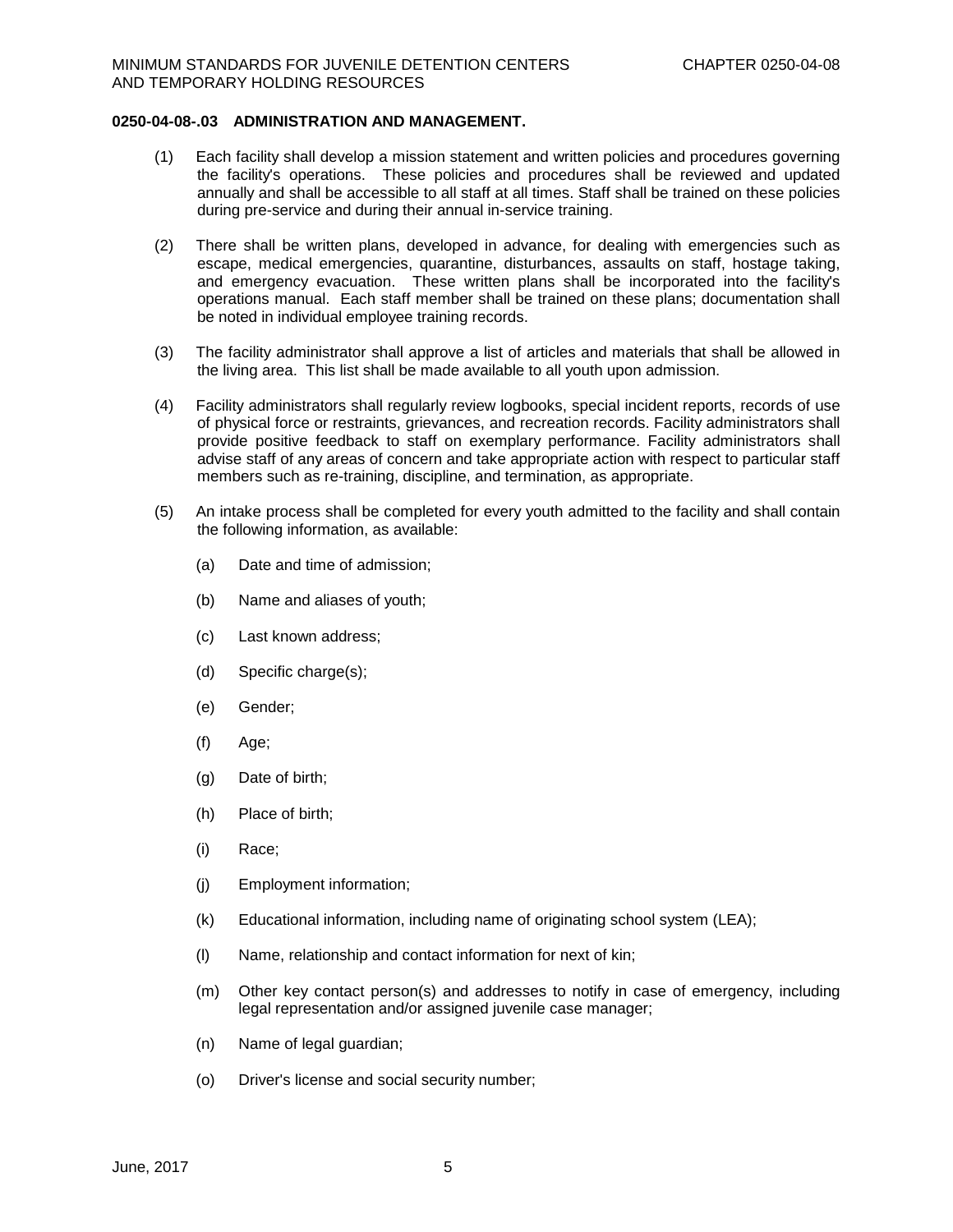- (p) Status: pre/post adjudication;
- (q) Notation of cash and property;
- (r) Bonding company;
- (s) Amount of bond;
- (t) Court date and time;
- (u) Room assignment;
- (v) Presenting medical and mental health information, including suicide risk, prescribed medications, open wounds, pregnancy, current and/or history of physical and sexual abuse, allergies, and intoxication (drugs or alcohol); and
- (w) Information regarding the youth's custodial status (DCS custody).
- (6) The admitting staff member shall ensure that each youth received is committed under proper legal authority.
- (7) At the time of a youth's admission to the facility, a diligent attempt shall be made to notify the youth's parents or guardians. This, and all future attempts, shall be documented in case records.
- (8) Cash and personal property shall be secured from the youth upon admission, listed on a receipt form in duplicate, and securely stored pending the youth's release. The receipt shall be signed by the receiving staff member and the youth, the duplicate given to the youth, and the original kept for the record. If the youth is unable or unwilling to participate in the process, there shall be at least one (1) witness to verify this refusal and the youth's refusal shall be documented.
- (9) Written policy and procedure shall ensure that records on youth are current and accurate.
- (10) Written policy and procedure shall ensure that youth's records shall be maintained confidentially.
- (11) Written policy shall govern the management of youth records including, at a minimum, the following areas:
	- (a) The establishment, use and content of youth records;
	- (b) Right to privacy;
	- (c) Secure storage and preservation of records; and
	- (d) Established schedule for disposal of inactive records.
- (12) All youth records shall be retained a minimum of one (1) year from the date of discharge. All medical records shall be retained until a youth's nineteenth (19) birthday. The facility's policy shall adhere to state and federal guidelines regarding the retention of all special education records.
- (13) Written policy and procedure shall specify that the person receiving a youth at discharge shall be an approved parent or legal guardian and shall present appropriate identification. Positive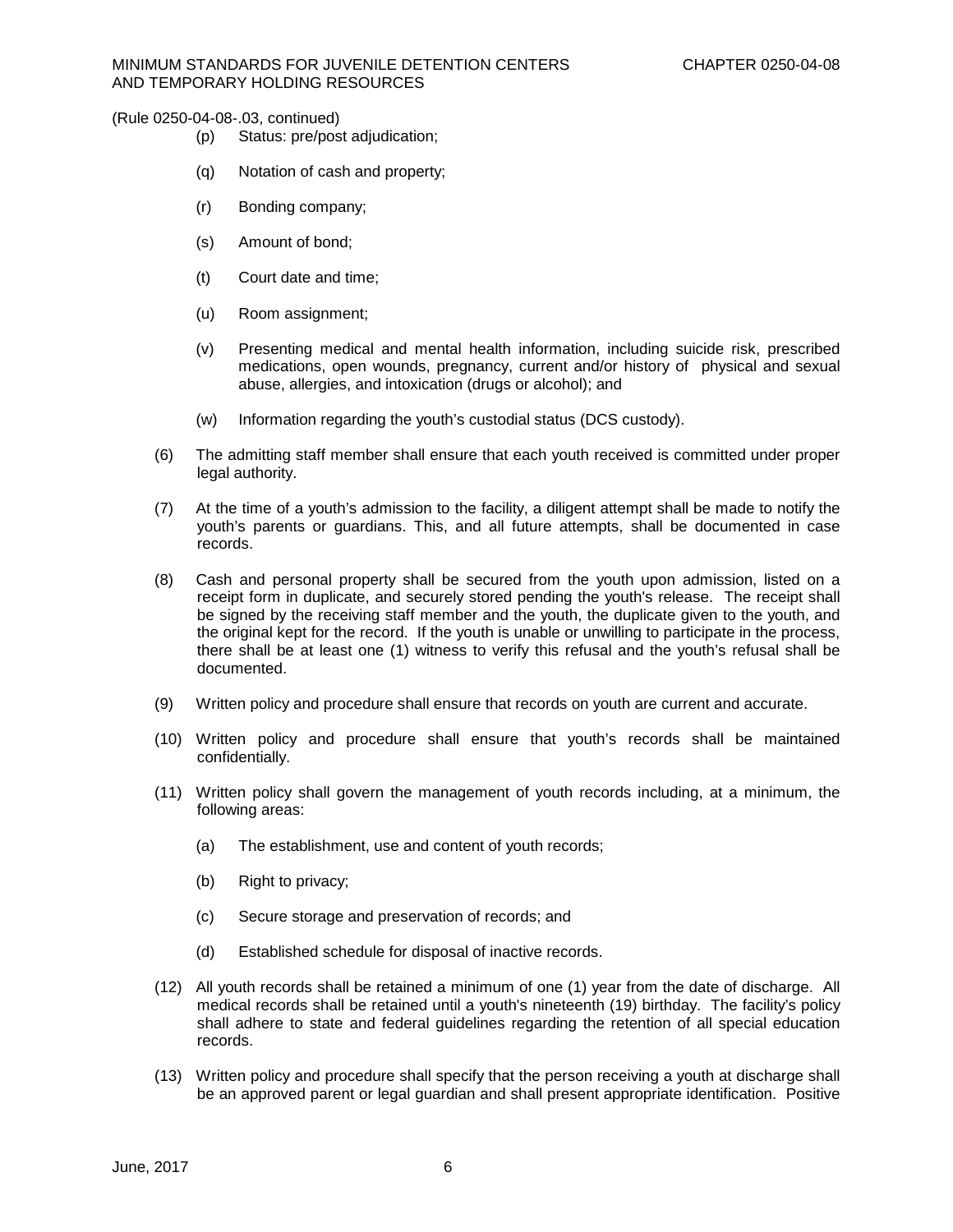identification of a youth shall be made by the releasing staff member before discharge or release.

- (14) All youth released from the facility shall sign a receipt for property, medications, valuables and cash returned to the youth, parent, or legal guardian at the time of release. All items shall be carefully inventoried on the receipt and witnessed by the releasing staff member. The receipt shall be kept in the permanent records of the facility. If the youth is unable or unwilling to sign a receipt, there shall be at least one (1) witness to verify this refusal, and the youth's refusal shall be documented.
- (15) There shall be a system for youth and staff to communicate with one another at all times.
- (16) Facility staff shall cooperate promptly with requests from juvenile courts, LEAs, law enforcement and Departmental representatives.
- (17) Written policy and procedure shall provide that youth be allowed to have confidential access to attorneys and/or their authorized legal staff and/or court appointed representatives at any reasonable hour. The facility shall establish the hours during which attorneys may visit.
- (18) Records shall be kept noting a youth's access to the courts, visitation or access to the public, disciplinary actions and outcomes, medical or behavioral conditions, and/or any other pertinent information. Such records shall be retained per facility policy, statutory requirement and/or administrative rules and regulations.
- (19) Any significant incident involving a youth shall be documented in a written incident report and retained in the youth's individual file. The incident report shall include date, time, location, and witnesses. Every incident report shall also clearly document the youth's involvement and behavior, and staff actions or reactions (e.g., verbal and physical interventions and follow-up actions) resulting from the incident. Incident reports completed by the facility to fulfill contractual requirements issued by the department shall be considered acceptable in meeting compliance with this provision. The incident shall be reviewed by the facility administrator or the facility administrator's designee prior to the conclusion of the shift and reported as designated by the department and the local jurisdiction. All incident reports shall be made available for review by licensing personnel. Significant incidents include, but need not be limited to, the following:
	- (a) Aggressive behavior, e.g., threats, fights and assaults;
	- (b) Attempted and completed escapes;
	- (c) Suicidal threats and attempts;
	- (d) Any incident involving use of physical force by staff;
	- (e) Use of isolation;
	- (f) Use of mechanical restraints for reasons other than transportation; and
	- (g) Sentinel events, including death or serious illness/injury.
- (20) The facility shall cooperate fully with the Tennessee Commission on Children and Youth in monitoring Juvenile Justice and Delinquency Prevention core requirements and any other appropriate monitoring entity. The facility may contact the licensing office to confirm the monitoring entity's authority if questions arise.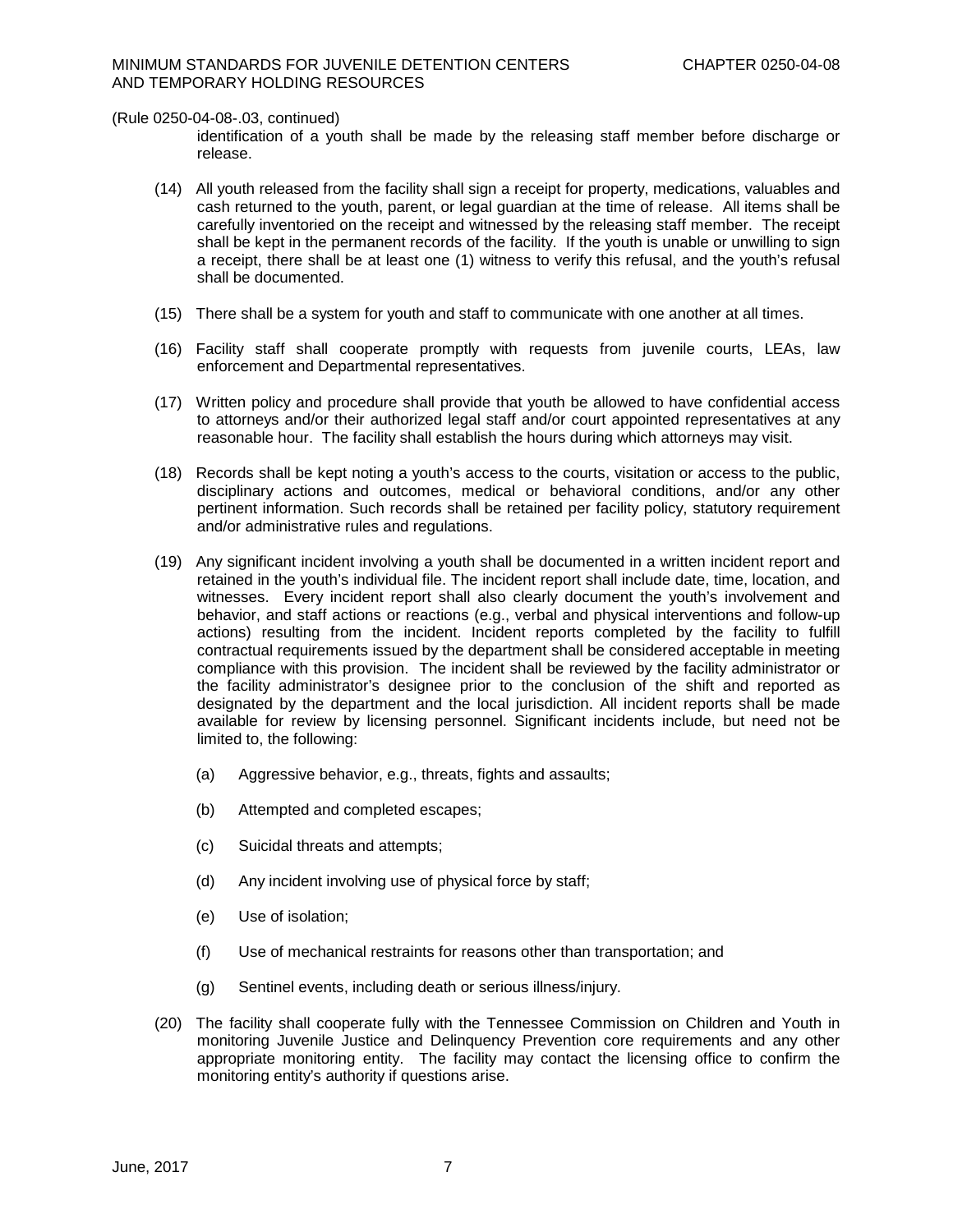- (21) Each juvenile detention center shall maintain census information for all youth detained at the juvenile detention center. The census shall reflect the following for each youth:
	- (a) First and last name;
	- (b) Date of birth and age;
	- (c) Sex;
	- (d) County of original jurisdiction;
	- (e) Date of admission;
	- (f) Date of discharge (when applicable);
	- (g) Length of stay;
	- (h) Custodial disposition; and
	- (i) Reason for detention.
- (22) Reports shall be submitted to the Department as follows:
	- (a) Each juvenile detention center shall, on a monthly basis and on a form provided by the Department, provide the Department an aggregate report detailing the following information:
		- 1. Physical capacity of the facility;
		- 2. Demographic information, including monthly discharges by age and gender;
		- 3. Monthly discharge information, including custodial status and length of stay; and
		- 4. Any other information required by the Department.
	- (b) Any proposed change in the facility's location shall be reported to the licensing office a minimum of ninety (90) days prior to the proposed move date to facilitate licensure of the new location. Any facility that changes location without obtaining the appropriate license for the new location shall be considered to be operating as an unlicensed program and shall be subject to any related legal, civil or regulatory penalties.
	- (c) Any sentinel event shall be reported immediately to the youth's parent or legal guardian and the Department's licensing office.
	- (d) Any known or suspected incidents of brutality, abuse, neglect, or child sexual abuse shall be reported immediately to both the child abuse hotline at 1-877-237-0004 and the Department's licensing office.
	- (e) A succession roster for reporting any significant emergency situations affecting or potentially affecting the safety and welfare of the youth served by a facility, including sentinel events, shall be developed and included in policy accessible to all staff. The Department's licensing office shall be included as a point of contact on any such succession roster.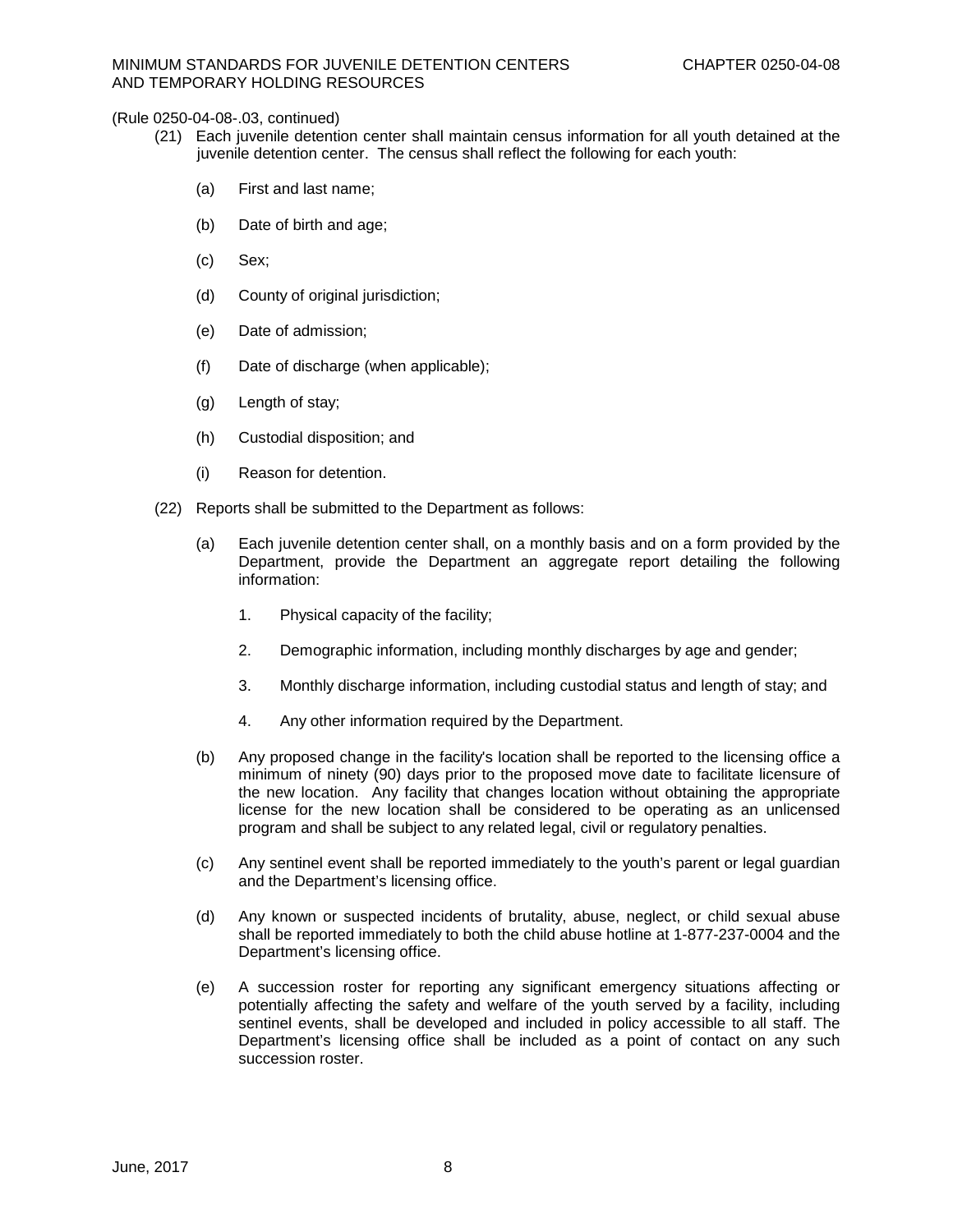### MINIMUM STANDARDS FOR JUVENILE DETENTION CENTERS CHAPTER 0250-04-08 AND TEMPORARY HOLDING RESOURCES

### (Rule 0250-04-08-.03, continued)

*Authority: T.C.A. §§ 37-5-105; 37-5-106; and 37-5-501, et. seq. Administrative History:**New rules filed March 17, 2017; effective June 15, 2017.*

## **0250-04-08-.04 PERSONNEL.**

- (1) Written policy shall indicate that there is a hiring plan consistent with the facility's Affirmative Action obligations to include, at a minimum, a clear commitment to recognize and develop the abilities of all minorities, women, and handicapped persons in compliance with Title VI of the Civil Rights Act of 1964, Title IX of the Education Amendments of 1972, and the Americans with Disabilities Act (P.L. 101-336) of 1990.
- (2) Written policy shall indicate a clear commitment to recognizing diversity in hiring.
- (3) Written policy shall provide that, except in temporary, exigent situations approved by the facility administrator, there shall be a separation of youth care and adult care staff, including management, security, recreational, educational and counseling and other direct care staff. Specialized service staff, such as cooks, bookkeepers and medical professionals who are not normally in contact with detainees or whose infrequent contacts occur under conditions of separation of youth and adults are excluded from this requirement.
- (4) Written personnel policies shall be provided to each staff member prior to or at time of employment. These shall include but are not limited to:
	- (a) A job description for each position covering the position's responsibilities, academic qualifications and required level of experience;
	- (b) Annual salary schedule and performance review requirements;
	- (c) Physical examination policy, which shall include a required physical examination and tuberculin screening for all staff members having contact with youth. The examination shall be no older than twelve (12) months prior to hire date or shall be completed within ninety (90) days of employment;
	- (d) Training requirements and documentation of completion;
	- (e) Vacation policy that clearly defines allowable time and payment plan;
	- (f) Sick leave policy;
	- (g) Policies regarding Social Security, insurance, retirement plans, and other fringe benefits;
	- (h) Facility grievance procedure;
	- (i) Grounds for dismissal; and
	- (j) Confidentiality of youth information.
- (5) Specific Qualifications for Staff:
	- (a) The facility administrator shall have a high school diploma and at least two (2) years experience in juvenile justice or child welfare.
	- (b) All facility staff shall have a high school diploma or its equivalent. Staff who do not meet this requirement at the time of the effective date of these standards are permitted to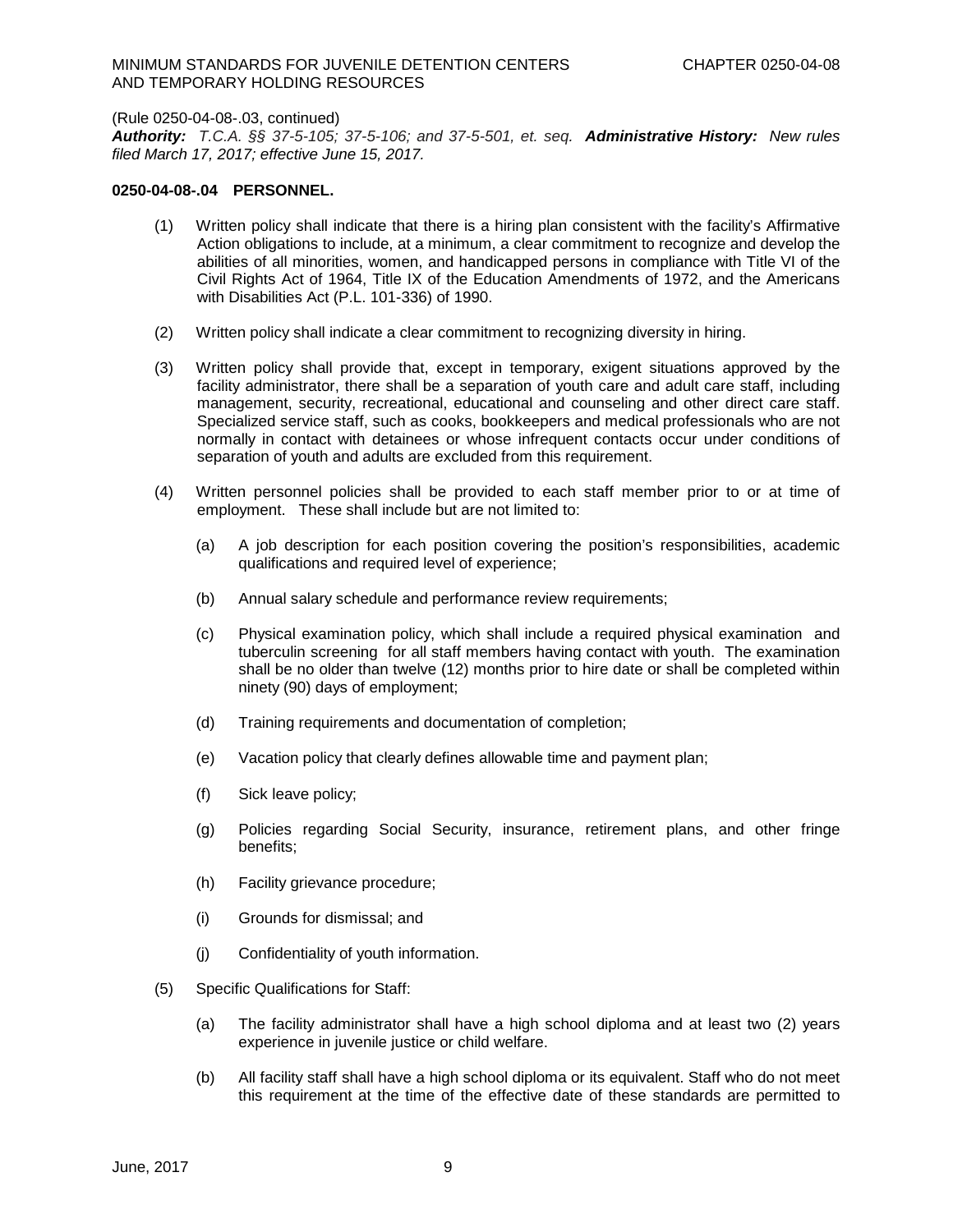remain in their positions; however, any staff hired after the effective date are required to have a high school diploma or its equivalent.

- (6) Staff Development:
	- (a) Juvenile Detention Centers
		- 1. Each juvenile detention center shall be required to provide personnel forty (40) hours of pre-service training before a staff member assumes individual job responsibilities. All staff members who have not received this forty (40) hours of training shall be accompanied at all times by a staff member who has received such training. There shall be documentation of topics covered and dates covered and class roster. Topics shall include but are not limited to:
			- (i) Hostage policy;
			- (ii) Crisis Management/Emergency Contingency Plan;
			- (iii) Use of force, including approved manual restraint techniques, chemical agents and mechanical restraint;
			- (iv) Admission and release;
			- (v) Security procedures;
			- (vi) Proper administration of CPR, first aid and medications;
			- (vii) Indicators of mental illness and potential for suicide;
			- (viii) Professional ethics and standards of conduct;
			- (ix) Cultural diversity;
			- (x) The purpose and operating policies and procedures of the facility;
			- (xi) Rights of detainees;
			- (xii) Behavioral observation and recording;
			- (xiii) Confidentiality;
			- (xiv) Sexual abuse and sexual harassment prevention, detection and response. Curriculum and/or other training materials used in compliance with federal PREA guidelines shall fulfill this requirement;
			- (xv) Verbal de-escalation techniques;
			- (xvi) Universal Safety Precautions and infectious diseases;
			- (xvii) Medical and mental health needs of youth; and
			- (xviii) Federal mandates, including PREA and Title VI.
		- 2. All juvenile detention center staff whose duties include the supervision, custody, or treatment of youth shall be required to complete an annual in-service program designed to instruct them in specific skill areas of operations. This annual in-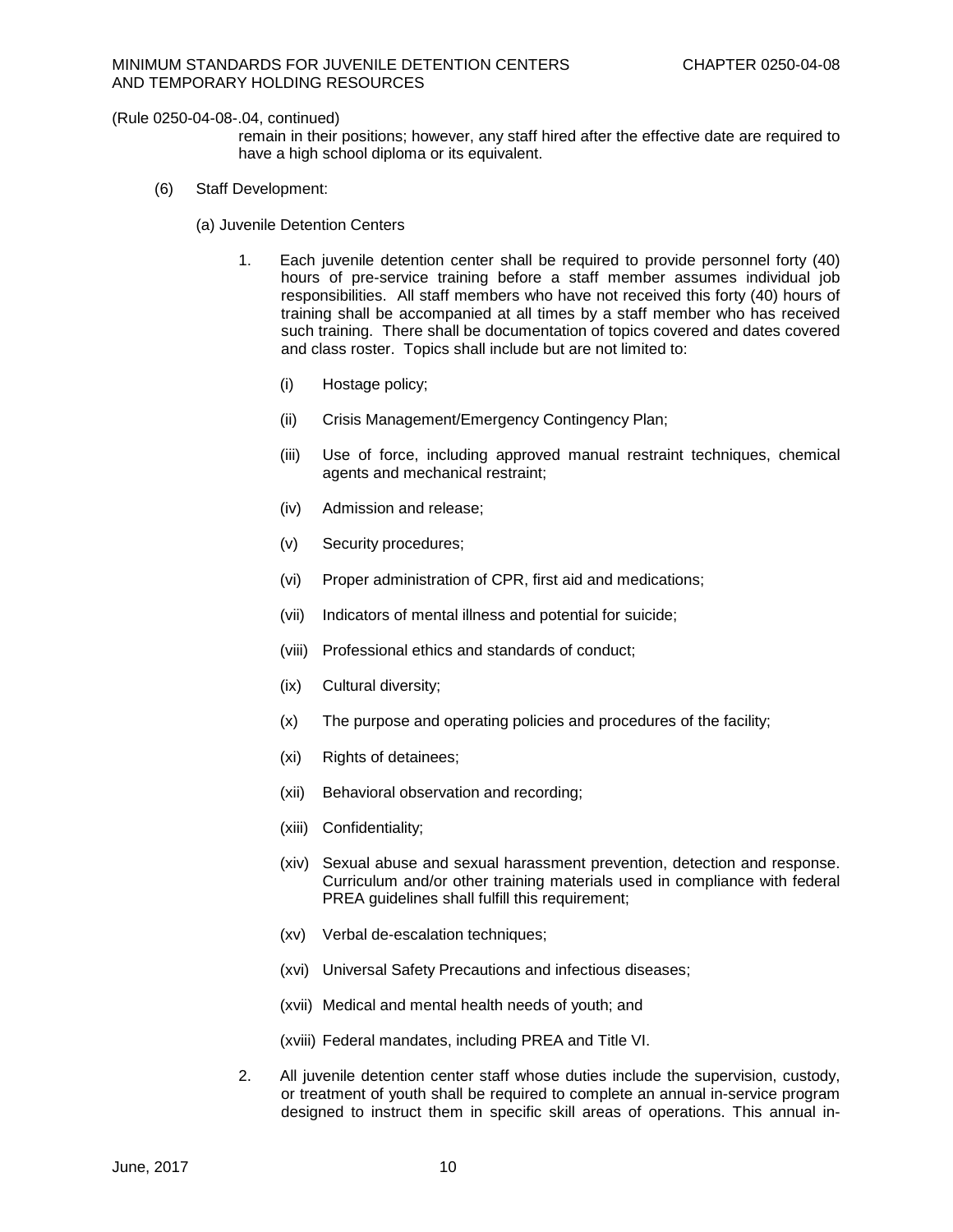service shall consist of forty (40) hours to be approved and monitored by the Department. During the staff member's first year, these forty (40) hours of inservice shall be in addition to the required forty (40) hours of pre-service.

- 3. As part of the training requirements in part 2. and 3. of this Rule, direct care staff and supervisory staff assigned to work at the facility shall be trained annually in First Aid and CPR. Approved First Aid and CPR training shall meet the following provisions:
	- (i) The curriculum shall conform to current American Heart Association or American Red Cross guidelines:
	- (ii) The curriculum shall require hands-on, skill-based instruction, as well as written and practical testing. Training and certification that is provided solely "on-line" shall not be accepted; and
	- (iii) The instructor shall be qualified and authorized to teach the curriculum and shall be certified by a nationally recognized organization.
- 4. Medical-related training shall also cover:
	- (i) Skills development for response in emergency situations;
	- (ii) Transfer to appropriate medical provider;
	- (iii) Recognition of symptoms of illness most common to youth;
	- (iv) Medication administration;
	- (v) Confidentiality of medical records and information (HIPAA); and
	- (vi) Universal precautions.
- 5. All juvenile detention center staff members who are authorized to use chemical defensive agents and mechanical restraints shall receive basic and ongoing annual in-service training in their use. All such training shall be recorded with the dates completed and kept in the staff member's personnel training file.
- 6. All juvenile detention center staff members who directly supervise youth shall have specific training on proper techniques and implements to be used in removing a youth from a hanging situation. This training shall be provided in the staff member's pre-service array and on an annual basis.
- 7. Each juvenile detention center shall maintain records on the specific training, including credit hours, completed by each juvenile detention center staff member.
- 8. Each juvenile detention center shall ensure that there is written policy that requires individuals who work with both youth and adult inmates in collocated facilities to be specifically trained and approved to work with youth.
- (b) Temporary Holding Resources
	- 1. Each temporary holding resource shall be required to provide full and part-time staff sixteen (16) hours of pre-service training pertaining to security, facility operations and interacting with youth before a staff member assumes unsupervised individual job responsibilities. All staff members who have not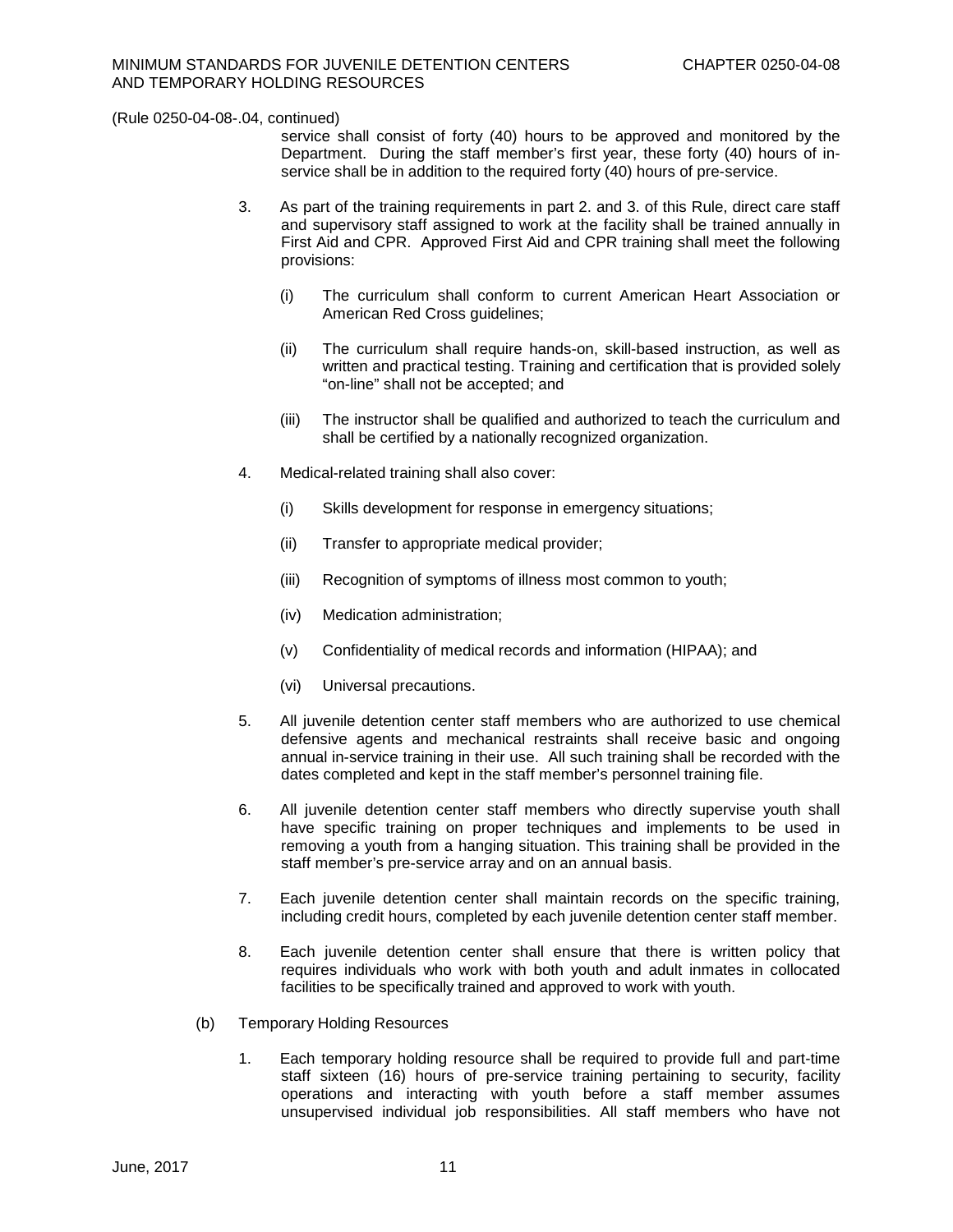received this sixteen (16) hours of training shall be accompanied at all times by a fully trained staff member until these training requirements are met. Each full and part-time staff member shall receive an additional nine (9) hours of instruction over the course of the first year of employment. This training can be provided during the course of the employee's routine execution of job responsibilities wherever necessary. However, there shall be documentation of all topics and dates covered. All full and part-time staff members shall subsequently receive twenty (20) hours of instruction annually. Topics shall include but are not limited to:

- (i) Hostage Policy
- (ii) Crisis Management/Emergency Contingency Plan;
- (iii) Use of force, including approved manual restraint techniques and mechanical restraint;
- (iv) Admission and release;
- (v) Security procedures;
- (vi) Proper administration of CPR, first aid and medications;
- (vii) Indicators of mental illness and potential for suicide;
- (viii) Professional ethics and standards of conduct;
- (ix) Cultural diversity;
- (x) The purpose and operating policies and procedures of the facility;
- (xi) Rights of detainees;
- (xii) Behavioral observation and recording;
- (xiii) Confidentiality;
- (xiv) Sexual abuse and sexual harassment prevention, detection and response. Curriculum and/or other training materials used in compliance with federal PREA guidelines shall fulfill this requirement;
- (xv) Verbal de-escalation techniques;
- (xvi) Universal Safety Precautions and infectious diseases; and
- (xvii) Medical and mental health needs of youth
- 2. The administrator, as well as each full-time child care staff who directly supervises children, must receive after the first year of employment, forty (40) hours of in-service training related to the administration and operation of a temporary holding resource. Training received through other curriculum such as law enforcement, PREA compliance and other, similar fields can be used to meet these requirements.
- 3. All staff members who directly supervise youth shall have specific training on proper techniques and implements to be used in removing a youth from a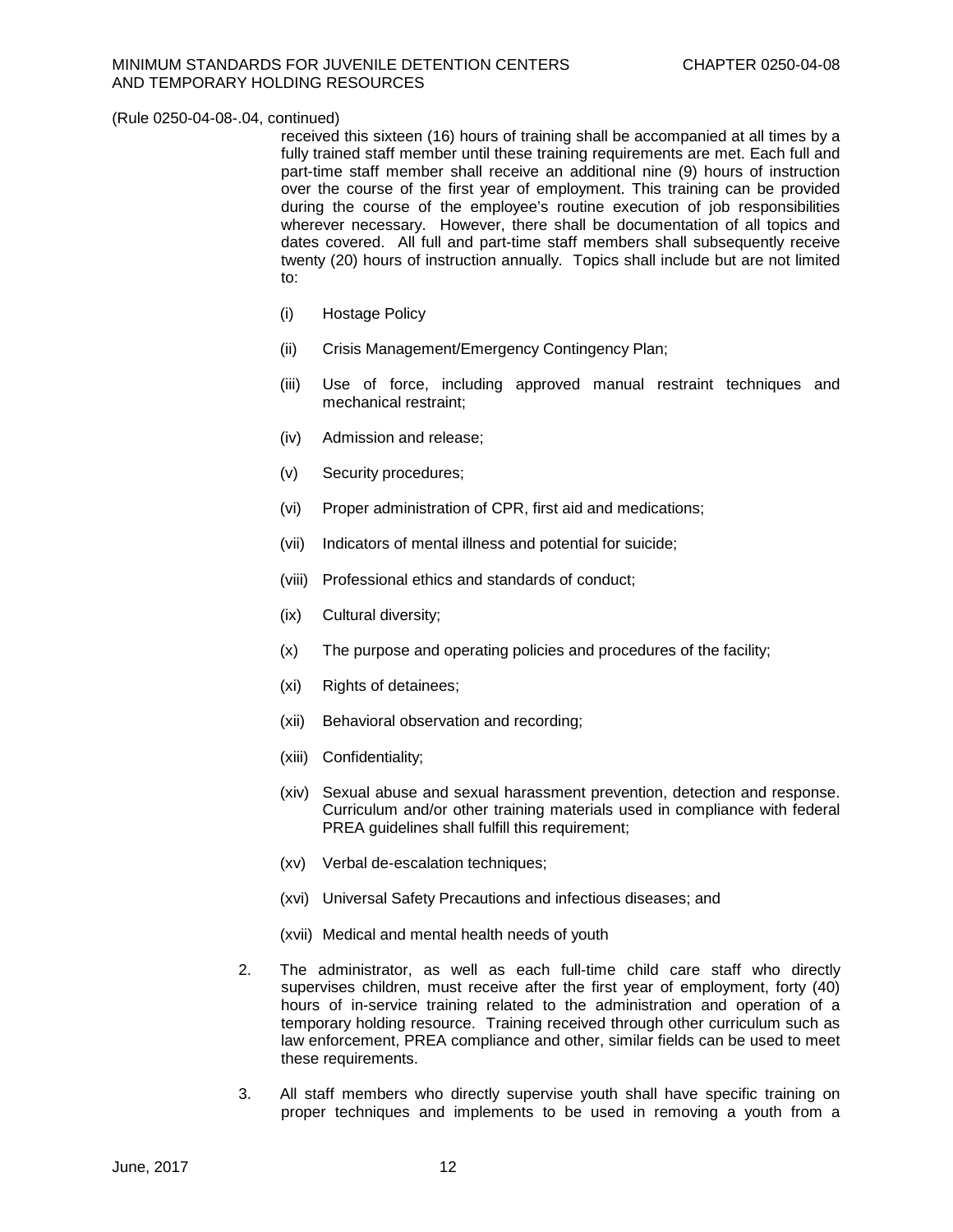hanging situation. This training shall be provided in the staff member's preservice array and on an annual basis.

- 4. Each temporary holding resource shall maintain records on the specific training, including credit hours, completed by each temporary holding resource staff member.
- 5. Each temporary holding resource shall ensure that there is written policy that requires individuals who work with both youth and adult inmates in collocated facilities to be specifically trained and approved to work with youth.
- (7) Volunteers
	- (a) The facility shall establish an application and screening process in order to ensure that all prospective volunteers are of sufficient character and competence as to meet the facility's needs.
	- (b) The facility shall provide an ongoing training program and orientation to the philosophies and practices specific to the facility to each volunteer within the facility. Within two (2) weeks of being admitted to the facility's program as a volunteer, the new volunteer shall receive orientation and instructions related specifically to child abuse detection, reporting, and prevention and confidentiality. This training shall be documented in the individual's volunteer file.
	- (c) Paid staff members shall adequately supervise all volunteers.
	- (d) The facility shall maintain an individual file, including the application to participate as a volunteer; the results of the screening process; documentation of orientation and training, including child abuse prevention training; a declaration of good health; and three (3) letters of reference shall be obtained by the facility prior to allowing the volunteer to have direct contact with youth. The facility shall maintain this documentation in the facility records.
	- (e) Faith and community-based organizations providing volunteer services to the youth of less than twenty (20) hours per week shall meet requirements established by the facility administrator. Only those individuals who have been properly vetted pursuant to procedure required in 0250-07-08-.04(8) for prior criminal behavior, either through the organization or by the facility, may have direct access to the youth.
- (8) The facility shall ensure that all prospective and current employees, volunteers and other persons having access to youth in care shall be appropriately screened for prior criminal behavior and/or abuse history. All background checks shall be conducted and documented according to requirements developed by the Department.

*Authority: T.C.A. §§ 37-5-105; 37-5-106; and 37-5-501, et. seq. Administrative History:**New rules filed March 17, 2017; effective June 15, 2017.*

# **0250-04-08-.05 SERVICE PROVISION.**

- (1) Hygiene
	- (a) The standard clothing issue for both males and females held in the facility longer than twenty-four (24) hours shall include the following:
		- 1. Clean socks;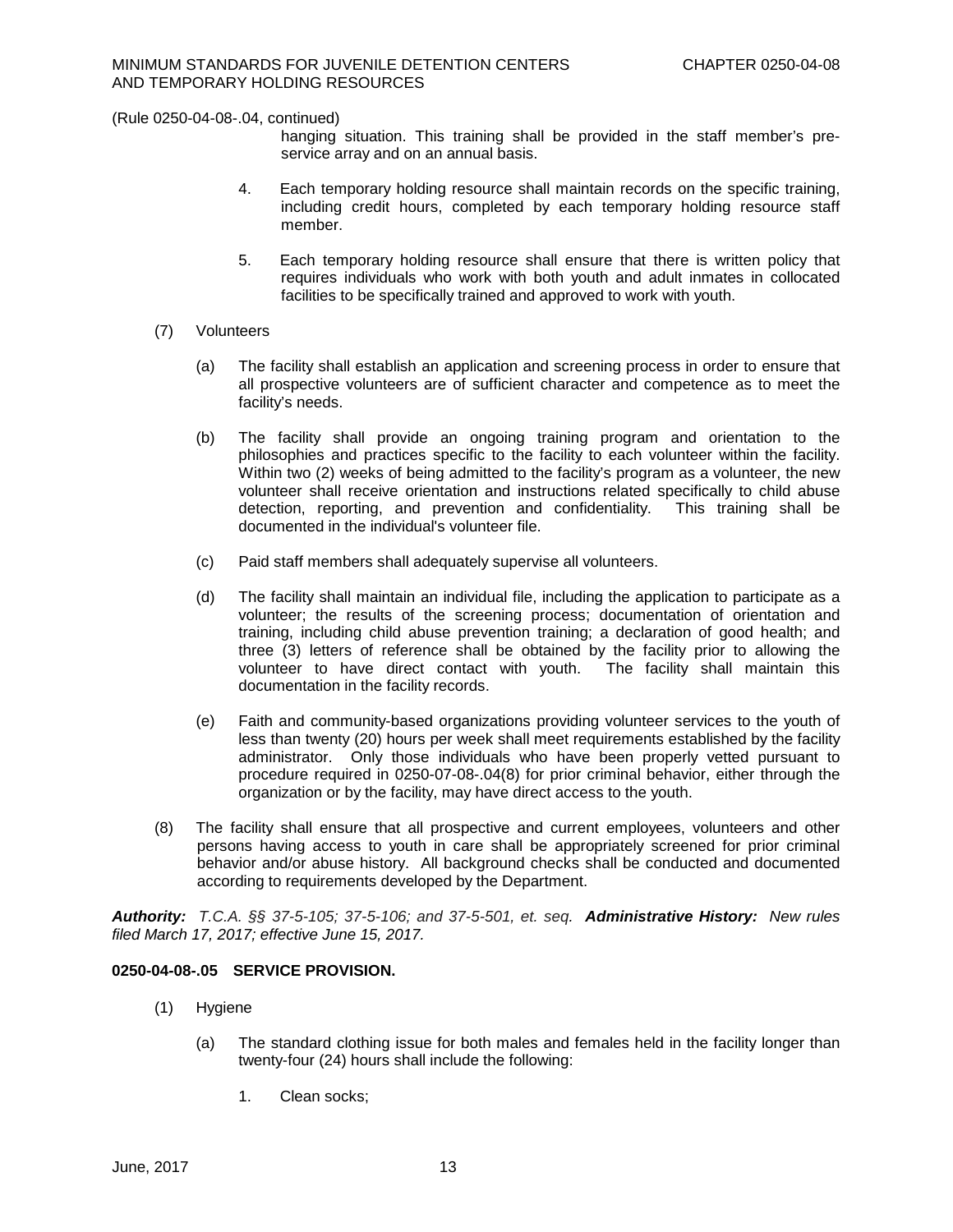- 2. Clean undergarments, including safety approved bras for females;
- 3. Clean outer garments; and
- 4. Clean footwear.
- (b) Clean personal clothing, if available, may be substituted for facility clothing at the discretion of the facility administrator.
- (c) Provisions shall be made so that youth can regularly obtain the following hygiene items supplied by the facility:
	- 1. Soap and shampoo;
	- 2. Toothbrush;
	- 3. Toothpaste;
	- 4. Comb or brush;
	- 5. Toilet paper;
	- 6. Feminine hygiene materials; and
	- 7. Deodorant.
- (d) Haircuts for youth who request them shall be made available at a minimum on a monthly basis.
- (e) Youth shall be permitted to brush their teeth and take a hot shower daily on a schedule established by the facility between the hours of 5:00 AM and 11:00 PM. Youth shall be allowed at least five (5) minutes to shower and shall be provided privacy to shower in single-occupancy stalls with shower curtains or shower doors.
- (f) Each youth who remains placed in the facility overnight shall be provided the following:
	- 1. One (1) clean fire-retardant mattress in good repair;
	- 2. One (1) clean mattress cover;
	- 3. One (1) clean fire-retardant pillow in good repair with pillow case. Mattresses with incorporated pillows are acceptable and an additional pillow does not need to be provided;
	- 4. Sufficient clean blankets to provide comfort under existing temperature conditions;
	- 5. One (1) clean bath-size towel; and
	- 6. One (1) clean washcloth.
- (g) An adequate supply of bedding and towels shall be maintained. Bedding shall be cleaned as follows: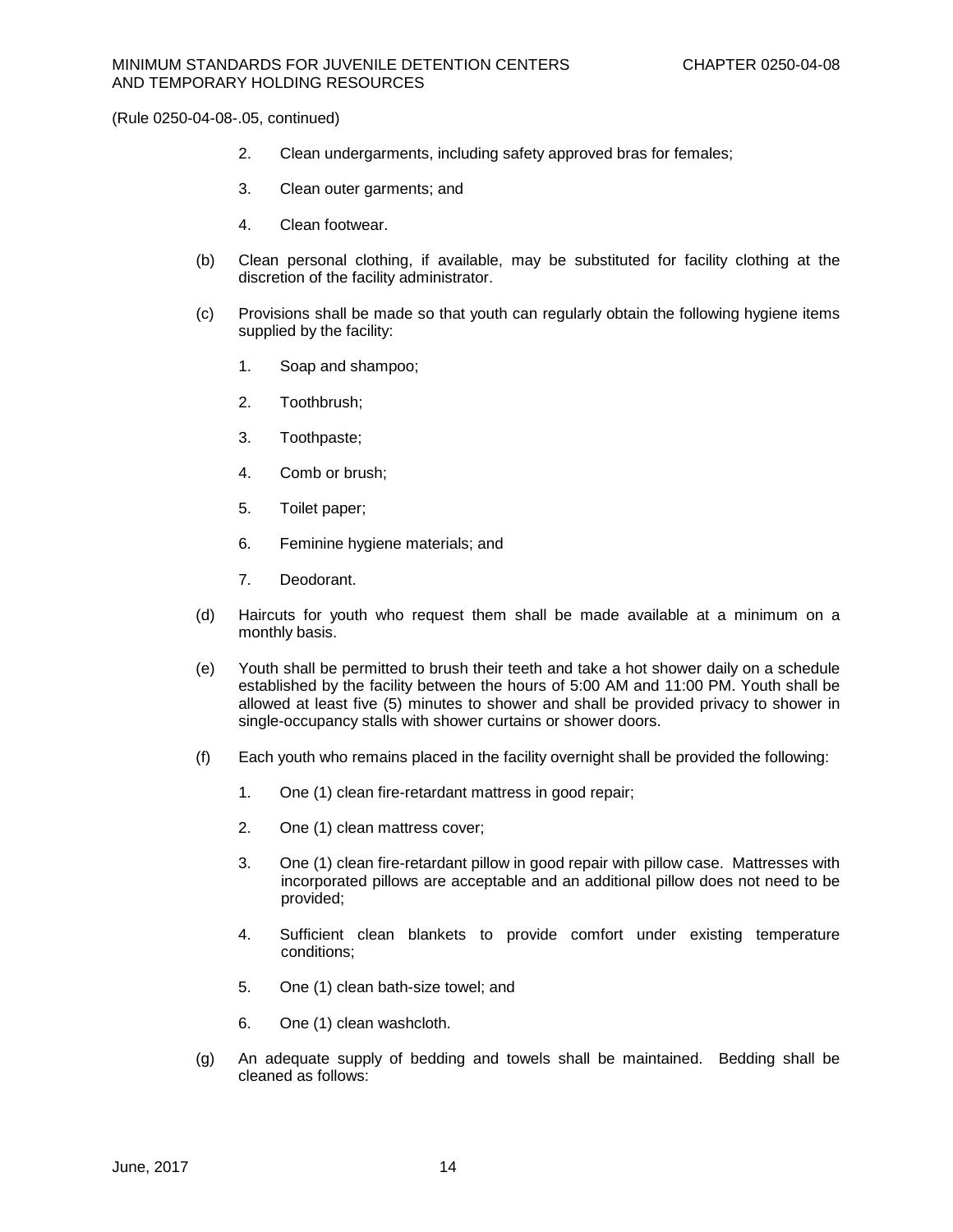- 1. Sheets, pillowcases, mattress covers, and towels shall be changed and washed at least once a week.
- 2. Bedding shall be disinfected after use by each youth.
- 3. Blankets shall be laundered or otherwise sterilized before re-issue.
- (h) Clothing, whether personal or institutional, shall be exchanged and cleaned at least twice weekly unless work, climatic conditions or illness necessitate more frequent change. Undergarments shall be exchanged daily.
- (2) Programs and activities
	- (a) Basic services shall be available to all youth as soon as they are admitted. Programmatic offerings shall be made available to all youth in juvenile detention centers within twenty-four (24) hours of their admittance to the facility. The facility shall provide or make available the following minimum services and programs to all adjudicated and pre-adjudicated youth:
		- 1. Educational Services
			- (i) Youth who are certified for special education upon admission are referred to the Director of Special Education of the school system in which the Juvenile Detention Center is located; and
			- (ii) Each Juvenile Detention Center shall work with the appropriate LEA where the Juvenile Detention Center is located in order to ensure general education services are provided to the youth. This may include entering into an agreement between the juvenile detention center, appropriate school districts, Tennessee Department of Education, and DCS.
		- 2. Access to mental health counseling, substance abuse counseling and crisis intervention services as needed;
		- 3. Medical services;
		- 4. Food services;
		- 5. A recreation and leisure-time plan that includes at least one (1) hour per day of physical exercise and large muscle activity outside the room and one (1) hour per day of structured leisure-time activities. Restrictions may apply if the resident poses a risk to themselves or others;
		- 6. Culturally diverse and approved reading material approved by the facility; and
		- 7. The facility shall allow for youth to voluntarily participate in religious activity at least once a week so long as security is not compromised.
	- (b) Every youth shall have unrestricted and confidential access to the courts, legal representation, assigned caseworkers, child abuse hotlines and law enforcement. Youth shall have the right to present any issue before a court of law or governmental agency.
	- (c) Youth shall not be permitted to perform any work prohibited by state and federal regulations and statutes pertaining to child labor or perform duties normally done by staff members due to inadequate staffing.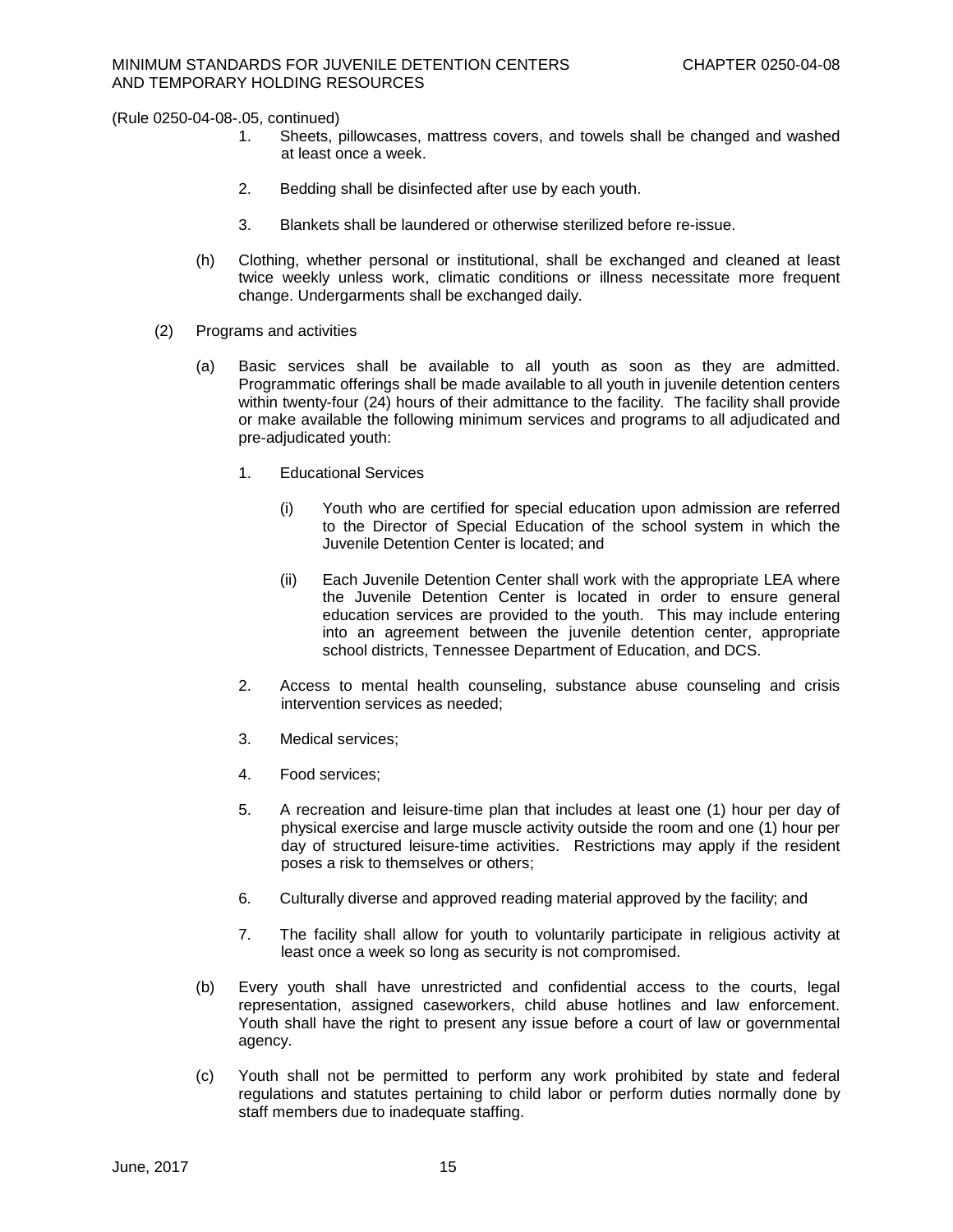- (d) Work assignments shall not conflict with the education program.
- (e) Youth eighteen (18) years of age shall not be housed in the same sleeping areas (bedrooms) as youth under the age of eighteen (18). Programmatic segregation of eighteen (18) year-old youth in other areas and activities shall be at the discretion of the facility administrator.
- (f) The Facility administrators shall have discretion in making appropriate arrangements, either upon admission, or in response to circumstances within the milieu, for the protection of vulnerable youth. This may include temporary protective measures in both sleeping arrangements and common activities. Such arrangements shall be short-term and noted in writing by the facility administrator.
- (3) Mail, Telephone Access, and Visitation
	- (a) Written policy shall outline the facility's procedures governing youth's mail, including the censoring of mail. Any regulation for censorship shall meet the following criteria:
		- 1. The regulation shall further an important and substantial security interest unrelated to the suppression of expression (e.g., detecting escape plans which constitute a threat to the safety or well-being of staff or other youth); and
		- 2. The limitation shall be no greater than is necessary to the protection of the particular security interest involved.
	- (b) Incoming mail shall be inspected for contraband items prior to delivery. Mail received from the courts, attorney of record, or public officials shall be delivered unopened in the presence of the youth.
	- (c) Outgoing mail shall be collected and incoming mail shall be delivered without unnecessary delay.
	- (d) A youth shall be notified if a letter is rejected, whether it is written by or addressed to the youth. Only correspondence to or from those persons on contact lists approved by the administrator or their designee shall be allowed.
	- (e) When a letter is rejected, policy and procedure shall provide an opportunity for the youth to appeal that decision to the facility administrator.
	- (f) Written policy and procedure shall provide that the facility permits postage for at least two (2) free personal letters per week for youth. Youth shall also receive free postage for all legal correspondence or case-related mail.
	- (g) Written policy shall define the facility's visitation policies, which shall include, at a minimum:
		- 1. A schedule of visitation times and length of visitation allowed;
		- 2. The maintenance of a visitors log;
		- 3. Provision that all visitors shall register before admission and may be denied admission for refusal to register, for refusal to consent to search, or for any violation of posted facility rules; and
		- 4. Notification of the possibility of visitor searches.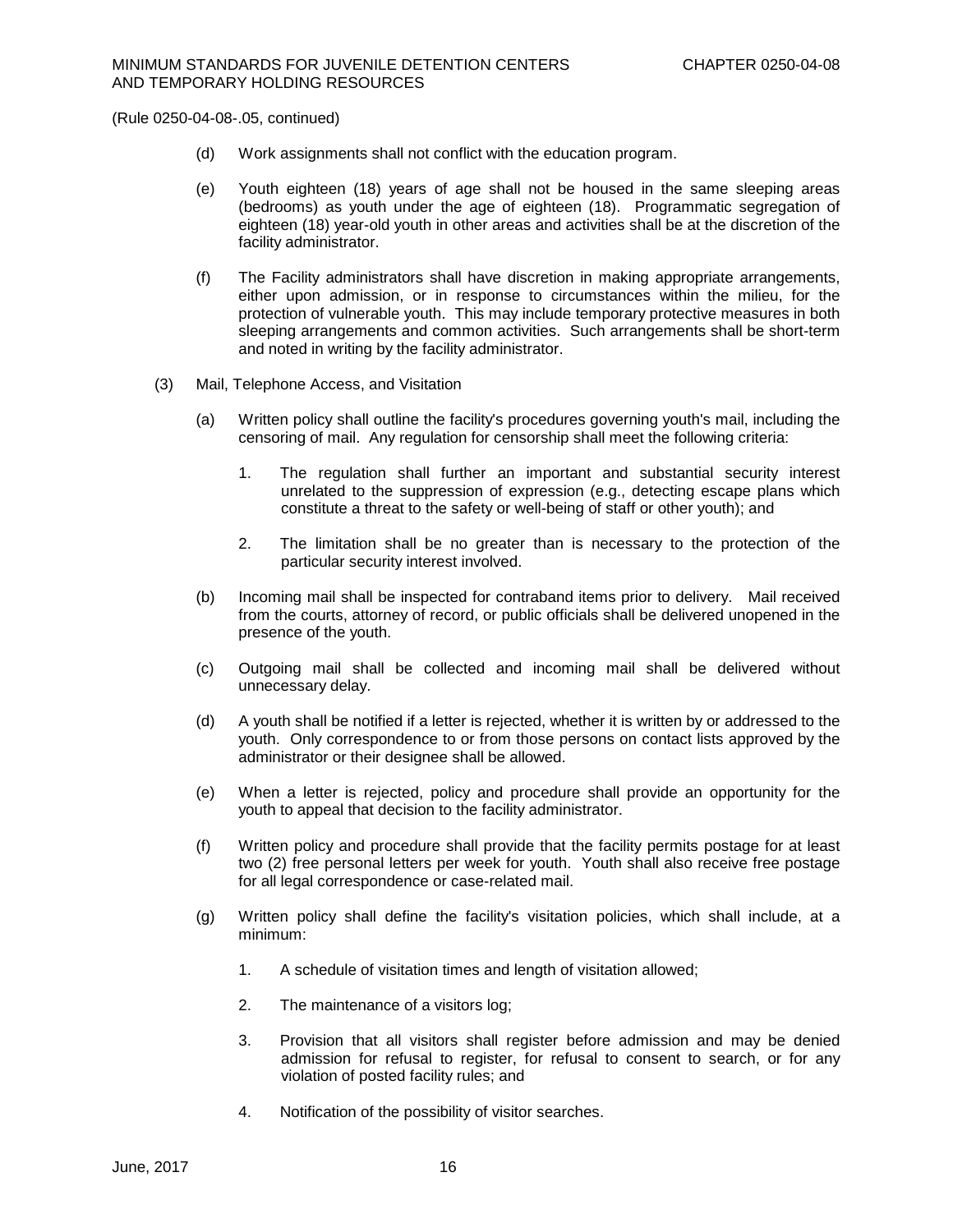- (h) Juvenile Detention Centers shall have written policy which provide that the Juvenile Detention Centers shall allow a minimum of one (1) hour of visitation each week for each youth with their parent, legal guardian, or other approved family members unless specifically prohibited by the juvenile court judge or their designee; this does not preclude visitation by other approved persons at the discretion of the Juvenile Detention Center. Restrictions may be imposed if the youth is determined to pose a risk to themselves or others.
- (i) Temporary Holding Resources shall have written policy that provides that the Temporary Holding Resources shall allow each youth to visit with their parents or guardian at least once a day between 12:00 noon until 6:00 p.m. unless visitation is specifically prohibited by the juvenile court judge or their designee. Other visitors or hours of visitation shall be approved by the Temporary Holding Resource administrator or juvenile court judge.
- (j) Juvenile Detention Centers shall have written policy and procedure which requires the Juvenile Detention Centers to provide reasonable telephone access that, at a minimum, shall consist of one (1) personal phone call per week. Additionally, each youth shall be afforded at least ten (10) minutes of phone conversation per week. Such procedure, including any limitations imposed by the program, shall be in writing and posted so as to be conspicuous to youth. The procedure shall include, at a minimum:
	- 1. The hours during which such access shall generally be provided; and
	- 2. A statement regarding the privacy of telephone communication.
- (k) Temporary Holding Resources shall have written policy which provides that each youth shall be allowed to receive up to two (2) telephone calls a day from their parents or legal guardian during the hours of 8:00 a.m. and 9:00 p.m. unless specifically prohibited by the juvenile court judge or their designee.
- (4) Food Services
	- (a) Current food service guidelines and a menu approved by a registered dietician or nutritionist shall be used in all meal preparation whether meals are prepared on or offsite.
	- (b) Three (3) meals and a substantial evening snack shall be provided daily with no more than a fourteen (14) hour span between the evening meal and breakfast on the following day. At least two (2) of these meals shall be hot.
	- (c) All meals prepared onsite shall be under the direct supervision of agency staff. Any meals prepared off-site and delivered to the facility shall be served expeditiously to maintain safe serving temperature and palatability.
	- (d) Written policy and procedure shall require that accurate records are maintained on the number of meals served per day, the actual food served and the scheduled meal times.
	- (e) Food shall not be used as punishment. Such action is grounds for adverse licensing action. Food may only be used as a reward when offered in addition to the minimum requirements established in 0250-04-08-.05(3)(b).
	- (f) All medically modified diets of youth shall be prepared and offered as prescribed by a physician, nurse practitioner and/or recommended by a registered dietician or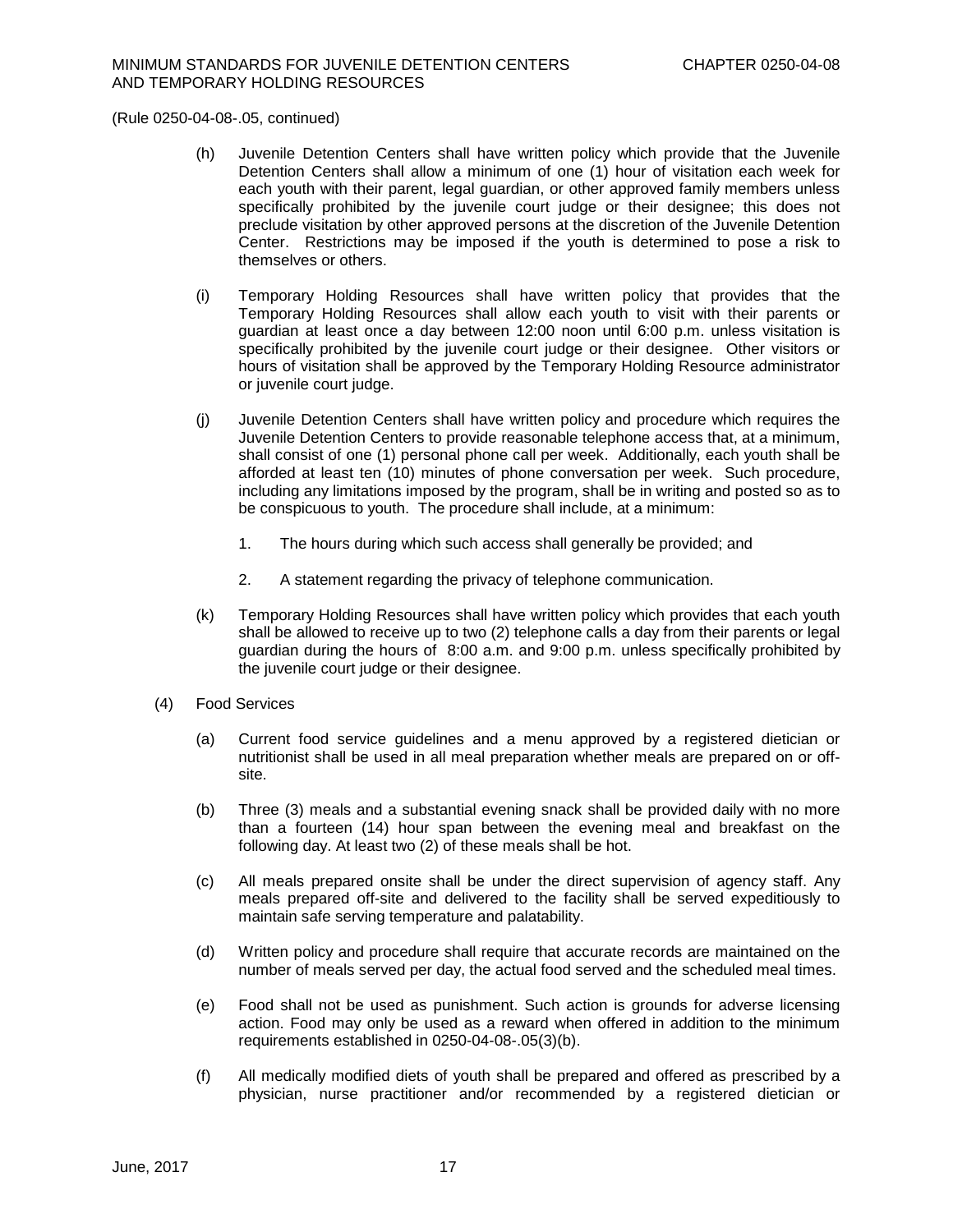nutritionist. Special provisions shall be made to accommodate religious diets requiring modification and shall be documented for review by licensing staff.

- (g) The preparation or storage of food shall not be permissible in any residential areas of the facility. All food preparation and storage shall meet current Tennessee Department of Health guidelines.
- (h) Proper storage of food shall assure that there shall be no contamination of the food from any source. Insecticide, cleaning agents and poisonous substances shall be stored away from food and plainly labeled. Airtight containers or wrappings shall be used in the storage of frozen, refrigerated, and perishable items. The facility shall utilize "first in/first out" rotation in the storage of all food products.
- (i) The temperature of potentially hazardous food shall be  $41^{\circ}$ F or below or 135 $^{\circ}$ F or above at all times except as otherwise provided in the current edition of the ServSafe Manager Book.
- (j) All refrigerators and freezers shall be clean and contain a thermometer. The temperature shall be maintained at 41ºF or below in all refrigeration units. The temperature shall be maintained at 0ºF for all freezer units. Fluctuation in temperatures from incidental use shall not be considered noncompliant. The temperature for the dry storage area should be between 50ºF to 70ºF.
- (k) No medication of any kind shall be stored in refrigerators containing food products.
- (l) All food products shall be stored at least six (6) inches off the floor on shelves or in shatterproof containers with tight fitting lids.
- (m) Stoves shall be equipped with operable hooded exhaust systems and the filters shall be kept clean. Hoods shall be inspected twice yearly and inspections documented for licensing review.
- (n) A system for the control of all sharps and chemicals shall be documented in policy and observable in practice.
- (5) Disciplinary Hearings and Appeals in Juvenile Detention Centers
	- (a) The Facility's written policies shall provide for disciplinary hearings to be held in cases of alleged violations of youth conduct rules within seven (7) days of the write-up if the youth is still in the Facility, excluding holidays, weekends, and emergencies. These hearings shall include the following administrative guarantees:
		- 1. Youth shall receive written notice in their language of charges and time of hearing at least twenty-four (24) hours prior to hearing. The youth shall be allowed to prepare for the appearance before an impartial officer or board.
		- 2. A youth has the right to call and cross-examine witnesses and present evidence in their own defense, when permitting them to do so shall not be unduly hazardous to institutional safety or correctional goals.
		- 3. The reasons for any limitations placed on testimony or witnesses shall be stated in writing by the hearing chairperson.
		- 4. There shall be a written statement by the fact finders as to evidence relied on and reasons for the disciplinary action.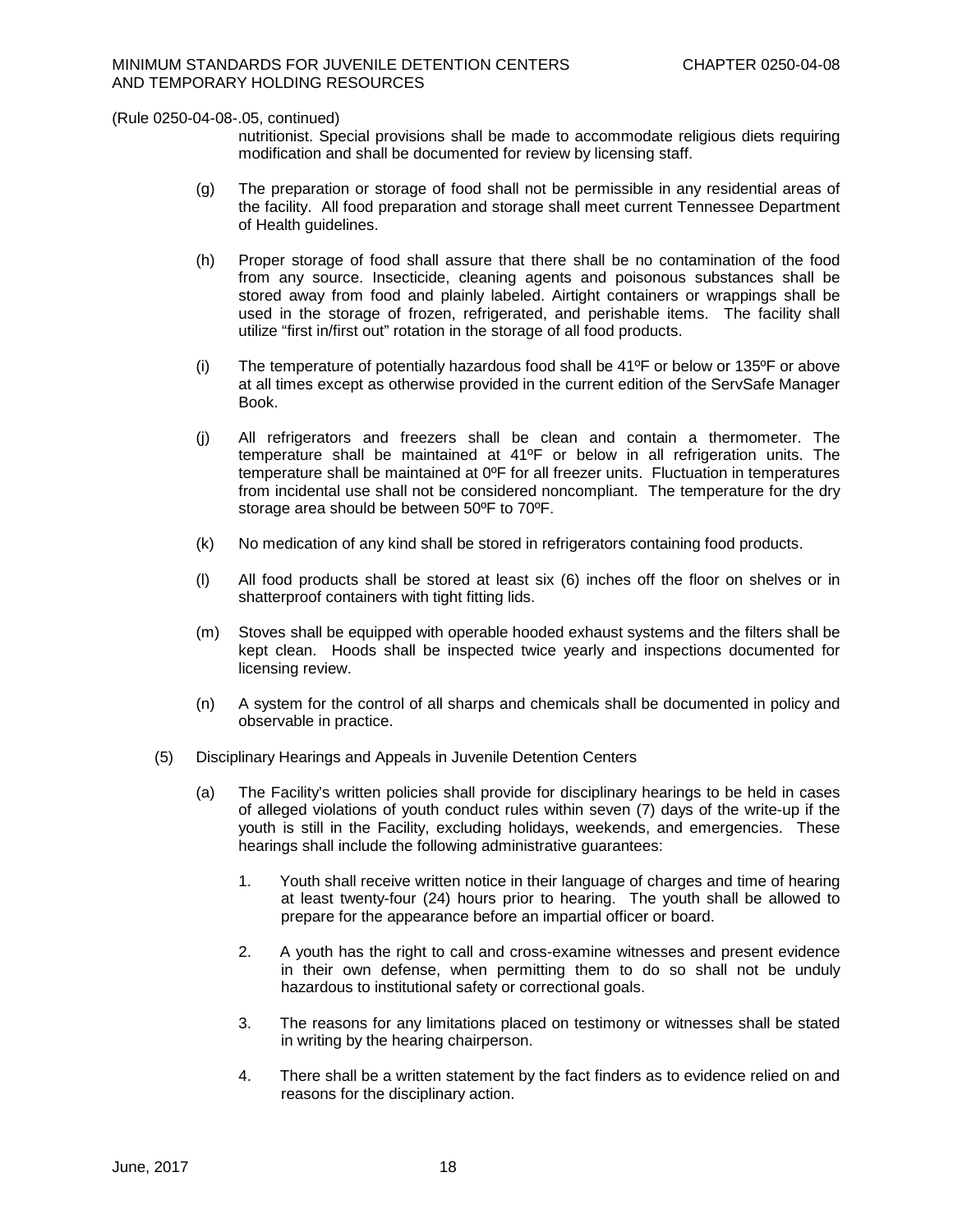- 5. An appeals process shall be established if the youth disagrees with the decision of the board or impartial officer or board, and the youth shall be given notice of their right to appeal.
- 6. A youth has a right to waive hearing or appeal.
- (b) The youth shall receive a copy of the disciplinary decision.
- (c) The facility administrator may provide, at their discretion, written notification of major disciplinary actions involving the youth to the youth's parent, legal guardian, or custodian.
- (d) Documentation of major disciplinary action shall be maintained in the youth's record and facility's record and made available for review by a youth's parent, custodian, legal guardian, legal counsel, or other appropriate party in the event of an inquiry.
- (e) Written policy and procedure shall provide that the relevant disciplinary reports are removed from all files of any youth found not guilty of an alleged violation.
- (6) Grievance Procedures in Juvenile Detention Centers
	- (a) The facility shall provide more than one method to report abuse, neglect, harassment and retaliation by other youth or staff within the facility.
	- (b) The facility shall provide avenues for youth to report abuse, neglect, harassment, or retaliation to a public or private entity or office that is not part of the agency that operates the facility, such as these entities: the public defender's office, attorneys, the courts, the child abuse hotline, local law enforcement, child welfare agencies and the Office of Child Welfare Licensing. These entities shall be able to receive and immediately forward youth reports of sexual abuse and sexual harassment to administrative officials within the facility and to allow the youth to remain anonymous upon request.
	- (c) The facility's opportunities for reporting abuse, neglect, harassment and retaliation shall include ways to report orally, in writing, anonymously and by third parties.
	- (d) Staff shall provide all youth with access to a grievance procedure that provides an opportunity for a fair consideration and resolution of complaints about any aspect of the facility, including medical and mental health services.
	- (e) Staff shall ensure that youth understand how to use the grievance process and can obtain and submit grievance forms confidentially. Staff shall provide youth with writing implements to fill out the forms.
	- (f) The facility's grievance system shall be accessible to all youth, including youth with limited literacy, youth who have limited English proficiency and youth with intellectual or developmental disabilities. Staff shall ensure that:
		- 1. Youth with intellectual disabilities, developmental disabilities, or limited literacy or limited English proficiency receive oral explanations of the grievance process that they can understand;
		- 2. Grievance forms shall use easy-to-understand language and shall be simple in their design;
		- 3. Youth shall be able to report grievances orally and in writing; and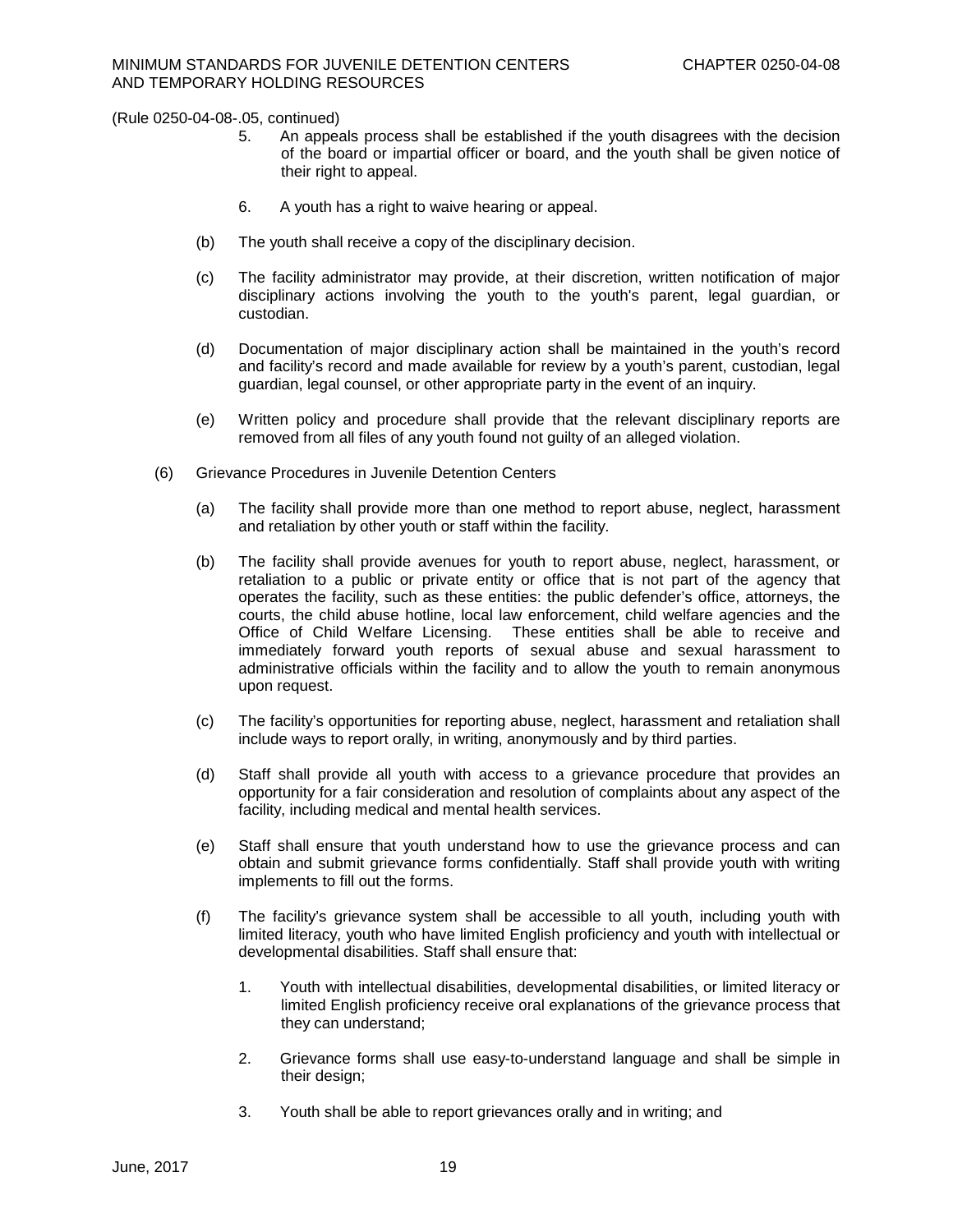- 4. Youth with intellectual disabilities, developmental disabilities, or limited literacy or English proficiency receive assistance in using the grievance process.
- (g) Once submitted by youth, grievances shall be forwarded to the facility administrator or designee. Grievances shall be handled by an individual who can independently investigate the issues raised in the grievance and recommend corrective action to the administrator. Youth shall be permitted to submit a grievance without submitting it to a staff member who is the subject of the complaint.
- (h) The facility shall offer an emergency grievance procedure for youth who are at risk of imminent harm. The emergency grievance procedure shall allow for rapid response to needs identified through emergency grievances.
- (i) The facility shall not impose time limits on when youth can file grievances.
- (j) Staff shall not discipline youth for filing a grievance, even if an investigation does not establish sufficient evidence to substantiate the complaint. Discipline does not include appropriate legal action taken by the facility administration to address false allegations of abuse or similarly harmful activity.
- (k) The facility shall permit interested third parties, including family members, attorneys and outside advocates, to file grievances on behalf of youth.
- (l) The facility shall provide information to third parties on how to submit grievances on behalf of youth.
- (m) Facility staff, administrators, ombudspersons, or other personnel will fully investigate all grievances, including interviewing the youth who filed the grievance and any youth or staff members mentioned by the youth. Staff alleged to be involved in the grievance shall not conduct the investigation.
- (n) Youth shall receive responses to their grievances that are respectful, legible and responsive.
- (o) Staff shall provide youth with an opportunity to appeal the decision regarding the grievance. Facility administrators charged with handling appeals shall respond to appeals promptly and fairly.
- (p) If staff finds a grievance to be valid, facility administrators shall take appropriate action and when staff actions are involved, provide for counseling, retraining, reprimand, discipline, or termination of the employee and, in an appropriate case, for the filing of child abuse or criminal charges.
- (q) Facility staff, administrators or other personnel shall fully document all grievances and the results of grievance investigations.
- (r) Facility administrators shall regularly gather and review data on grievances (granted and denied) by race, ethnicity, gender, developmental and intellectual disability, mental illness, special education status and limited English proficiency status for patterns or trends.

*Authority: T.C.A. §§ 37-5-105; 37-5-106; and 37-5-501, et. seq. Administrative History:**New rules filed March 17, 2017; effective June 15, 2017.*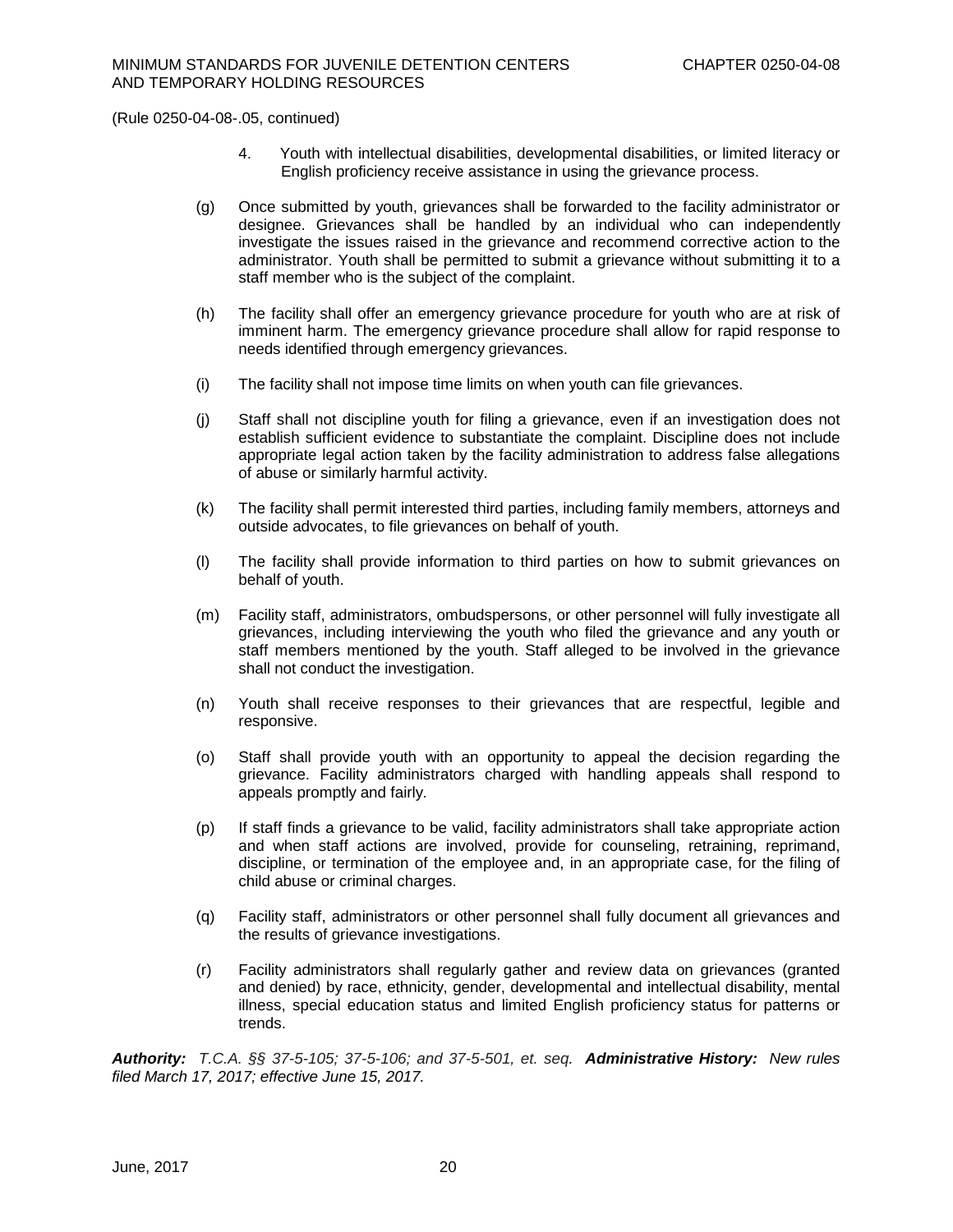# (Rule 0250-04-08-.05, continued) **0250-04-08-.06 MEDICAL SERVICES.**

- (1) When a youth requires medical care, the facility staff shall transport or arrange for transportation of the youth to a medical facility. If a youth is in need of urgent or emergency care, the facility staff shall transport them to the nearest or designated urgent care clinic or hospital emergency department as soon as possible. Diligent efforts shall be made to immediately notify the youth's parent or guardian. Medical complaints, diagnoses, treatment received, diligent efforts, and parental notification shall all be documented.
- (2) First aid kits shall be available to and fully accessible by staff. A licensed medical professional shall approve the number and contents of such kits. Documentation of such approval shall be in the facility's permanent records or attached to the kit itself and shall be renewed annually. Outdated medications, including topical ointments, shall be removed and replaced.
- (3) Wellness/Health screenings shall be performed on all youth, in a confidential environment, upon admission to a Juvenile Detention Center and before their placement in the general housing area. The findings shall be recorded on a printed or electronic screening form. The juvenile detention center staff member performing this duty shall inquire and check for evidence or appearance of:
	- (a) A serious illness or communicable disease or condition;
	- (b) Open wounds;
	- (c) Prescribed medications;
	- (d) Intoxication alcohol or drug use;
	- (e) Pregnancy (last menstrual cycle);
	- (f) Physical or sexual abuse;
	- (g) Allergies;
	- (h) Past or current suicidal ideations and/or attempts;
	- (i) Mental health issues, including any prior mental health treatment;
	- (j) Recent significant loss, including but not limited to, the death of a family member or close friend;
	- (k) History of mental health diagnosis or suicidal behavior by family members and/or close friends; and
	- (l) Suicidal issues or mental health diagnosis during any prior confinement.
- (4) A physical/health history examination shall be completed on all youth admitted to a Juvenile Detention Center within fourteen (14) days of their initial admission date unless documentation of such an examination dated within six (6) months prior to admission is available. A physician, nurse practitioner or registered nurse shall perform this examination. This examination shall include:
	- (a) Monitoring of vital signs;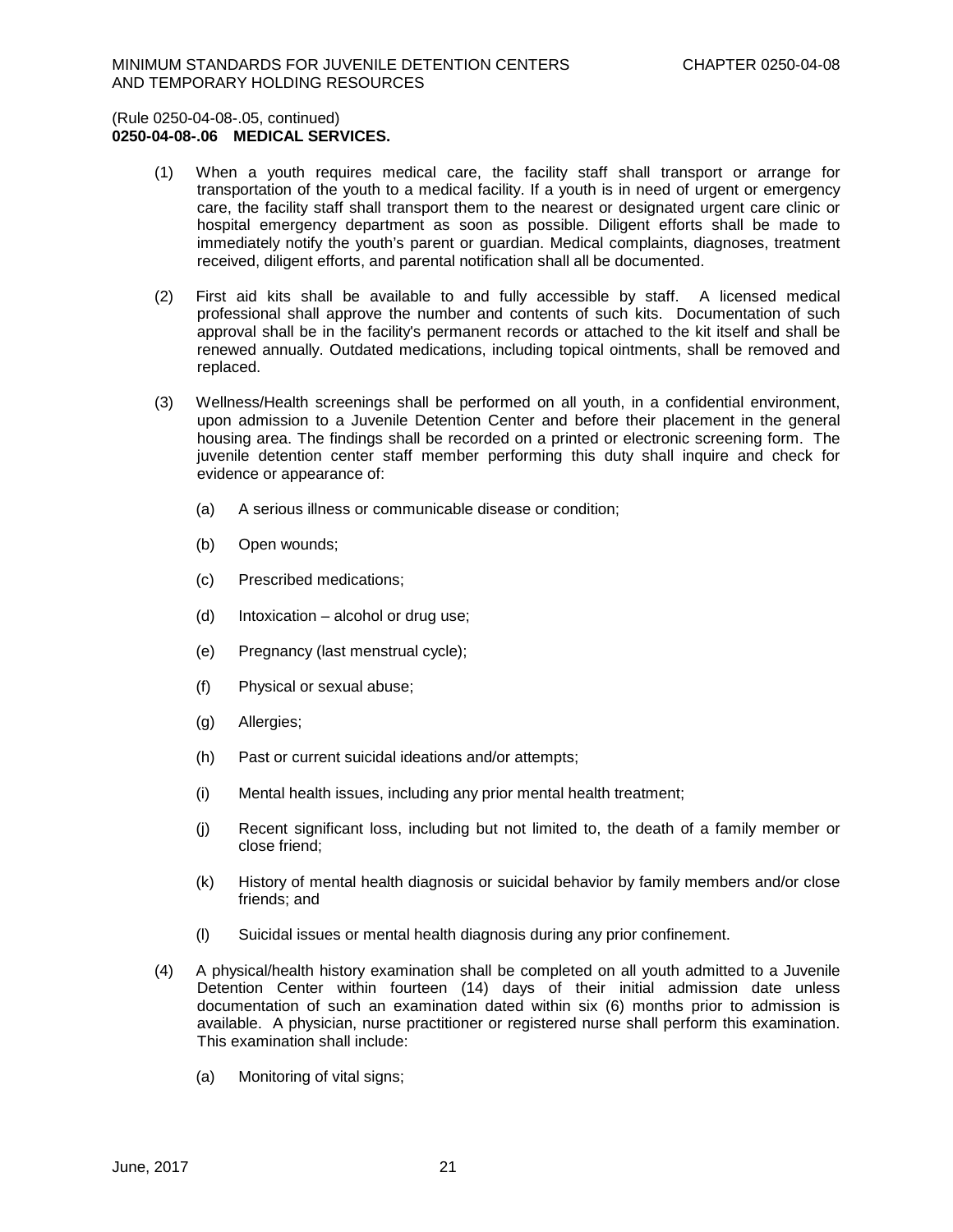- (b) Height and weight;
- (c) Review of systems;
- (d) Medical history; and
- (e) Diagnoses and treatment recommendations as necessary.
- (5) Sick call, conducted by a physician or other person designated by a physician as capable of performing such duty, shall be available to each youth admitted to a Juvenile Detention Center according to written triage procedure for the center. All sick call requests shall be documented and logged for review. These logs should reflect the date and time of the sick call request and any subsequent follow up. The youth shall be informed of these procedures upon admission. Triage policy and procedure, including documentation of access to emergency health services, shall be made available for review by licensing staff.
- (6) Dental treatment shall be provided when the health of the youth would otherwise be adversely affected during confinement as determined by a physician or dentist.
- (7) Youth on prescription medications shall, whenever possible, have their medications continued without interruption unless a qualified medical professional determines that continuing the medication is clinically inappropriate. Medication continuity decisions are made through a same-day evaluation by a physician, nurse practitioner or psychiatrist or appropriate phone consultation between a nurse and a physician or psychiatrist, or sooner if medically necessary. The facility shall not administer any medications that are expired or not in original containers.
- (8) There shall be strict control of medications to be issued to youth. All medications shall be prescribed by a physician or nurse practitioner at the time of use. Over the counter medications can be administered by written medical protocol approved by a licensed medical provider. A trained staff member shall be responsible to see that medication is administered as prescribed.
- (9) All medication shall be double-locked within the medical area of the facility or other area approved by DCS Licensing. A medication receipt, log, and administration system shall be established. A running count of all prescribed medications shall be documented on an approved Medication Administration Record (MAR) including controlled medications and prescribed medications. A continuous inventory shall be maintained for syringes and other sharps. All used syringes and other contaminated material shall be disposed of in compliance with guidelines for disposal of bio-hazardous waste. All medication, including topical ointments, shall be checked monthly for expiration dates and expired medication shall be disposed of immediately.
- (10) Medical records shall be maintained on each youth's physical condition upon admission, during confinement, and at discharge. The medical record shall include all medical orders issued by the physician and any other medical personnel who are responsible for rendering health care services. These records shall be retained until the youth's nineteenth (19th) birthday.
- (11) In case of medical or mental health emergencies, specific resource information shall be readily accessible to all staff members including, but not limited to, local hospital emergency department, local physician's office, crisis intervention services, 911 or local emergency response, and poison control numbers. Contact information for parent, guardian, or family member of each youth shall also be readily available in case of emergency.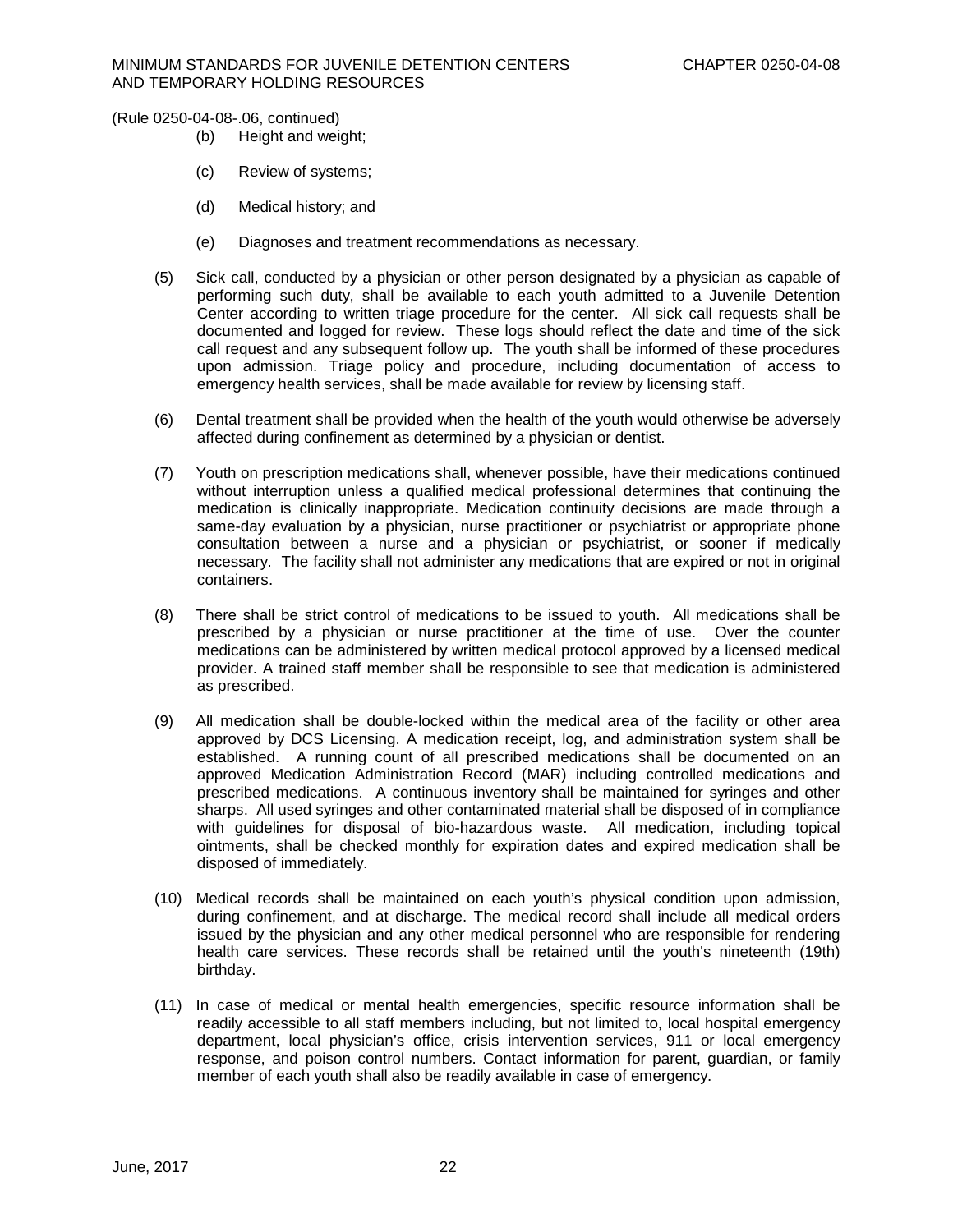- (12) Staff shall immediately place youth identified as needing further evaluation for suicide risk or other acute mental health conditions on constant observation until they can be formally assessed by a qualified mental health professional such as, but not limited to, a mobile crisis response unit. Staff shall promptly contact a qualified mental health professional in order to develop an emergency intervention plan for such youth. The qualified mental health professional shall conduct an assessment of the youth within twenty-four (24) hours. Only a qualified mental health professional may remove a youth from constant observation.
- (13) Youth who are identified as requiring additional medical or mental health follow-up for reasons other than significant medical or mental health needs or suicide risk shall be immediately referred for an assessment by a qualified medical or qualified mental health professional, as appropriate.
- (14) Youth who are identified upon initial screening, or at a later date, as having experienced prior sexual victimization or who previously perpetrated sexual abuse shall be offered a meeting with a qualified mental health professional within seventy-two (72) hours of either admission to the facility or request by the youth.
- (15) The facility shall develop and implement written policies, procedures and practices, in conjunction with the health authority, that ensure sufficient supervision of youth identified with potential medical problems (e.g., diabetes, asthma) until the youth receives a full health assessments.
- (16) Provisions for appropriate medical and neonatal care shall be made for pregnant youth.
- (17) For youth in the custody of the Department, if health or behavioral health services are not provided directly by the facility, but received by the child through community clinicians, the facility shall complete CS-0689, Health Services Confirmation and Follow up Notification to the community provider. The Health Services Confirmation provides information about the service that was received and notes any follow-up services needed.

*Authority: T.C.A. §§ 37-5-105; 37-5-106; and 37-5-501, et. seq. Administrative History:**New rules filed March 17, 2017; effective June 15, 2017.*

# **0250-04-08-.07 SUPERVISION OF YOUTH.**

- (1) Staff shall provide direct supervision of all youth in placement, including at a minimum the following levels of visual contact:
	- (a) All youth confined in their rooms due to seclusion or medical requirements shall be observed every fifteen (15) minutes.
	- (b) Youth who are actively violent or intoxicated shall be observed every five (5) minutes.
	- (c) Youth exhibiting or expressing suicidal behavior or ideation shall be under constant direct observation and the following procedures shall be followed:
		- 1. Referral to appropriate and pre-designated mental health practitioner or mobile crisis unit shall be immediately made and documented;
		- 2. Reasons for removal from the general population shall be documented;
		- 3. Behavior of youth during this period shall be clearly documented every fifteen (15) minutes; and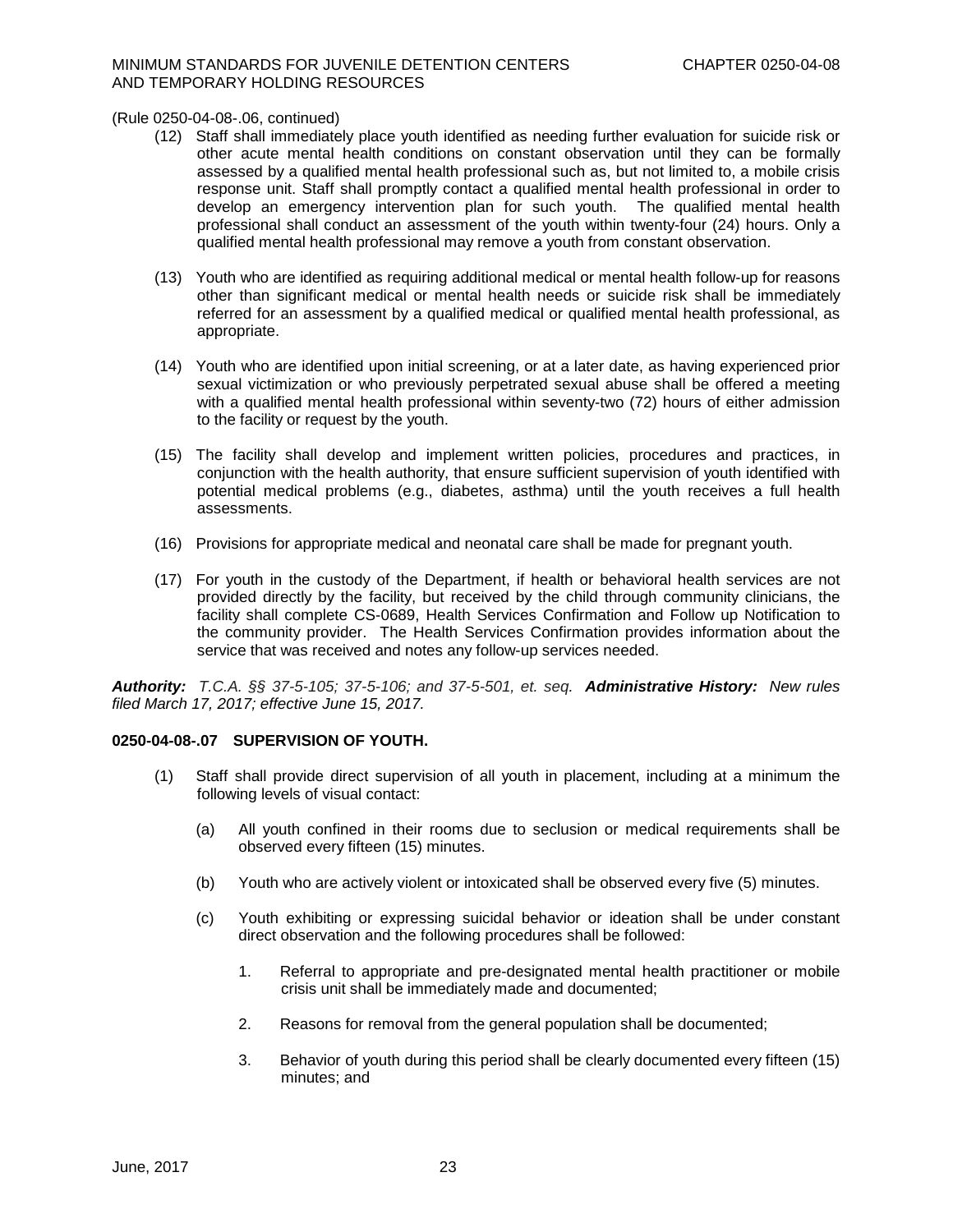- 4. Written authorization for release from constant supervision shall be made by a licensed and designated mental health professional or in accordance with internal local protocol.
- (d) All youth shall be monitored every fifteen (15) minutes for the first twenty-four (24) hours of their detention and at least every thirty (30) minutes thereafter until release. Monitoring intervals do not pertain to routine direct line-of-sight supervision; however all such supervision shall be denoted as such.
- (2) The time of all supervision checks shall be logged and the behavior of the youth shall be documented.
- (3) The facility shall visually count youth and record the results at the beginning and end of each shift change.
- (4) Incidents which involve or endanger the lives or physical welfare of facility staff or youth or which involve escape or attempted escape shall be documented and such documentation retained.
- (5) A female facility staff member or law enforcement officer shall be available when there are female youth in the facility to conduct and document:
	- (a) Searches;
	- (b) Supervision of showers;
	- (c) Health checks; and
	- (d) Constant periodic observations as defined in paragraph 1 of this Rule.
- (6) Policies governing supervision of female youth by male staff and male youth by female staff shall be based on privacy needs and accepted legal standards. Except in emergencies, facility staff shall not observe residents of the opposite sex in toilet and shower areas, including such areas maintained in individual living units. Reasonable accommodation of privacy needs shall be consistently observed, and departure from these standards shall be documented for review by the Department's licensing office.
- (7) Youth shall not supervise, control, assume or exert authority over other youth.
- (8) There shall be at least one (1) direct care staff for every eight (8) youth during waking hours and at least one (1) direct care staff for every sixteen (16) youth during sleeping hours or other staffing plan approved by the Department's licensing office. At a minimum, there shall never be less than 2 direct care staff on duty.

*Authority: T.C.A. §§ 37-5-105; 37-5-106; and 37-5-501, et. seq. Administrative History:**New rules filed March 17, 2017; effective June 15, 2017.*

# **0250-04-08-.08 PHYSICAL PLANT.**

- (1) No facility constructed or developed after January 1, 1995, shall be located in the same building or directly connected to any adult jail or prison facility complex.
- (2) Existing facilities located under the same roof or on the same grounds as an adult jail shall meet the criteria for physical separation, outlined in T.C.A. § 37-1-116(i)(2016 and as amended).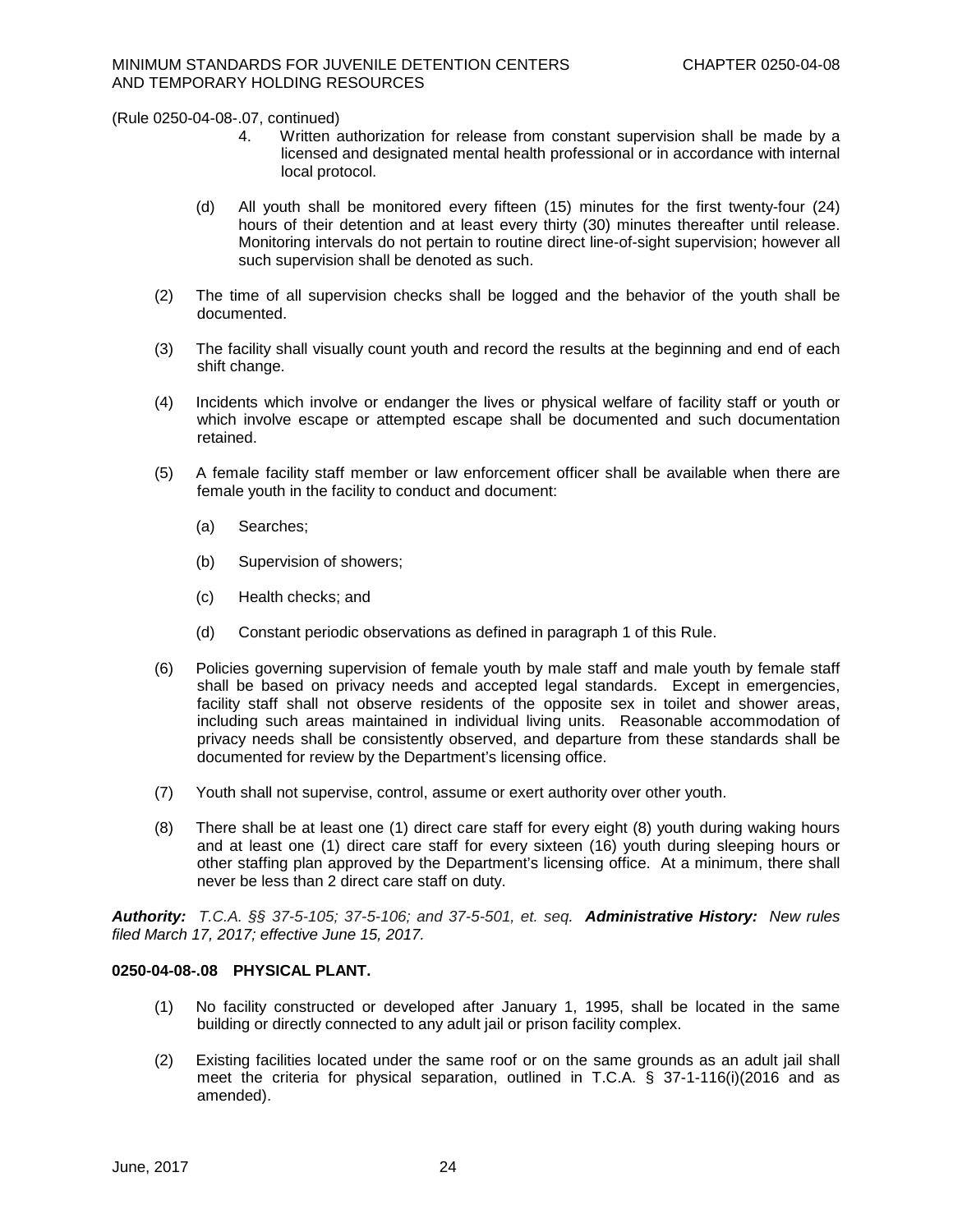- (3) The following minimum provisions shall be made by each facility:
	- (a) Sleeping areas shall be free from hazardous conditions that would facilitate suicide attempts or self-harm.
	- (b) In new and existing facilities, all sleeping and activity areas shall have lighting of at least twenty (20) foot-candles to be measured three (3) feet off the floor. These measurements shall be taken and documented by an independent source, such as the state or local fire marshal, and shall be retested at least every three (3) years.
	- (c) New and existing facilities shall have forced air ventilation in all sleeping and activity areas.
	- (d) Facilities constructed or beginning operation after January 1991 shall have access to natural light in sleeping areas.
	- (e) New and existing facilities shall maintain a temperature between sixty-five (65) degrees Fahrenheit and eighty (80) degrees Fahrenheit in sleeping and activity areas.
- (4) For new facilities, the minimum size of a single sleeping room shall be fifty (50) square feet of unencumbered floor space with a ceiling height of not less than eight (8) feet. All dimensions of room length and width for both single and multiple-occupancy room shall allow for a reasonable amount of useable floor space for any in-room activities of youth and one wall measurement shall be at least 7 feet. Any issues pertaining to sufficiency of room dimensions shall be determined by the Department's licensing office. Each room shall contain a bunk, a toilet and a lavatory.
- (5) Multiple sleeping rooms in new Juvenile Detention Centers shall not be designed to accommodate more than eight (8) youth. A minimum of thirty-five (35) square feet of unencumbered floor space for each youth shall be provided in such sleeping areas, with a ceiling height of not less than eight (8) feet. One wall measurement shall be at least seven (7) feet.
- (6) Juvenile Detention Centers with ten (10) or fewer permanent bed spaces shall not house in excess of their number of permanent bed spaces by more than two (2) youth at any time. Juvenile Detention Centers with eleven (11) or more permanent bed spaces shall not, except in exigent situations, exceed their number of permanent bed spaces by more than two (2) youth, or ten percent (10%) of the permanent bed space, whichever is greater, at any time. Any exception to compliance with this rule shall be noted in writing, shall include the administrator's signature to verify administrative review and shall not exceed seventy-two (72) hours in duration.
- (7) New Juvenile Detention Centers shall have a dayroom for each cluster of rooms. The dayroom shall offer a minimum of thirty-five (35) square feet of floor space per youth. Existing facilities are not required to provide dayrooms.
- (8) All facilities shall provide operable toilets and washbasins to youth held in the facility at a ratio of at least one (1) toilet and washbasin to every eight (8) youth and one (1) toilet and washbasin accessible to occupants of any single-occupancy room without their having to leave their room.
- (9) Facilities shall have at least one (1) operable shower for every sixteen (16) detained youth, which shall be accessible to youth without having to leave their designated area.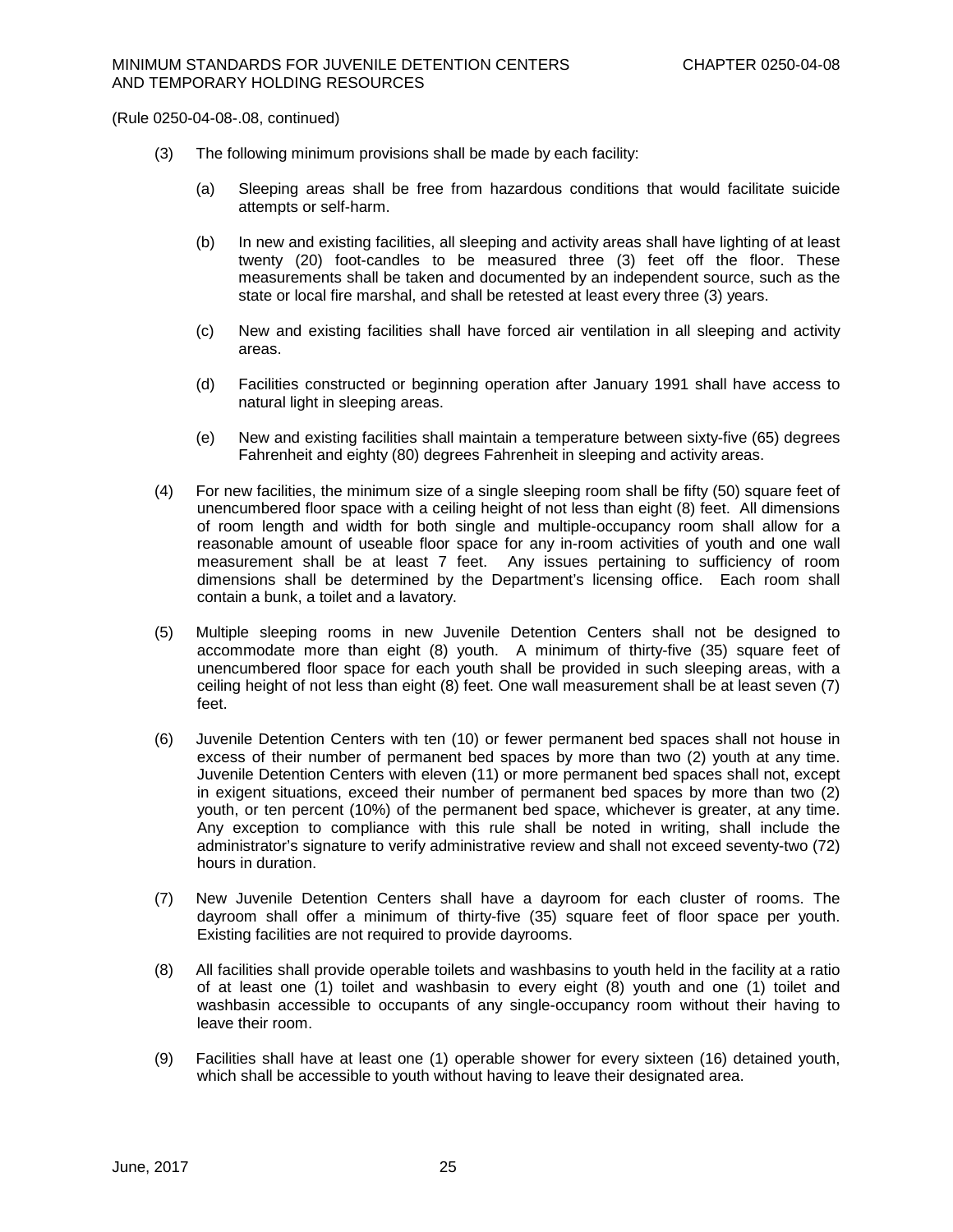# MINIMUM STANDARDS FOR JUVENILE DETENTION CENTERS CHAPTER 0250-04-08 AND TEMPORARY HOLDING RESOURCES

- (10) New Juvenile Detention Centers shall provide space inside the security perimeter, separate from living areas and administrative offices, for processing of youth as they are received and discharged from the facility. This space shall have the following components:
	- (a) Pedestrian sally port;
	- (b) Telephone facilities for detained youth to use;
	- (c) Temporary holding rooms which have fixed benches to seat youth; and
	- (d) A shower, toilet, and washbasin.
- (11) Existing facilities shall provide space where youth are received, searched, showered, and issued clothing, if provided by the facility, prior to assignment to the living quarters.
- (12) Provision shall be made for visitation areas.
- (13) Provision shall be made for a private room to allow for discussions between clergy, attorneys and others authorized by the juvenile court.
- (14) Each new Juvenile Detention Center shall have at least one (1) multi-purpose room for education, recreation and other activities.
- (15) Each new facility shall provide a secure outdoor recreation area with dimensions of at least thirty (30) feet by thirty (30) feet or an indoor recreation area of the same dimensions which has access to natural light.
- (16) Space shall be provided where a health care professional may conduct sick call, examine patients in privacy and provide medical treatment.
- (17) Every Juvenile Detention Center shall have a secure control center, staffed continuously, through which telephone and other communications are channeled. The location of the control center shall provide line of sight visibility or be equipped with a monitoring device. The control center shall monitor the operation of security and life safety systems.
- (18) Drinking fountains with potable water shall be located in all sleeping and activity areas of new facilities. In existing facilities, if the water from washbasins is potable, it shall not be necessary to add drinking fountains but sanitary drinking cups shall be available.
- (19) An emergency power source shall be available to activate at times of power failure. This emergency power source shall have sufficient capacity to operate security and evacuation electrical devices and equipment and to provide minimum lighting within the facility and its perimeter. The power source shall be checked for functional readiness quarterly and the dates logged.
- (20) Facilities using electric locks shall also ensure that those locks may also be opened manually.
- (21) Each facility shall have exit signs at each exit which are distinctly marked and continuously illuminated. Exits shall be kept clear and in usable condition.
- (22) Each facility shall be inspected and approved annually by the designated Fire Safety Authority and by representatives from the Tennessee Department of Health. The facility shall be in compliance with the applicable regulations and standards of these authorities, including the current Life Safety Code applicable to the facilities regulated hereunder in order to obtain or retain a license or approval to operate.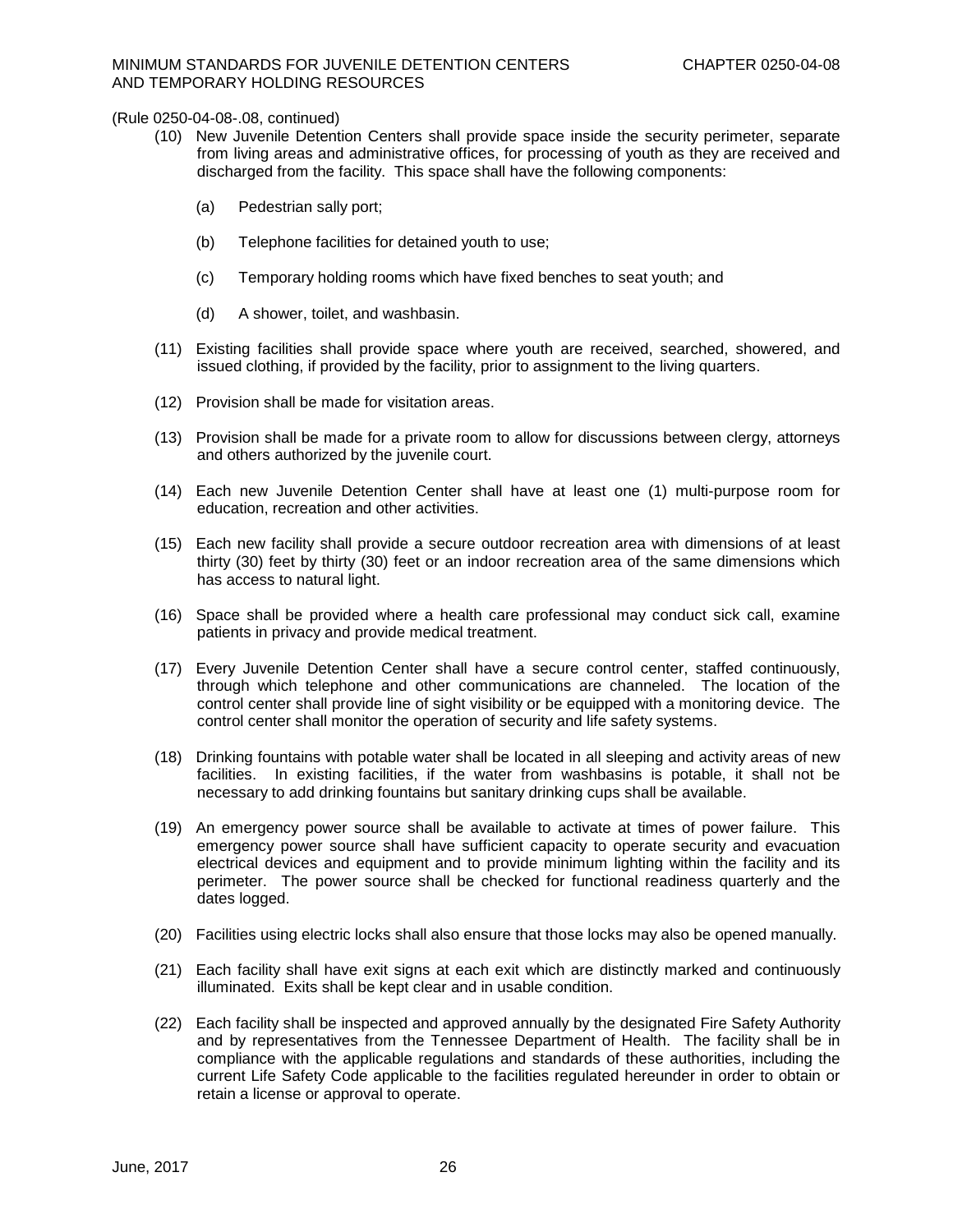- (23) All kitchens, dining rooms and toilet areas shall contain operable floor drains.
- (24) There shall be rooms to accommodate each Juvenile Detention Facility's classification plan. Facilities that house both males and females shall have provisions to separate accordingly.
- (25) Plans for any new facility construction or renovation shall be in compliance with minimum standards recorded herein and be submitted to the Department and the State Fire Marshal's office for review prior to the start of construction.
- (26) Plans for any new facility construction or renovation shall include provisions for handicapped persons to have access to all facilities and services.
- (27) The use of padlocks and chains to secure housing areas is prohibited.
- (28) Any facility changing classification (e.g., Temporary Holding Resource changing to Juvenile Detention Center, etc.) shall meet all requirements of the new classification.
- (29) All glass in the facility (windows, vision panels, etc.) shall be safety glass. All new construction, after January 1, 1991, shall have all windows, vision panels, etc., made of a mar-resistant poly carbonate laminate.
- (30) The maintenance of hardware-secure rooms in Temporary Holding Resources shall be optional, with a maximum of two (2) occupants. At least half of the rooms in the facility shall be non-secure.

*Authority: T.C.A. §§ 37-5-105; 37-5-106; and 37-5-501, et. seq. Administrative History:**New rules filed March 17, 2017; effective June 15, 2017.*

### **0250-04-08-.09 SANITATION, MAINTENANCE, AND LIFE SAFETY.**

- (1) Floors, walls and ceilings throughout the facility shall be kept clean, dry, and free of any hazardous materials or substance. All plumbing fixtures shall be clean and sanitary.
- (2) A member of the staff shall be assigned to make daily sanitation and safety inspections. Times of inspections shall be documented and conditions noted.
- (3) The facility shall provide for regularly scheduled disposal of waste and trash in accordance with local or state health regulations.
- (4) The facility shall provide for control of vermin and pests and shall remove youth from treated areas if there is a risk of illness.
- (5) The facility shall be kept free of pictures, graffiti, gang signs, or objects which are determined by staff to provide hiding places for vermin or create a fire hazard.
- (6) Written policy and procedure shall provide for each shift at a facility to have announced and unannounced fire drills at a minimum of every six (6) months. The date of these fire drills as wells as participating staff and results shall be documented.
- (7) The facility shall have a written and graphic evacuation plan posted in the living area, as well as any other specified locations.
- (8) Written policy shall outline appropriate infection control procedures and the use of universal precautions.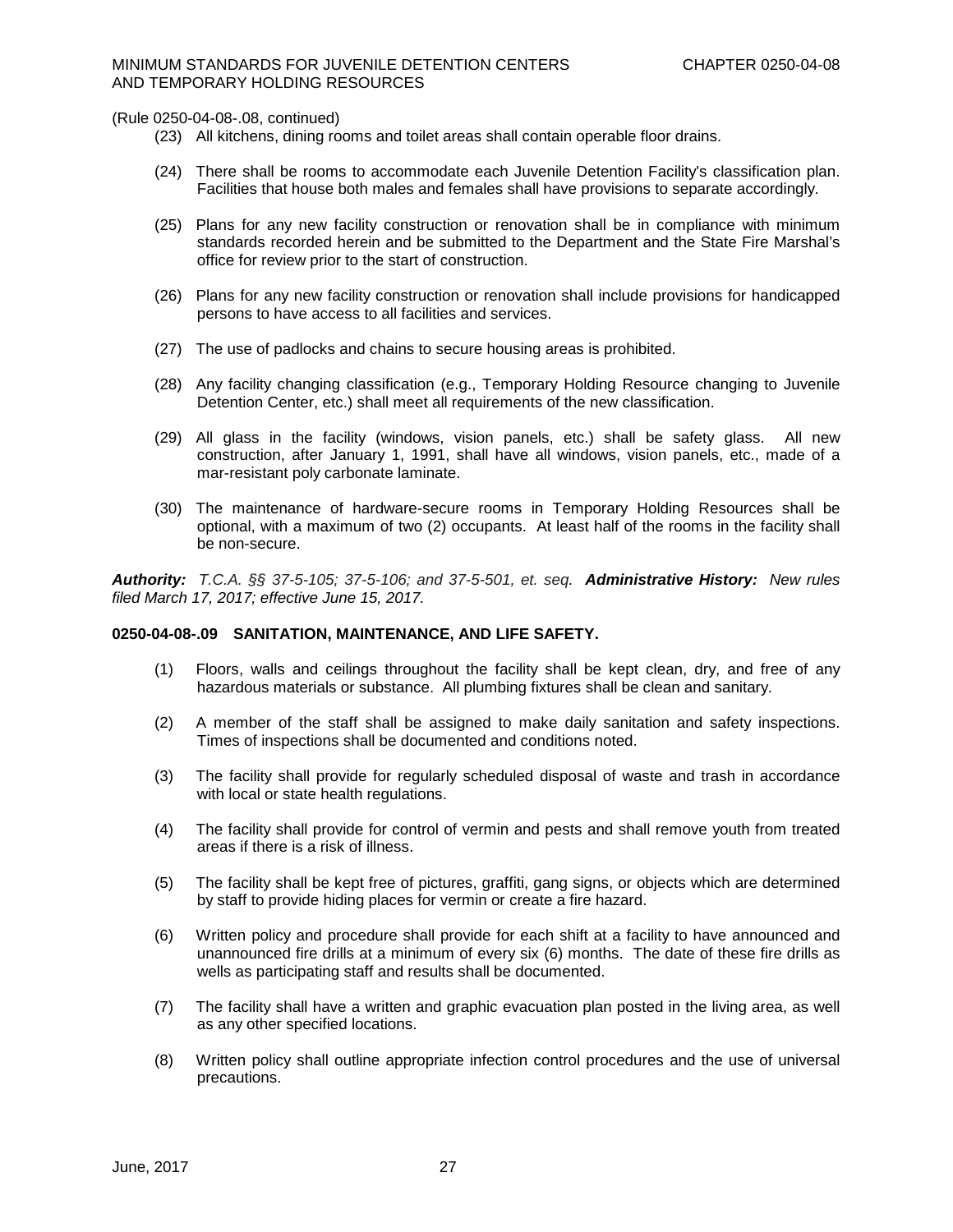- (9) Facilities shall maintain Material Safety Data Sheets (MSDS) in all areas where harmful chemicals are stored. A MSDS shall be maintained for every chemical onsite whose original container contains precautionary wording in case of exposure or ingestion.
- (10) All toxic or caustic chemicals with a hazardous rating of two (2) or above shall be maintained in locked cabinets and inventoried weekly. All flammables shall be maintained in fire-resistant cabinets and inventoried weekly.
- (11) All toxic or caustic chemicals maintained at full strength shall be stored in their original containers. Diluted chemicals may be maintained in spray bottles or other containers but the contents shall be legibly annotated on the bottle.
- (12) A Facility shall remain in compliance with Life Safety Codes as determined by the State Fire Marshal or other approved authority.

*Authority: T.C.A. §§ 37-5-105; 37-5-106; and 37-5-501, et. seq. Administrative History:**New rules filed March 17, 2017; effective June 15, 2017.*

### **0250-04-08-.10 SECURITY.**

- (1) Procedure shall differentiate between the types of searches allowed (cavity, pat, or strip) and identify when these shall occur and by whom such searches may be made. All body cavity searches shall be executed by medical personnel. Youth shall be searched by facility staff of the same sex, except in emergency situations involving an immediate threat to life, limb or property. All searches shall be documented.
- (2) Protocols around key control shall be established and the operator of the control center shall log, track, and document all keys issued for use, including duplicate keys. All temporarily issued keys shall be logged by ring and a separate log shall be maintained for all permanently issued keys. All day-to-day operations shall be centralized and controlled through the admissions/control center.
- (3) There shall be one (1) full set of well-identified keys, other than those in use, secured in a place accessible only to facility staff for use in the event of an emergency.
- (4) There shall be an observable and effective method to open individual cell doors in the event of an emergency and/or failure of electronically operating systems. Emergency systems shall be tested on a monthly basis and these test shall be documented in the facility's records.
- (5) Written policy and procedure shall require that all other related security and emergency equipment is inventoried and tested at least quarterly to determine its condition and expiration dates. This shall include regular inspection of smoke detectors and other detection and suppression systems, and monthly visual inspections of ABC type fire extinguishers with documentation of these checks maintained in the facility's records.
- (6) All tools and other potentially dangerous supplies and equipment shall be stored in a locked fire-resistant cabinet located outside the secure perimeter of confinement areas.
- (7) Written policy and procedure shall provide for routine inspection and maintenance of all locks.
- (8) There shall be a written plan providing for continuing operations in the event of a work stoppage or other job action. Copies of this plan shall be distributed to all supervisory personnel, who are required to familiarize themselves with it.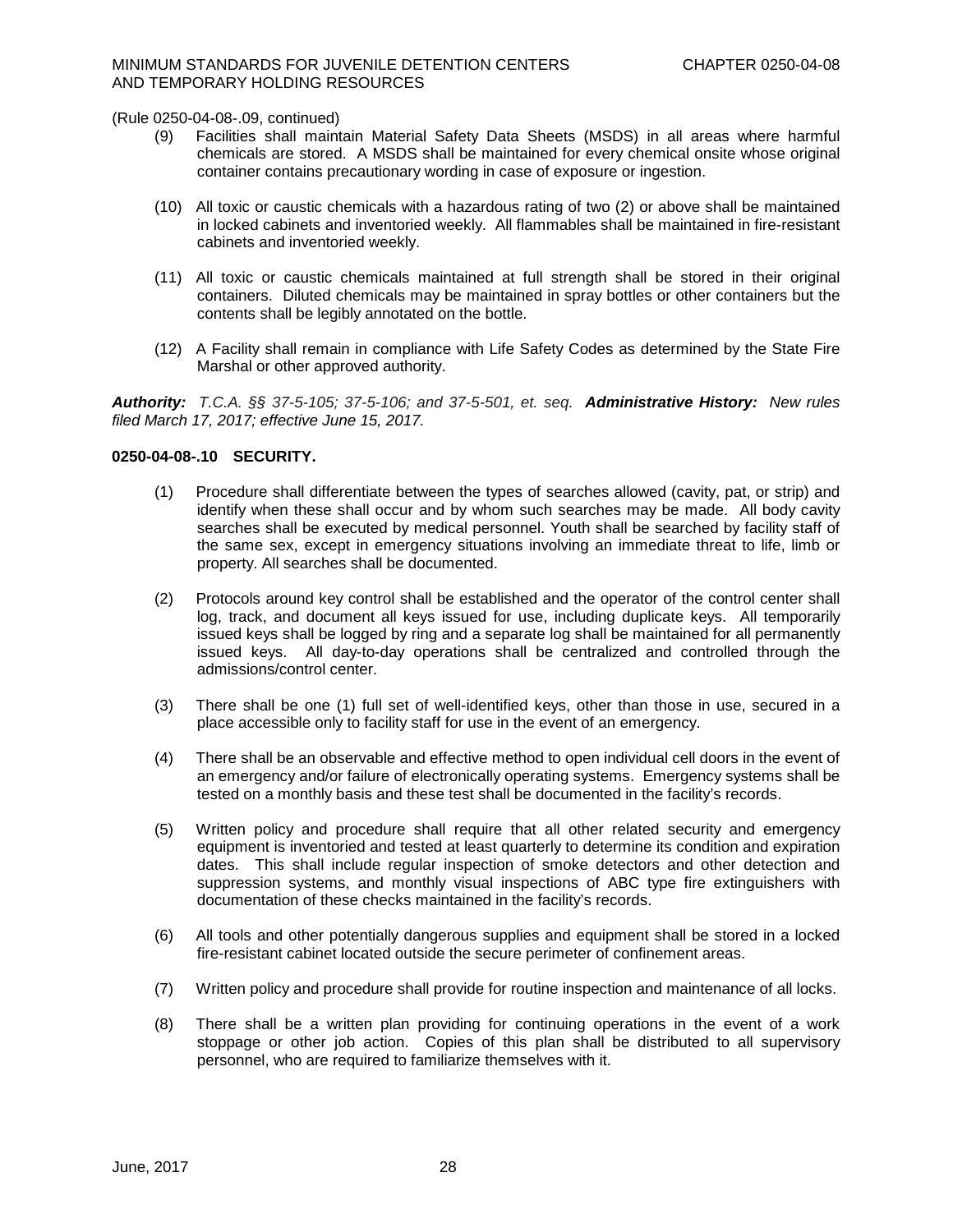(9) Accused or adjudicated delinquent offenders, status offenders, and non-offenders cannot have contact with adult inmates, including adult inmate trustees. Contact is defined to include any physical or sustained sight and/or sound contact.

*Authority: T.C.A. §§ 37-5-105; 37-5-106; and 37-5-501, et. seq. Administrative History:**New rules filed March 17, 2017; effective June 15, 2017.*

# **0250-04-08-.11 SECLUSION AND RESTRAINT.**

- (1) Physical Restraint
	- (a) Physical restraint is a restrictive intervention and one that poses a risk to the physical and/or psychological well-being of a youth and the safety of staff members. Physical restraint shall only be used in an emergency safety situation when the youth, due to current behavior, poses an imminent risk of harm to himself or herself or others. This applies to all youth in DCS licensed facilities regardless of adjudication. Physical restraint shall not be used as a means of punishment, discipline, coercion, convenience or retaliation or to compensate for lack of staff presence or competency.
	- (b) The following are not considered physical restraint and are acceptable:
		- 1. Physical touch associated with prompting, comforting or assisting that does not prevent the youth's freedom of movement or normal access to his or her body;
		- 2. Physical or temporary touching or holding of the hand(s), wrist(s), arm(s), shoulder(s) or back for the purpose of inducing the youth to walk to a safe location; or
		- 3. Physical intervention for the temporary holding of the hand(s), wrist(s), arm(s), shoulder(s), or leg(s) which does not otherwise restrict freedom of movement or access to one's body, for the purpose of terminating unsafe behavior.
	- (c) Use of physical restraint should be restricted as follows:
		- 1. Physical restraint is an emergency safety intervention, not a therapeutic technique, and shall be implemented in a manner designed to protect the youth's safety, dignity and emotional well-being.
		- 2. There shall be sufficient staffing to ensure appropriate supervision of all other youth while trained staff devote full time and attention to all uses and phases of physical restraint.
		- 3. The use of physical restraint is allowed only in the case of an emergency, when the youth is at imminent danger of self-harm or of harming others and no other option exists to protect the safety of the youth and staff members.
		- 4. In a facility setting, physical restraint may also be justified to prevent a clear and immediate escape attempt.
		- 5. Clothing shall not be removed from a youth in conjunction with the use of physical restraint or seclusion, other than that which is determined to place the youth or others at risk.
	- (d) Training Requirements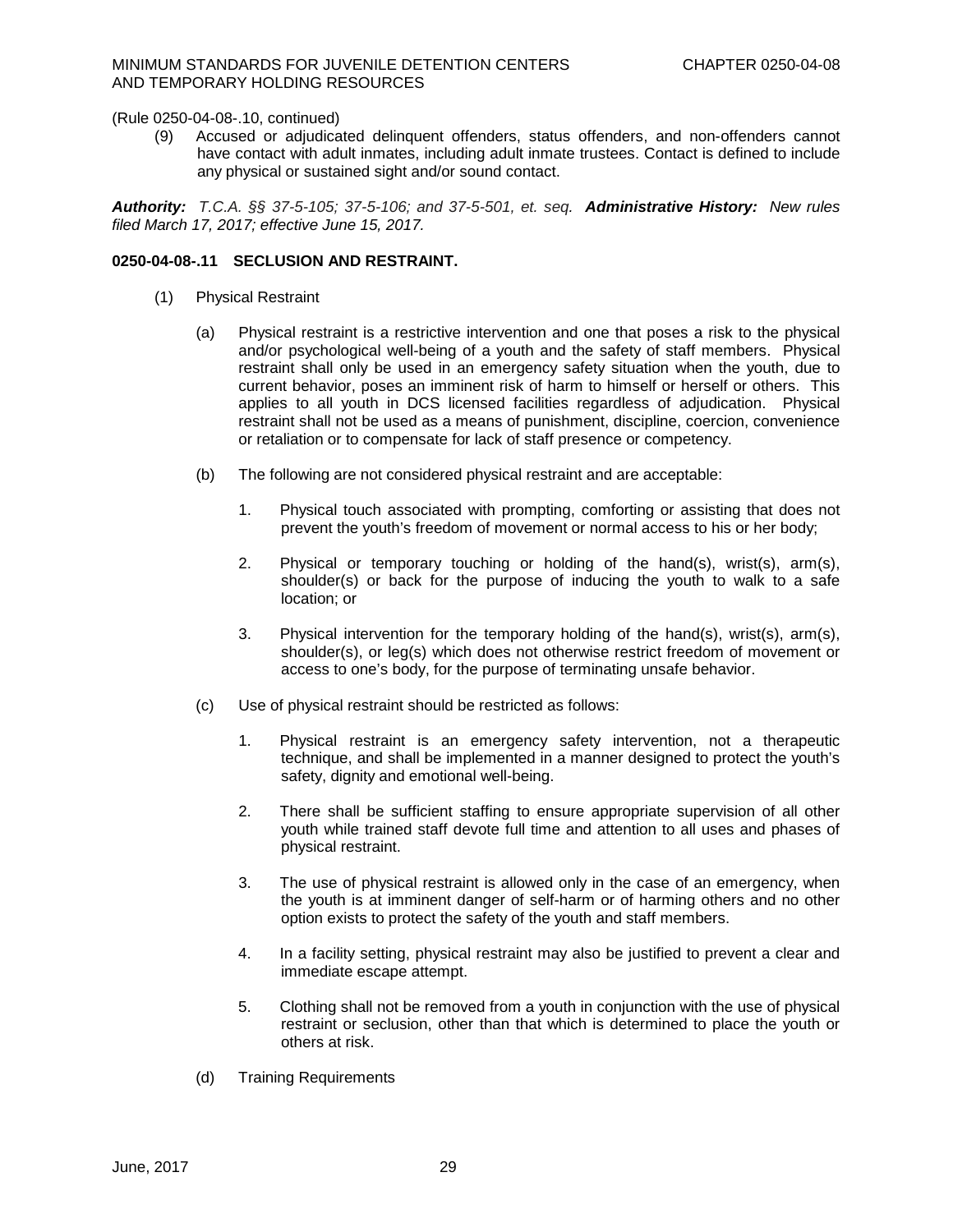- 1. All staff who use physical restraint shall be trained prior to performing these interventions and annually thereafter by a certified trainer in a nationally recognized crisis intervention program.
- 2. The training shall involve a post-test and the observation of staff in practice to ensure competency.
- 3. Records of staff completion of training shall be maintained and made available to DCS licensing upon request.
- 4. Training shall address prevention of the use of restrictive behavior management techniques through a curriculum that includes the following:
	- (i) Recognizing aggressive and out-of-control behavior, psychosocial issues, medical conditions, and other contributing factors that may lead to crisis;
	- (ii) Understanding how staff behavior can influence the behavior of youth;
	- (iii) Understanding the limitations of restrictive behavior management techniques such as physical restraint or seclusion;
	- (iv) Listening and communication techniques such as negotiation and mediation;
	- (v) Involving the youth in regaining control and encouraging self-calming behaviors;
	- (vi) Separation of individuals involved in an altercation;
	- (vii) Voluntarily escorting the youth to a safe location;
	- (viii) Voluntary time out to allow the youth to calm down; and
	- (ix) Other non-restrictive methods to de-escalate and reduce episodes of aggressive and out-of-control behavior.
- 5. At the conclusion of training, staff shall demonstrate an understanding of:
	- (i) When it is appropriate to use a restrictive intervention such as physical restraint or seclusion;
	- (ii) Safe use of physical restraint and seclusion, including time limits;
	- (iii) Safe methods for escorting youth;
	- (iv) The experience of being placed in a physical restraint or in seclusion;
	- (v) Signs of distress;
	- (vi) Response techniques to prevent and reduce injury;
	- (vii) Negative effects that can result from misuse of restrictive interventions;
	- (viii) Physical and mental status of the youth, including signs of physical distress;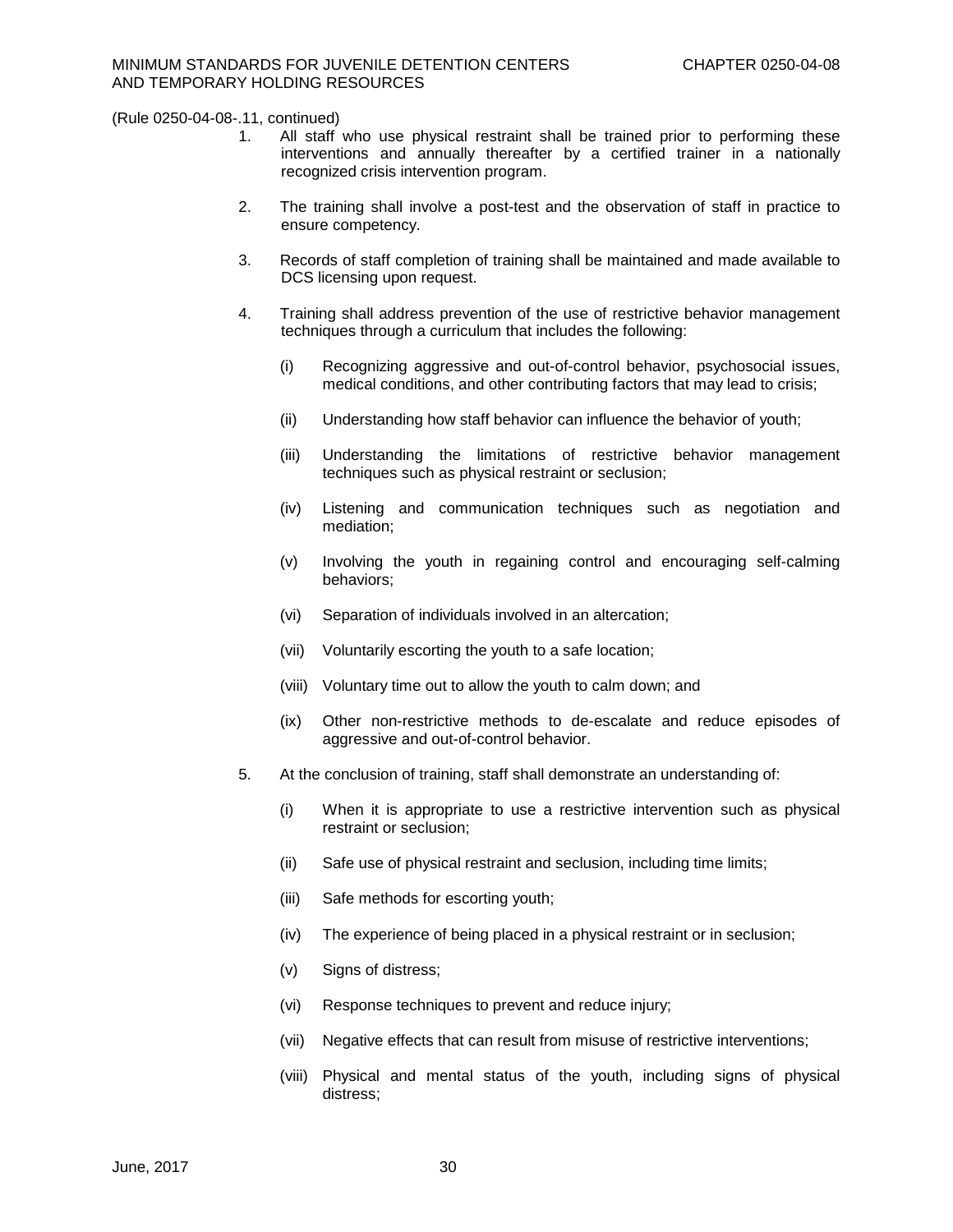- (ix) Nutritional and hydration needs of the youth;
- (x) Readiness to discontinue use of the physical restraint or seclusion; and
- (xi) Recognizing when medical or other emergency personnel are needed.
- (e) Authorization and Initiation of Physical Restraint
	- 1. The staff member initiating the physical restraint shall contact the facility administrator or their qualified designee to authorize the intervention either prior to the intervention, or if prior permission is impracticable due to the emergent nature of the situation, immediately following the intervention. While it is best practice to obtain this authorization prior to the intervention, this is not always possible when handling the types of emergencies requiring the use of physical restraint.
	- 2. Authorization of intervention: Staff members may authorize physical restraint or seclusion only if they are supervisory level staff who have completed all training requirements in compliance with this part prior to authorizing physical restraint or seclusion and have been designated as having authority to make such decisions in an emergency setting by the facility administrator. In a Juvenile Detention Center this shall be a shift supervisor or higher ranking personnel.
	- 3. A new authorization is required if there is a change in the intervention utilized. If the use of physical restraint has been discontinued, it may be used again only with a new authorization, even if a previously authorized time limit has not expired.
	- 4. Authorizations for the use of physical restraint are time-limited up to fifteen (15) minutes for youth age nine (9) years and under and up to thirty (30) minutes for youth ages ten (10) years and over. Physical restraints lasting longer than the allowed time frames require clinical justification, which shall be obtained through direct evaluation of the youth by mobile crisis staff or other qualified clinical personnel for continuation and require a new authorization.
	- 5. The re-authorization of interventions that exceed the initial time limits shall be from mobile crisis staff or other qualified clinical personnel. Physical restraint can be authorized for up to an additional thirty (30) minutes.
	- 6. Time-limited authorizations do not mean that the use of restrictive behavior management interventions shall be applied for the entire length of time for which the authorization is written. Physical restraint and seclusion shall be used only for the minimum amount of time necessary.
- (f) Monitoring and Assessment
	- 1. A youth in a physical restraint shall be assessed and monitored continuously by a properly trained staff member not involved in the restraint. If a second staff member is not present at the moment the restraint is initiated, staff shall immediately call for help so that another staff member may begin monitoring.
	- 2. Physical restraints shall be monitored by direct visual observation and staff shall remain in the immediate physical presence of and in the same room as the youth. Video monitoring does not meet this requirement.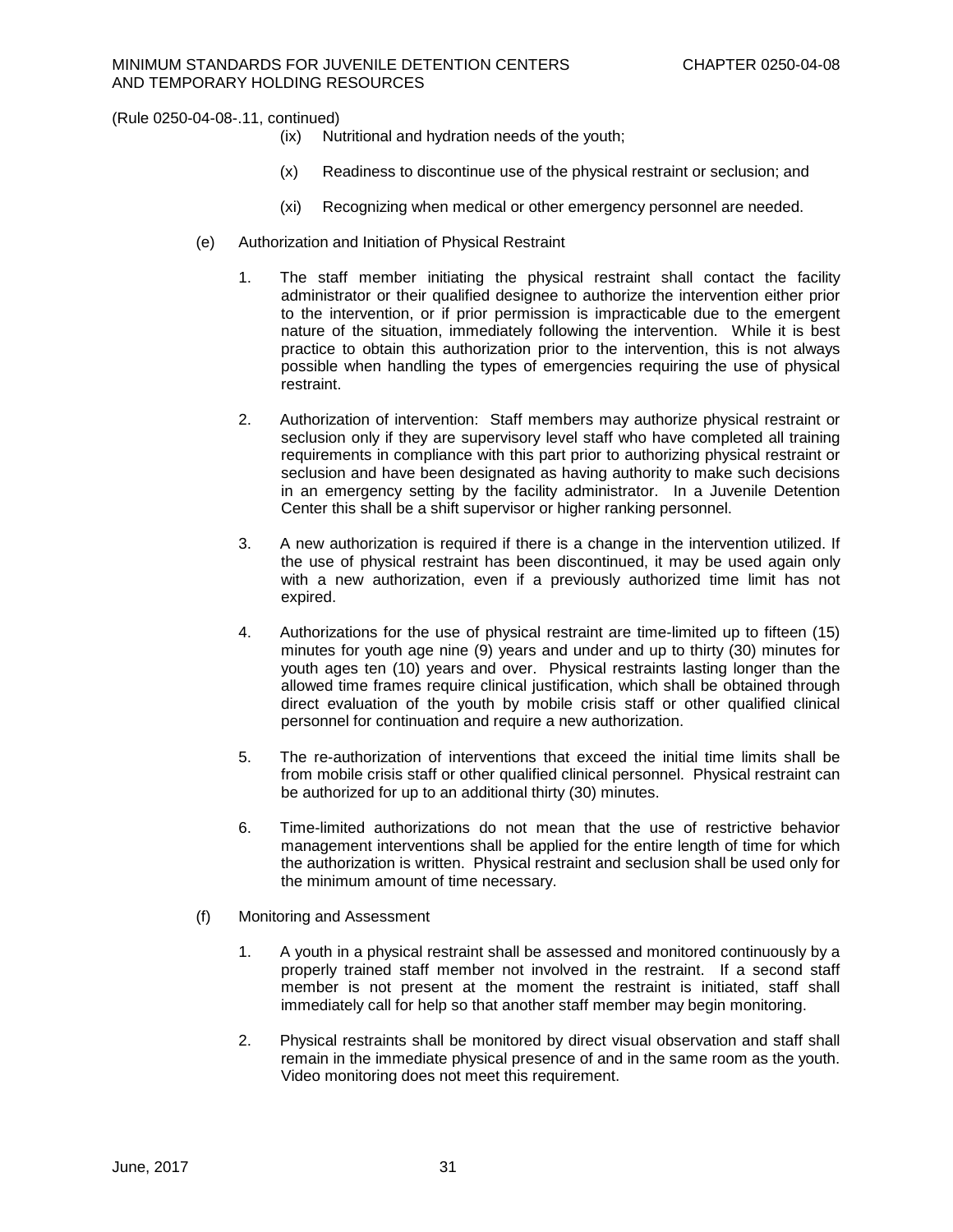- 3. In addition to monitoring the youth on a continuous, face-to-face basis, staff shall assess the child/youth every 15 minutes for:
	- (i) Any harmful health effects or signs of any injury associated with the intervention;
	- (ii) Emotional status and comfort;
	- (iii) Need for food, water, and use of bathroom facilities;
	- (iv) Readiness to discontinue the intervention; and
	- (v) Difficulty breathing and any other physical complaints that may signal the need to discontinue the intervention.
- (g) Termination of Restraint and Follow-Up Assessment
	- 1. A physical restraint shall only be used for the minimum time possible. These interventions shall be terminated when the behavior justifying their use no longer exists or if the face-to-face assessments required by this rule do not occur. Immediate release shall occur if there is any threat to the youth's physical or emotional well-being.
	- 2. Within one (1) hour of the initiation of the use of physical restraint, the staff member authorizing the seclusion or restraint, in accordance with 0250-07-08- .11(5)(b), shall assess the youth's condition and shall make a determination This assessment shall be conducted. regardless of the length of time the youth is in the physical restraint.
- (h) Whenever a youth is injured as a result of the use of physical restraint, staff shall immediately obtain medical treatment for that youth.
- (i) The youth and staff shall participate in a debriefing about the physical restraint episode as soon as possible, but no longer than twenty-four (24) hours after the intervention occurred. The debriefing shall occur in a safe, confidential setting. The debriefing with the youth and staff is used to:
	- 1. Ascertain that the youth's physical well-being, emotional comfort, and right to privacy were addressed;
	- 2. Identify any trauma that may have resulted from the incident and identify services to address the trauma;
	- 3. Identify what led to the emergency safety situation and what could have been handled differently;
	- 4. Facilitate the youth's reentry into routine activities;
	- 5. Discuss what precipitating events led to the intervention, how the incident was handled, and discuss any necessary changes to procedures or training to avoid future incidents; and
	- 6. When deemed necessary, a debriefing shall take place with any youth or other individuals who witnessed the incident, with an emphasis placed on returning the environment to pre-incident condition and resuming the normal program routine.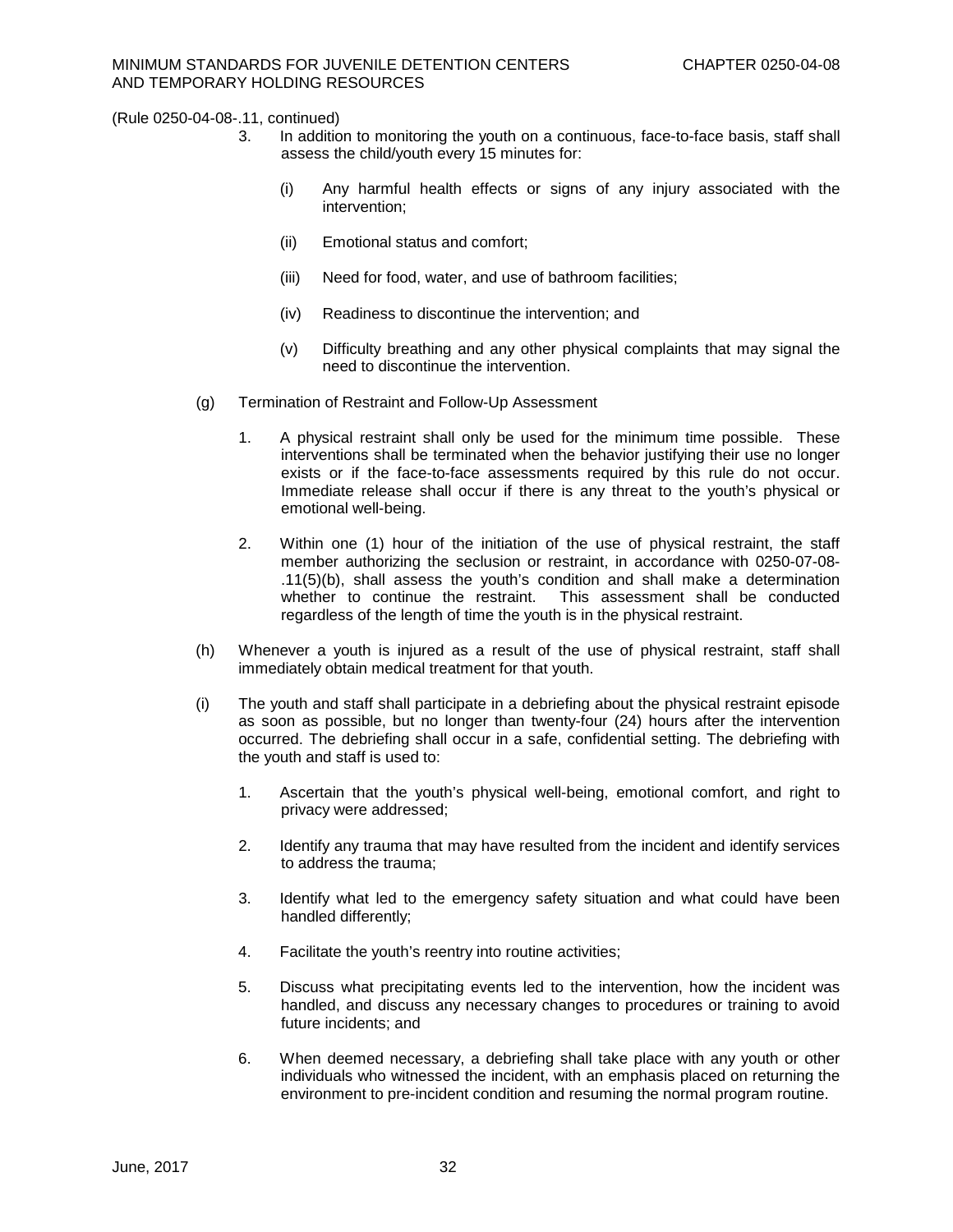- (j) Notification and Documentation
	- 1. Documentation shall include the following:
		- (i) A clear description of the events and behavior leading to the initiation of the physical restraint, including the specific risk of harm presented by the youth;
		- (ii) A description of attempts by staff to prevent and de-escalate the youth prior to utilizing physical restraint;
		- (iii) Names of the youth and staff members involved;
		- (iv) Duration of intervention;
		- (v) Verification of continuous observation and fifteen (15) minute checks;
		- (vi) A description of all injuries that occurred because of the intervention; and
		- (vii) A note that debriefing occurred.
	- 2. Whenever possible, the youth's parents or legal guardian shall be notified of the occurrence of any physical restraint or seclusion.
- (k) Internal Review
	- 1. The facility shall engage in ongoing performance improvement activities that focus on the reduction of the use of physical restraint. Information obtained through the review processes shall be considered, at least quarterly, in the identification of specific performance improvement activities and in the evaluation of the effectiveness of performance improvement activities.
	- 2. Facilities shall review data throughout the year to identify trends in use of restrictive behavior management techniques in order to reduce the use of physical restraint.
	- 3. The facility shall ensure that a routine process is in place to address the use of crisis intervention and physical restraint in individual and/or group supervision with all direct service and clinical staff. Such supervision shall focus on analyzing individual interventions as well as patterns of intervention to identify ways to increase the effective use of prevention methods and further reduce the use of physical restraint.
- (2) Chemical Defense Agents
	- (a) Facilities shall have written policy and procedure which govern the availability, control and use of chemical defense agents. The policies shall include specific guidelines that determine the level of authority needed to access and use chemical defense agents and the procedures required to authorize their use. The policy should also include medical and/or decontamination procedures that will be followed in all instances involving the use of a chemical defense agent.
	- (b) The use of chemical defense agents in all Temporary Holding Resources is prohibited except by law enforcement personnel.
	- (c) Use of chemical defense agents should be restricted as follows: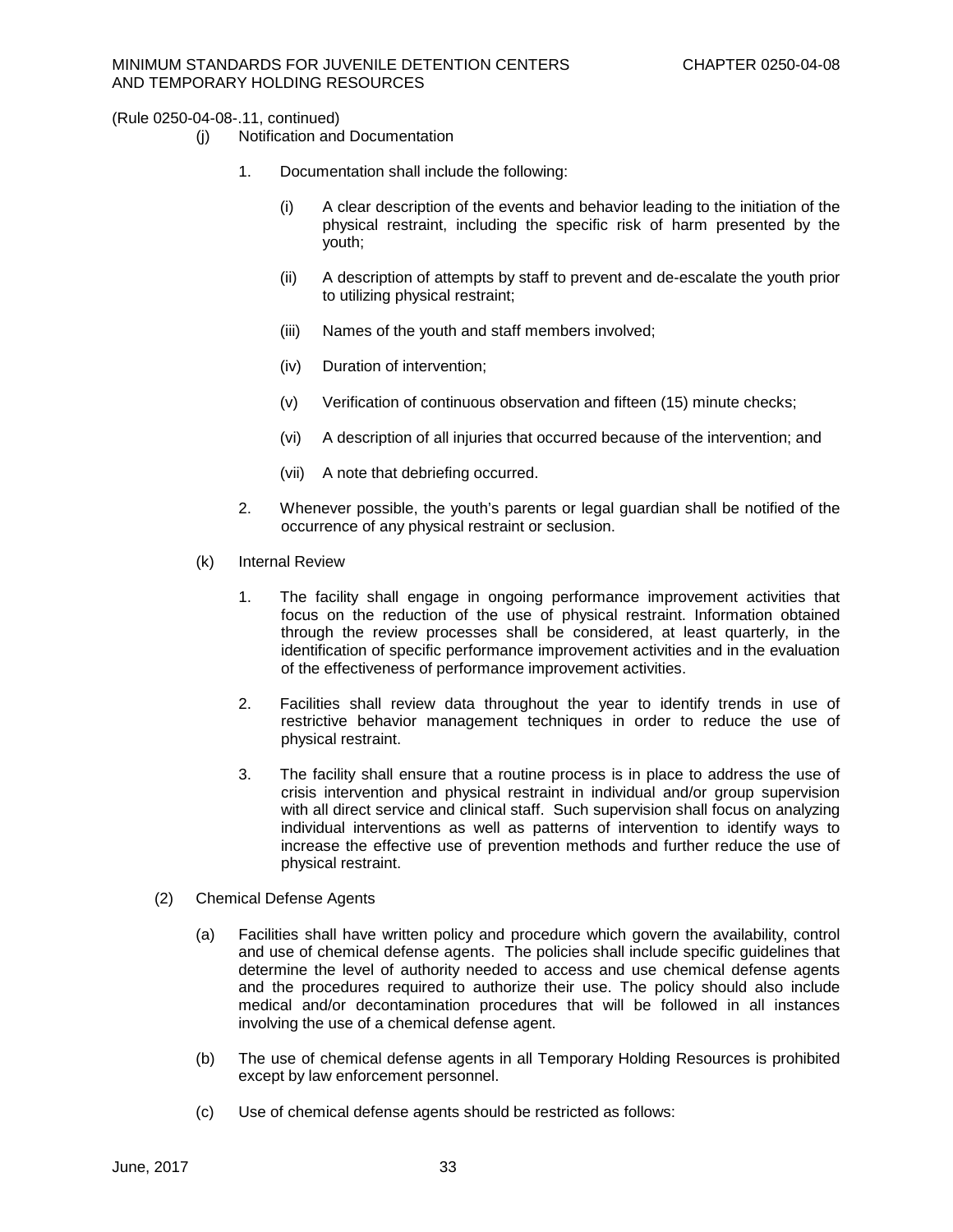- 1. Use of chemical defense agents is an emergency intervention and every effort will be made to protect the youth's safety, dignity and emotional well-being during its use.
- 2. There will be sufficient staffing to ensure appropriate supervision of all other youth while trained staff devote time and attention to use of chemical defense agents.
- 3. If a second staff member is not present at the moment the intervention is initiated, staff shall immediately call for assistance so that another staff member may being monitoring.
- 4. The use of chemical defense agents is allowed only in the case of an emergency, when the youth is at imminent danger of self-harm or of harming others and no other option exists to protect the safety of the youth and staff members.
- 5. Only those staff designated by the administrator and trained in their use shall be authorized to deploy chemical defense agents.
- (d) Training Requirements
	- 1. All staff who use chemical defense agents must be trained prior to performing these interventions and annually thereafter by a certified trainer in a nationally recognized crisis intervention program. Training through local law enforcement resources is acceptable.
	- 2. The training must involve a post-test and the observation of staff in practice to ensure competency.
	- 3. Records of staff completion of training will be maintained and made available to DCS licensing upon request.
- (e) Authorization for Intervention Involving Chemical Defense Agents
	- 1. The staff member initiating the use of chemical defense agents will contact the facility administrator or their qualified designee to authorize the intervention either prior to the intervention, or if prior permission is impracticable due to the emergent nature of the situation, immediately following the intervention. While it is best practice to obtain this authorization prior to the intervention, it is noted that this is not always possible when handling emergencies requiring the use of chemical defense agents.
	- 2. Authorization of intervention: Staff members may authorize the use of chemical defense agents only if they are supervisory level staff who have completed all training requirements in compliance with this part prior to authorizing intervention, and have been designated as having authority to make such decisions in an emergency setting by the facility administrator. In a Juvenile Detention Center this will be a shift supervisor or higher ranking personnel.
	- 3 Once the use of chemical defense agents has been discontinued, it may be used again only with a new authorization.
	- 4. A list of all staff members issued chemical defense agents or authorized in their use must be maintained and updated upon change of authorization status or employment.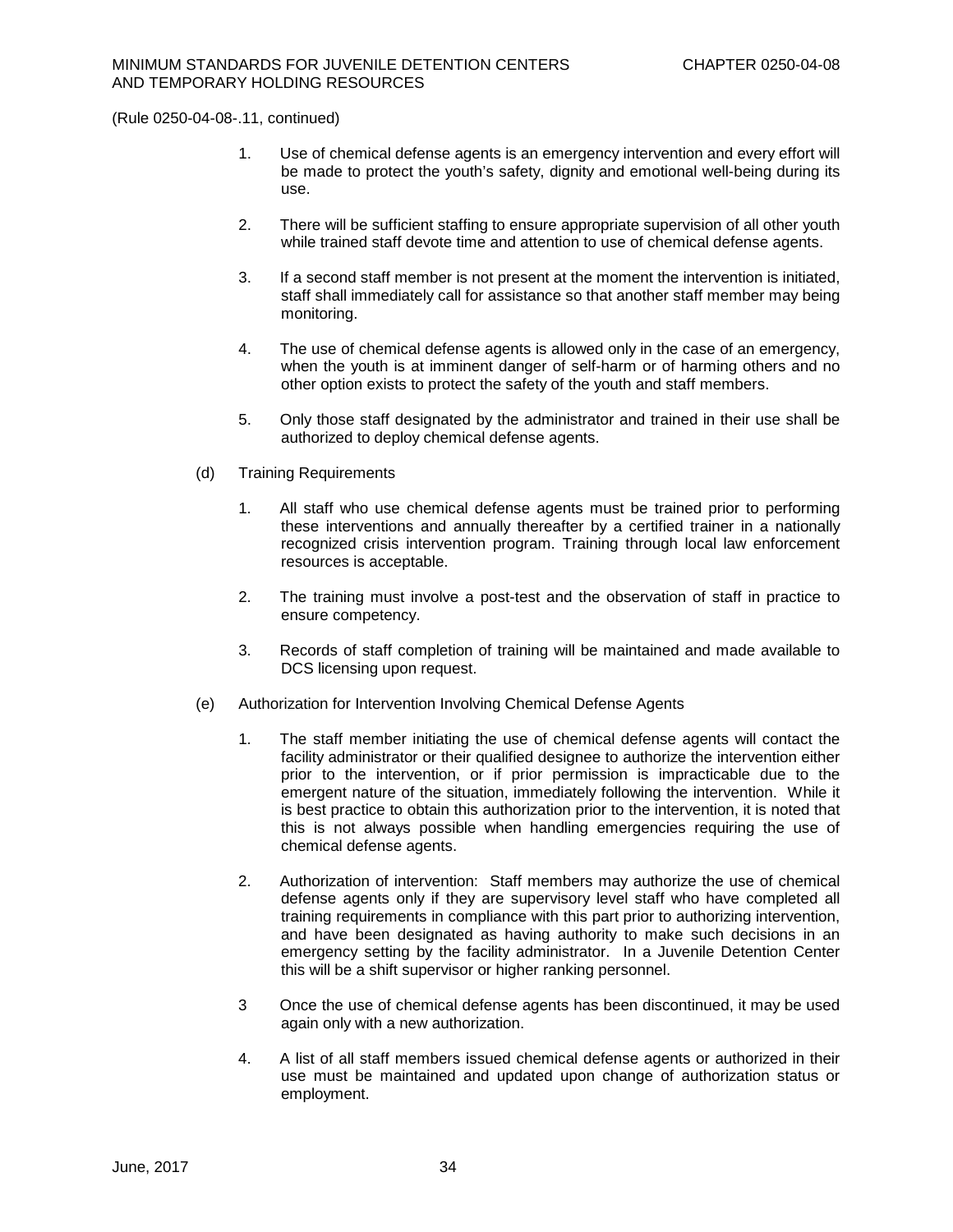- (f) Treatment, Assessment, and Monitoring
	- 1. Following the use of chemical defense agents, decontamination procedures and any necessary medical treatment shall be administered immediately. Staff shall arrange for a youth to be moved to an area offering fresh air and given a shower and change of clothing. All body parts exposed to Oleoresin Capsicum (OC) spray will be thoroughly rinsed with water. Staff shall assist youth in flushing eyes.
	- 2. The affected youth shall be assessed and monitored continuously by a properly trained staff member not directly involved in the deployment of chemical defense agents. Monitoring shall continue until symptoms disappear to ensure medical attention is administered when necessary. Physical effects of exposure to OC sprays include: tearing, involuntary closing of eyes, redness of skin, coughing, gagging, shortness of breath or loss of motor skills or coordination.
	- 3. In addition to monitoring the youth on a continuous, face-to-face basis, staff shall assess the youth every fifteen (15) minutes for:
		- (i) Any harmful health effects or signs of any injury associated with the intervention;
		- (ii) Emotional status and comfort of the youth;
		- (iii) The youth's need for food, water, and use of bathroom facilities; and
		- (iv) Difficulty breathing and any other physical complaints that may signal the need for medical treatment.
	- 4. Medical treatment shall immediately be obtained for a youth if:
		- (i) The youth shows symptoms for more than thirty (30) minutes after decontamination;
		- (ii) More than a slight reddening of the youth's skin occurs following exposure;
		- (iii) The youth complains of inordinate pain or requests medical care following decontamination; or
		- (iv) The youth has a known history of respiratory illness, allergies, or asthma.
	- 5. The affected youth shall be monitored by direct visual observation and staff will remain in the immediate physical presence of and in the same room as the youth. Video monitoring shall not be used to meet this requirement.
- (g) The youth and staff will participate in a debriefing about the episode as soon as possible, but no longer than twenty-four (24) hours after the intervention occurred. The debriefing will occur in a safe, confidential setting. The debriefing with the youth and staff is used to:
	- 1. Ascertain that the youth's physical well-being was appropriately addressed;
	- 2. Identify any trauma that may have resulted from the incident and identify services to address the trauma;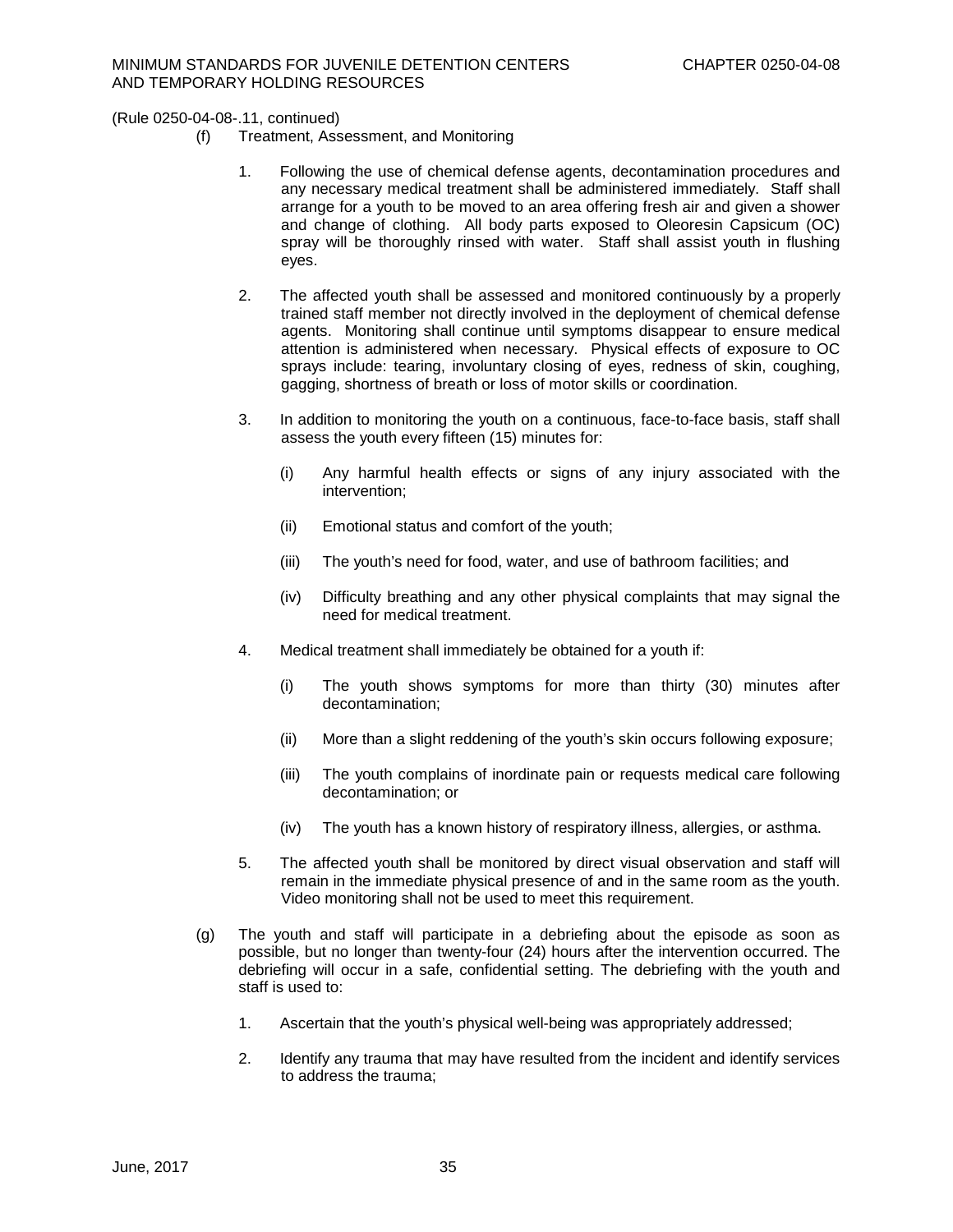- 3. Identify what led to the emergency safety situation and what could have been handled differently;
- 4. Facilitate the youth's reentry into routine activities;
- 5. Discuss what precipitating events led to the intervention, how the incident was handled, and discuss any necessary changes to procedures or training to avoid future incidents; and
- 6. When deemed necessary, a debriefing will take place with any youth or other individuals who witnessed the incident, with an emphasis placed on returning the environment to pre-incident condition and resuming the normal program routine.
- (h) Notification and Documentation
	- 1. A written incident report shall be submitted to the facility administrator by the end of the shift when a chemical defense agent is used that includes the following:
		- (i) A clear description of the events and behavior leading to the initiation of the intervention, including the specific risk of harm presented by the youth;
		- (ii) A description of attempts by staff to prevent and de-escalate the youth prior to utilizing chemical defense agents;
		- (iii) Names of the youth and staff members involved;
		- (iv) Time and duration of intervention; including decontamination;
		- (v) Verification of continuous observation and fifteen (15) minute checks;
		- (vi) A description of all injuries that occurred because of the intervention; and
		- (vii) A note that debriefing occurred.
	- 2. Whenever possible, the youth's parents or legal guardian will be notified of the occurrence of any use of chemical defense agents.
- (i) Internal Review
	- 1. The facility shall engage in ongoing performance improvement activities that focus on the reduction of the use of chemical defense agents. Information obtained through the review processes will be considered, at least quarterly, in the identification of specific performance improvement activities and in the evaluation of the effectiveness of performance improvement activities.
	- 2. Facilities shall review data throughout the year to identify trends in use of restrictive behavior management techniques in order to reduce the use of chemical defense agents.
	- 3. The facility will ensure that a routine process is in place to address the use of crisis intervention and use of chemical defense agents in individual and/or group supervision with all direct service and clinical staff. Such supervision will focus on analyzing individual interventions as well as patterns of intervention to identify ways to increase the effective use of prevention methods and further reduce the use of chemical defense agents.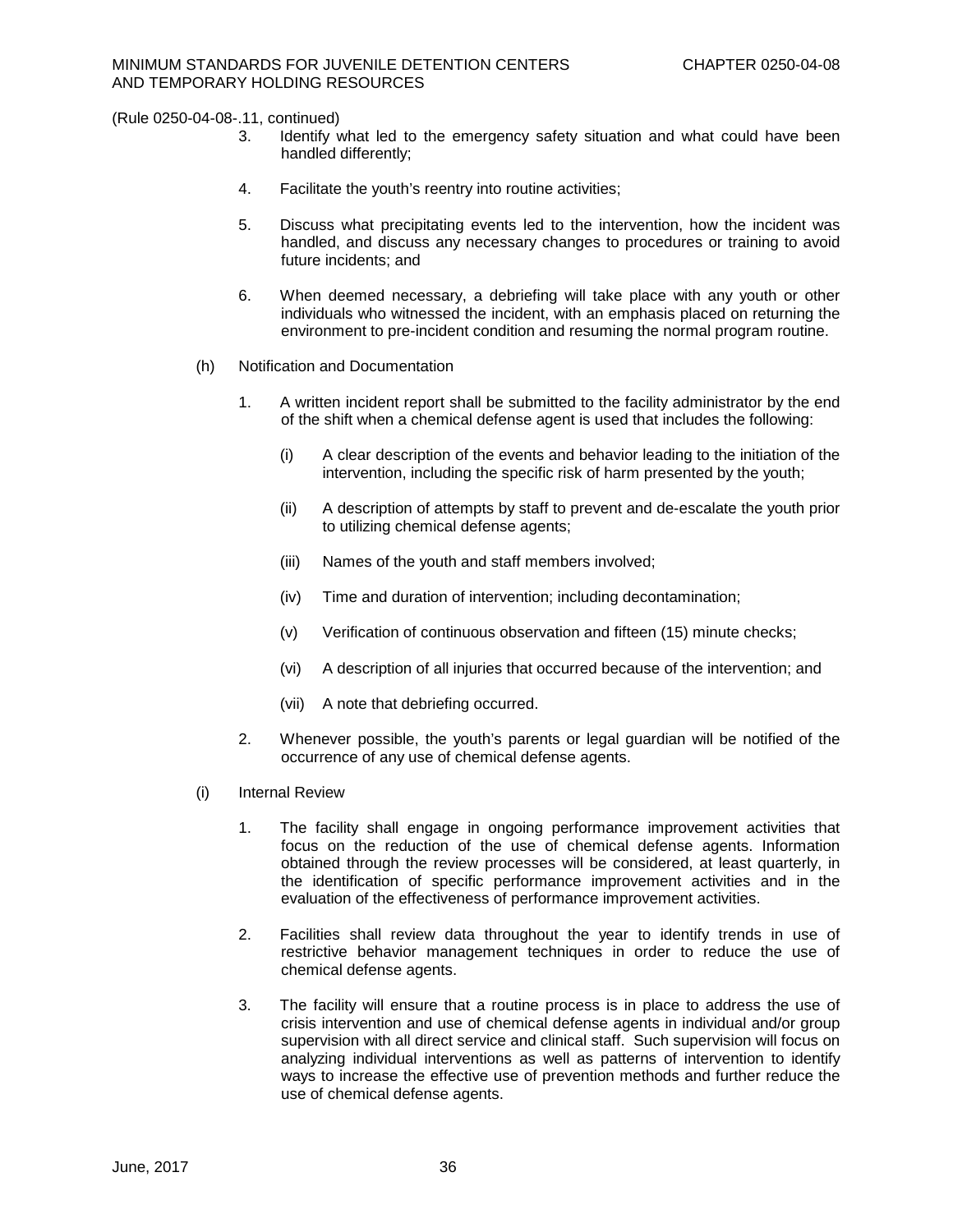- (j) Chemical defense agents maintained and used by facility staff are limited to OC sprays and may not contain Mace.
- (k) Reasonable efforts must be made to remove a youth with documented or known respiratory conditions (including asthma, bronchitis, etc.) prior to the chemical defense agents being dispersed in any area in which the youth may be affected.
- (l) Only the minimum amount of chemical defense agent will be used to control the youth's behavior. All canisters containing chemical defense agents will be weighed monthly and immediately following each use. Documentation of both routine inspection and incidental use will be documented for administrative review by the licensing staff or facility administrator.
- (m) Written policy and procedure shall require that chemical defense agents are inventoried monthly and tested at least quarterly to determine their condition and expiration dates.
- (n) Chemical defense agents will be stored in a locked cabinet inaccessible to youth when not issued or in use.
- (o) Any intentional time lapse between the administering of chemical defense agents and subsequent appropriate decontamination or medical attention for punitive purposes is prohibited.
- (p) Psychotropic medication shall not be used for the purposes of chemical restraint in any Juvenile Detention Center or Temporary Holding Resource.
- (3) Mechanical Restraints
	- (a) Mechanical restraints, e.g. handcuffs and shackles, shall only be used to restrain youth who are alleged to be delinquent and meet the criteria for secure detention listed in T.C.A. § 37-1-114 (2016 and as amended). Staff shall maintain visual contact at all times with youth in mechanical restraints.
	- (b) Mechanical restraints may only be used for such time as it takes to place the child in a secure cell, or for transportation. Waist belts are permitted for transportation only.
	- (c) Body wraps and restraint beds are strictly prohibited. Use of restraint chairs shall be prohibited effective July 1, 2018. Use of mechanical restraints on pregnant youth shall be limited to wrist restraints only. Temporary, short-term use of security benches or mechanical restraints during classification or preparation for transport is permitted.
	- (d) The facility shall have written policy and procedure which outline the specifics of nonroutine use of mechanical restraints and include language that requires the authorization of the shift supervisor before the mechanical restraint may be used.
	- (e) With the exception of law enforcement personnel, the possession/use of tasers and related "less lethal" designated equipment (such as Nova stun shields) is prohibited in any facility. Possession or use of such equipment by facility staff shall result in immediate adverse licensing action up to suspension of the agency's license.
	- (f) Mechanical restraints shall never be used as punishment.
	- (g) Whenever mechanical restraints are used for reasons other than transportation, the facility's written policy, procedure and practice shall provide that prior approval shall be obtained from the facility administrator, or designee. When a youth is mechanically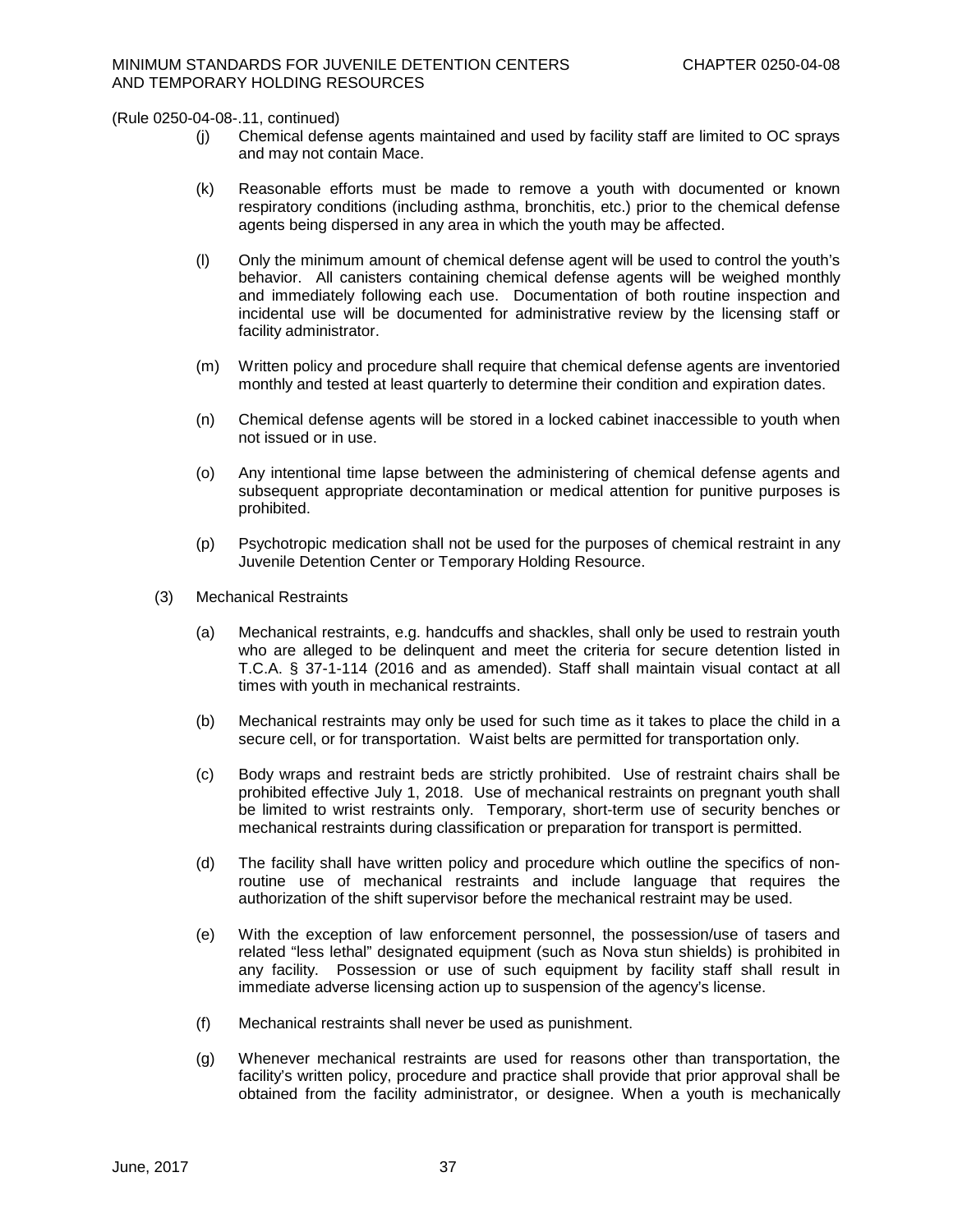restrained for reasons other than transportation, the following minimum procedures shall be followed:

- 1. Continuous, direct visual observation by staff;
- 2. Safety and wellness checks shall be conducted and documented every ten (10) minutes, to ensure the safety and well-being of the youth; and
- 3. Use of mechanical restraints shall be fully documented as to time, duration, reasons, authority and witnesses and reported to the facility administrator or designee.
- (4) With the exception of use by law enforcement personnel, the following restraint techniques shall not be used within any facility licensed by the Department:
	- (a) Restricting respiration in any way, such as applying a chokehold or pressure to a youth's back or chest or placing a youth in a position that is capable of causing positional asphyxia;
	- (b) Using any method that is capable of causing loss of consciousness or harm to the neck;
	- (c) Pinning down with knees to torso, head, and/or neck;
	- (d) Using pressure point, pain compliance, and joint manipulation techniques, other than an approved method for release of a chokehold, bite, or hair pull;
	- (e) Modifying restraint equipment or applying any cuffing technique that connects handcuffs behind the back to ankle restraints;
	- (f) Lifting a youth's arms behind the back, while in mechanical restraints, in a manner that is capable of causing injury to the shoulder;
	- (g) Using other youth or untrained staff to assist with the restraint;
	- (h) Securing a youth to another youth; and
	- (i) Administering a drug for controlling acute episodic behavior as a means of physical restraint, except when the youth's behavior is attributable to mental illness and the drug is authorized by a licensed physician and administered by a licensed medical professional.
- (5) Seclusion
	- (a) Seclusion is often associated with physical restraint in that physical restraint is regularly used to transport youth to a seclusion environment. However, seclusion may occur without employing physical restraint. All precedent used by staff in avoiding the need for restraint should also be employed to avoid the need for seclusion.
	- (b) Seclusion does not include:
		- 1. The segregation of a youth for the purpose of managing biological contagion consistent with the Centers for Disease Control Guidelines.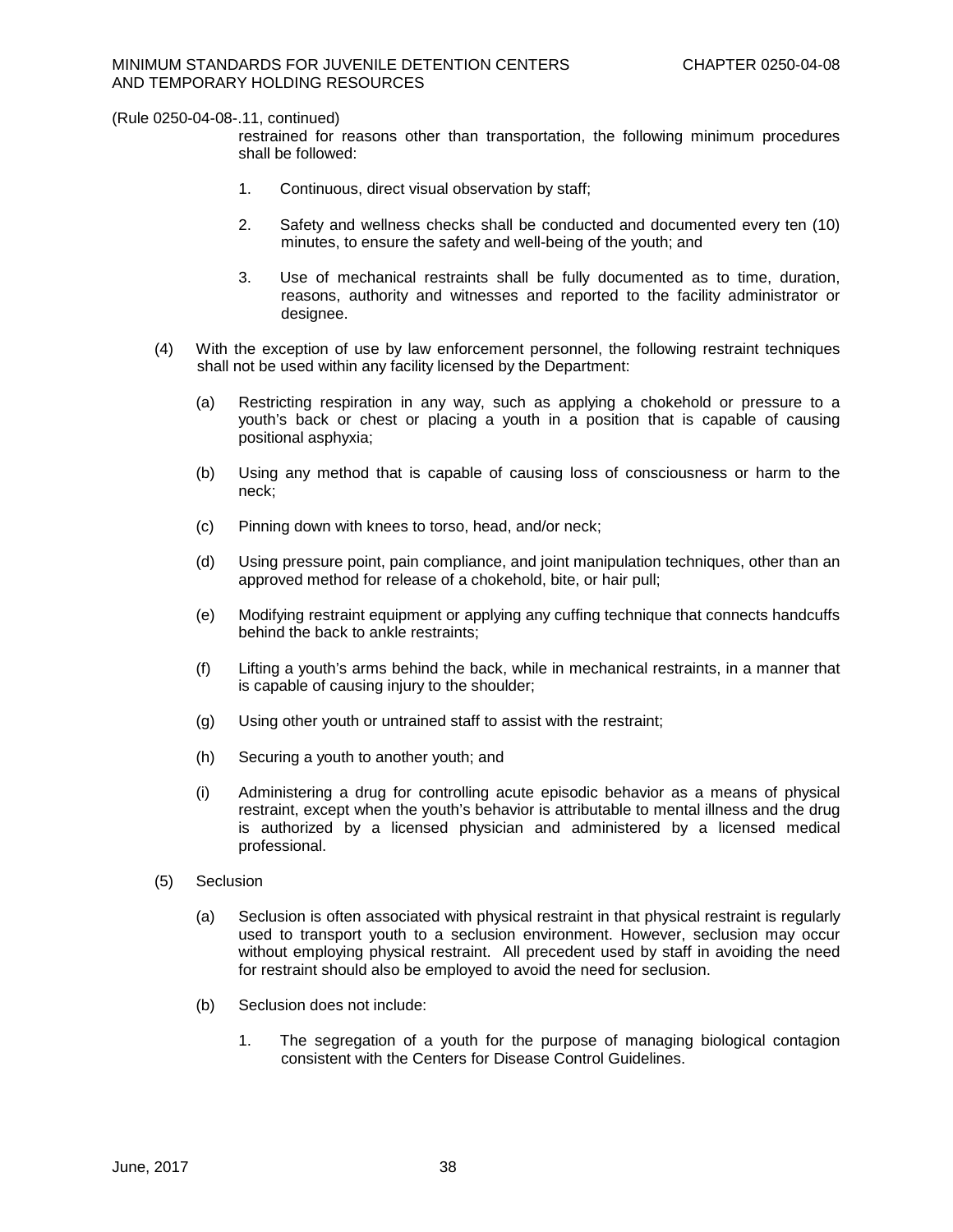- 2. Confinement to a locked unit or ward where other youth are present. Seclusion is not solely confinement of a youth to an area, but separation of the youth from other persons.
- 3. Voluntary time-out involving the voluntary separation of an individual youth from others. The youth is allowed to end the separation at will.
- 4. Seclusion in a facility setting does not include temporarily securing youth in their rooms during regularly scheduled times (such as periods set aside for sleep or regularly scheduled down time) that are universally applicable to the entire population or within the youth's assigned living area.
- (c) Seclusion may be provided only in a clean, dry, temperate location that is free of potentially hazardous conditions which might harm the youth or others. Rooms used for seclusion shall allow staff full view of the youth in all areas of the room. The room shall have the following qualities:
	- 1. The room is lighted and well ventilated;
	- 2. Light fixtures are screened or recessed, interior doorknobs are removed, and hinges are recessed;
	- 3. The room is at a minimum fifty (50) square feet in area;
	- 4. The room is unfurnished and may have padding that is designed specifically for use in psychiatric or similar settings and approved by the local health and fire authorities;
	- 5. The room contains an observation window the dimensions of which permit a youth to be in view regardless of where he/she is positioned in the room;
	- 6. The room is inspected and approved under regulations adopted by the State Fire Marshal prior to usage; and
	- 7. Youth in seclusion have reasonable access to water, toilet facilities and hygiene supplies.
- (d) Monitoring of seclusion shall be by direct in-person (face-to-face) visual observation through the seclusion room window or in the room itself every fifteen (15) minutes.
- (e) Seclusion of youth for suicidal behavior/ideation or other clinical reasons shall be conducted as provided in 0250-04-08-.07(1).
- (f) All other referrals for seclusion shall adhere to the following guidelines:
	- 1. Seclusion shall only be used when necessary to prevent imminent harm to themselves, another person, prevent damage to property, or prevent the youth from escaping.
	- 2. Staff shall never use seclusion for discipline, punishment, administrative convenience, retaliation, staffing shortages, or reasons other than a temporary response to behavior that threatens immediate harm to a youth or others.
	- 3. Prior to using seclusion, staff shall use less restrictive techniques, including talking with youth to de-escalate the situation. Prior to using seclusion or immediately after placing a youth in seclusion, staff shall explain to the youth the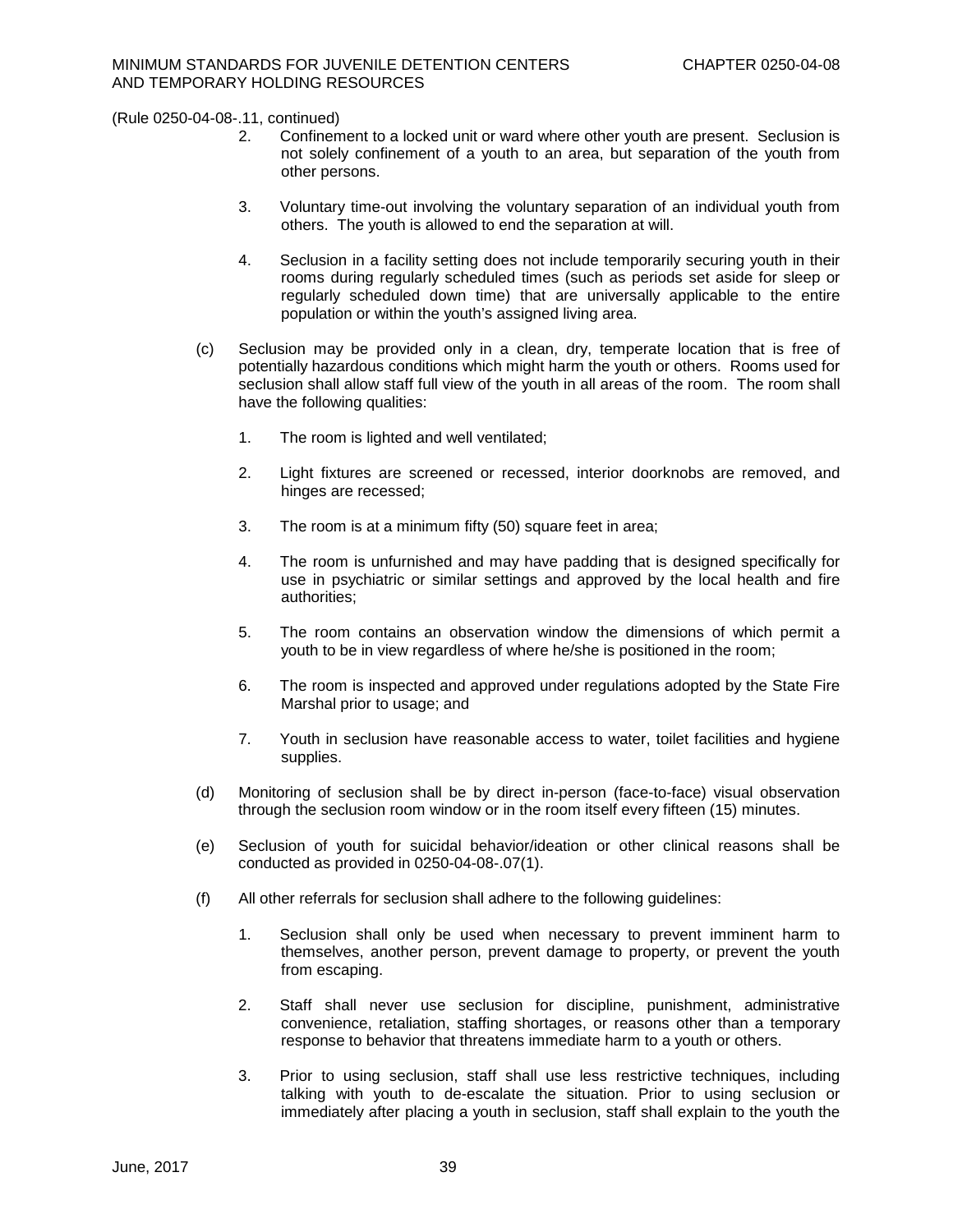reasons for the seclusion and the fact that he or she shall be released upon regaining self-control. Once the youth no longer presents a risk of imminent harm to themselves or others at the facility, the seclusion shall be terminated and the youth shall be returned to the general population.

- 4. Seclusion lasting over twenty-four (24) hours shall be reviewed and approved at the twenty-four (24) hour mark and every subsequent twenty-four (24) hour period by the facility administrator. Youth may not be secluded for more than seventy-two (72) total hours within any fourteen (14) day period. Large muscle group exercise must be provided a minimum of one (1) hour daily for those juveniles in seclusion longer than twenty-four (24) hours.
- 5. A hearing shall be held within twenty-four (24) hours of initial confinement for any seclusion lasting more than one (1) hour. Any seclusion lasting longer than twenty-four (24) hours requires an additional administrative hearing in which the youth may appeal continued confinement prior to the extension of confinement. The hearing shall be conducted by the administrator or his established hearing officer and all proceedings shall be documented. A written copy of this documentation shall be provided to the youth and the youth's parent or legal guardian.
- 6. An incident report shall be completed within twenty-four (24) hours for any youth referred for seclusion. Youth may be placed in their room for a "cooling off" period not to exceed one (1) hour without need for incident report. Staff may allow the "cooling off" period to extend an additional hour, for a total of two (2) hours, however if the youth's placement in their room under this part extends for longer than two (2) hours the youth shall be considered secluded and an incident report must be completed. Such action, including the precipitating behavior/event, shall be documented.
- 7. Youth placed in seclusion shall be offered reasonable access to services and shall be engaged in regularly scheduled programming unless they are an immediate threat to others.

*Authority: T.C.A. §§ 37-5-105; 37-5-106; and 37-5-501, et. seq. Administrative History:**New rules filed March 17, 2017; effective June 15, 2017.*

# **0250-04-08-.12 TRANSPORTATION.**

- (1) All transportation shall be provided by approved facility staff or law enforcement.
- (2) Each person providing transportation shall provide documentation of a valid Class D Tennessee driver license in accordance with T.C.A. § 55-50-102 (2016 and as amended).
- (3) Each person providing transportation shall provide documentation of automobile liability insurance for any private vehicle used in transporting youth in temporary holding resources or drive a government vehicle covered by liability insurance.
- (4) Each transportation provider shall be oriented to the behavior of detained youth during transportation, be aware of required documentation necessary for transportation to a detention center, and be able to communicate emergency information to proper authorities.
- (5) Any vehicles used for transportation shall be well-maintained and operated in accordance with state law.